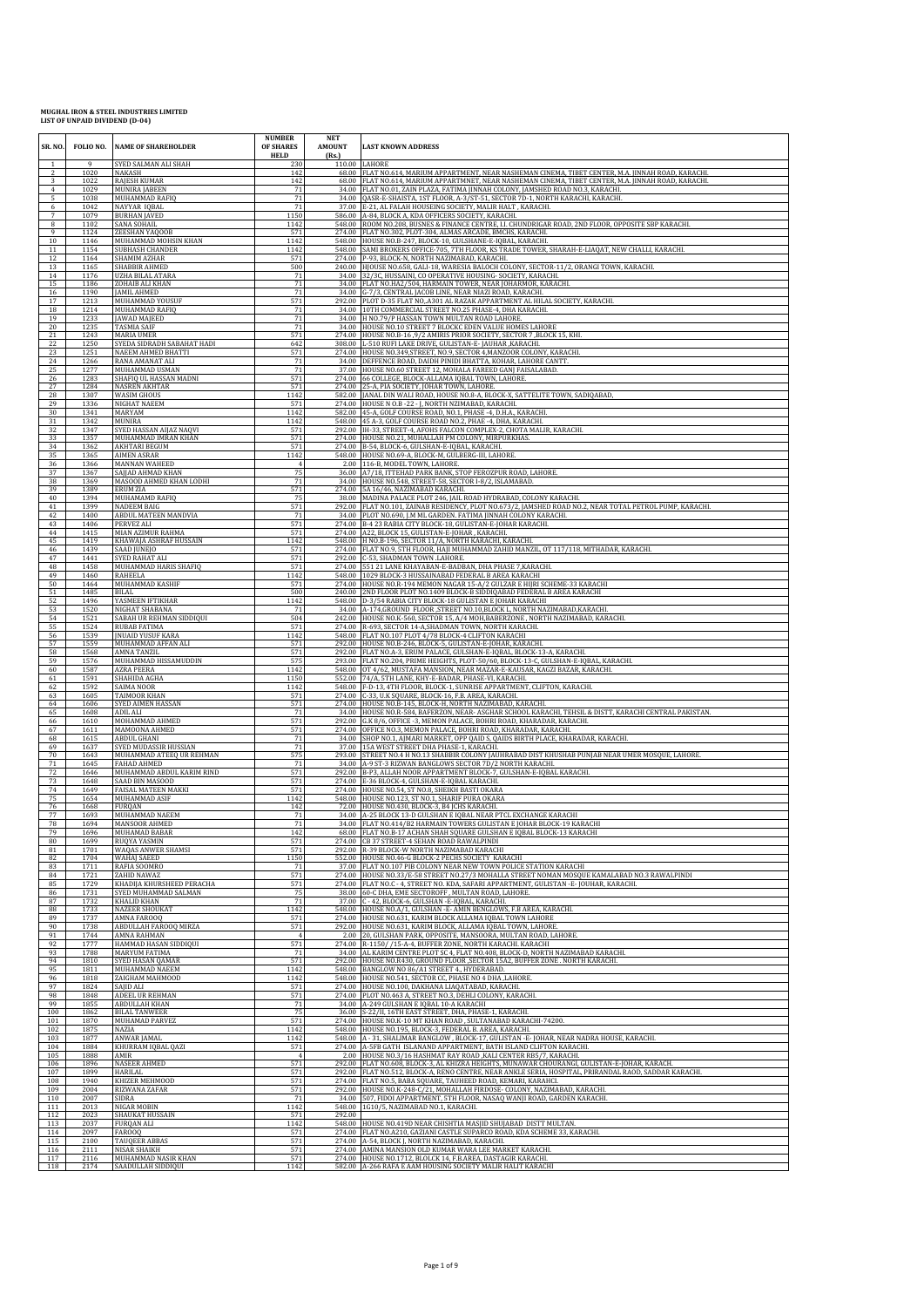| SR. NO.<br>119 | 2177                 | FOLIO NO. NAME OF SHAREHOLDER<br>HAMZAH JAZIL FARUQI        | <b>NUMBER</b><br>OF SHARES<br>HELD<br>642 | <b>NET</b><br><b>AMOUNT</b><br>(Rs.) | <b>LAST KNOWN ADDRESS</b><br>327.00 D-107, NAVY HOUSING, SCHEME ZAMZAMA, KARACHI.                                                                          |
|----------------|----------------------|-------------------------------------------------------------|-------------------------------------------|--------------------------------------|------------------------------------------------------------------------------------------------------------------------------------------------------------|
| 120            | 2186                 | ERUM                                                        | 1142                                      |                                      | 548.00 FLAT NO.402 AL NOOR HEIGHTS KAREEM STREET SOLDIER BAZAR KARACHI                                                                                     |
| 121            | 2198                 | MUHAMMAD ABDUL WAHID KHAN                                   | 575                                       |                                      | 293.00 A-382 BLOCK-L NORTH NAZIMABAD KARACHI.                                                                                                              |
| 122            | 2255                 | GUL FARAZ                                                   | 571                                       | 274.00                               | 274.00 NOOR ISLAM ROAD, HOUSE NO.1725/3324, MUHALLA MADINA COLONY                                                                                          |
| 123            | 2256                 | GHULAM HAIDER LASHARI                                       | 571                                       |                                      | HOSUE NO.142, LASHARI MUHALLA, TAHANABAD, MEVASHS ROAD, KARACHI                                                                                            |
| 124            | 2257                 | MALIK ZULFIQAR AHMED                                        | 571                                       | 292.00                               | HOUSE NO.9, SECTOR-3, SR SHAHRAH-E-RAHEEM, KARACHI.                                                                                                        |
| 125            | 2258                 | ZAHID HUSSAIN                                               | 71                                        | 34.00                                | HOUSE NO.1727/898, GALI NO.4, MOHALLAH - TARK COLONY, BALDIA TOWN, KARACHI                                                                                 |
| 126            | 2264                 | MUHAMAMD JUMAN                                              | 571                                       |                                      | 292.00 HOUSE NO.A-102, MOHALLAH SACHAL GHOTH, SCHEME-33, SPARKO ROAD, MALIR, KARACHI.                                                                      |
| 127            | 2270                 | SYED SHAN - E- HAIDER NAQVI                                 | 571                                       |                                      | 292.00 R - 47, 15 A/4, BUFFER ZONE, NORTH KARACHI, KARACHI.                                                                                                |
| 128            | 2278                 | MUHAMMAD YASEEN                                             | 571                                       |                                      | 292.00 FLAT NO.115, MICASA APPARTMENT, BL -8, SIR SHAH SULEMAN ROAD, GULSH-E-IQBAL KARACHI.                                                                |
| 129            | 2285                 | <b>NUSRAT NAZ</b>                                           | 571                                       |                                      | 274.00 HOUSE NO.188, GOWSHALA, USMANABAD, HYDERABAD                                                                                                        |
| 130<br>131     | 2290<br>2304         | MOHAMMAD YASIN KHAN<br><b>NAZIA NADEEM</b>                  | 571                                       | 2.00                                 | 274.00 HOUSE NO.712- A, TANDO GHULLAM HUSSAIN, UNIT NO.8, HYDERBAD,<br>A/8, GULSHAN-E-HABIB, QASIMABAD, HYDERABAD.                                         |
| 132            | 2312                 | UM-E-KULSOOM DEPAR                                          | 1142                                      |                                      | 548.00 HOUSE NO. 525, 14-B, PEOPLES COLONY, NEW LAHORI MOHALLAH                                                                                            |
| 133            | 2337                 | <b>IMRAN ALI HAMEED</b>                                     | 571                                       |                                      | 292.00 HOUSE NO.62-29, NAZIRABAD COLONY, MULTAN ROAD, BAHAWALPUR.                                                                                          |
| 134            | 2343                 | SHAHEED ASLAM JAURAH,                                       | 571                                       |                                      | 292.00 60-A, SATELLITE TOWN                                                                                                                                |
| 135            | 2351                 | KHOLA MUSTAFA                                               | 571                                       |                                      | 274.00 HOUSE NO. BIX, 7-5-1, TOYA MOHALLA                                                                                                                  |
| 136            | 2402                 | <b>KHURRAM ISRAR</b>                                        | 71                                        | 34.00                                | HOUSE NO.17 JALAL STREET NO.84 ISLAMPURA LAHORE                                                                                                            |
| 137            | 2412                 | KH. GHULAM FARID CHISTI                                     | 575                                       |                                      | 276.00 MOHALLA MEHMOODABAD OLD SHUJABAD ROAD MULTAN                                                                                                        |
| 138            | 2414                 | MUHAMMAD IRSHAD                                             | 571                                       |                                      | 274.00 MOHALLAH MULKAN KUDVI TARRU JABBA TEHSIL DISTT. NOSHEHRA                                                                                            |
| 139            | 2448                 | MOHAMMAD ADEEL ATTIQ UR REHMAN                              | 1150                                      |                                      | 586.00 46-F, GULBERG-II,                                                                                                                                   |
| 140            | 2456                 | SYED MUHAMMAD HASSAN                                        | 571                                       |                                      | 292.00 48, SAJJAD COLONY, AMIR ROAD, SHAID BAGH, LAHORE.                                                                                                   |
| 141            | 2460                 | <b>IMRAN SARWAR</b>                                         | 571                                       |                                      | 274.00 185/2-A, BLOCK, OAA, PHASE NO. 1                                                                                                                    |
| 142            | 2467                 | <b>UMER SAEED ALVI</b>                                      | 71                                        |                                      | 37.00 HOUSE NO. E-21/2, STREET NO. 30, NOOR FATIMA, BLOCK, AMIN TOWN                                                                                       |
| 143            | 2473                 | MOHAMMAD ASHRAF SHEIKH                                      | 571                                       |                                      | 274.00 MOHALLA TEHSIL HEAD QUARTER, PINDI, GHEB ATTOCK.                                                                                                    |
| 144            | 2474                 | <b>AMBREEN HASSAN</b>                                       | 571                                       |                                      | 274.00 HOUSE NO. E-41/2-A, STREET NO. 01, QADRI COLONY, WALTON ROAD, LAHORE                                                                                |
| 145            | 2483                 | HINA HABIB                                                  | 75                                        |                                      | 38.00 HOUSE NO. 407, STREET NO. 06 SECTOR NO. 1, PHASE NO. 4, HAYAT ABAD, RESHAWAR.                                                                        |
| 146            | 2485                 | <b>KHALID HABIB</b>                                         | 75                                        |                                      | 36.00 HOUSE NO. 407, STREET NO. 6, SECTOR NO. 1, PHASE NO. 4, HAYATABAD, PESHAWAR.                                                                         |
| 147            | 2494                 | <b>ANEES AHMED</b>                                          | 571                                       |                                      | 274.00 HOUSE NO. 406/B, DRIGH ROAD, CANTT BAZAR,                                                                                                           |
| 148            | 2495                 | TALHA NASIR SIDDIQI                                         | 1150                                      | 552.00                               | HOUSE NO. 286, NEW IQBALABAD, DRIGH ROAD                                                                                                                   |
| 149            | 2507                 | <b>GOHAR MAJEED KHAN</b>                                    | 575                                       |                                      | 293.00 C-49, OFFICER RESIDENTIAL AREA, PAF BASE, MALIR                                                                                                     |
| 150            | 2515                 | <b>MAQAS ZAFAR</b>                                          | 1142                                      |                                      | 548.00 HOUSE NO.F/135, CHANNI AWAN KAHUTA, RAWALPINDI                                                                                                      |
| 151            | 2516                 | MALIK ZAFAR IQBAL                                           | 1142                                      |                                      | 548.00 HOUSE NO. F/135, CHANNI, AWAN-KAHUTA, RAWALPINDI                                                                                                    |
| 152<br>153     | 2523<br>2525         | MUZAFFAR HUSSAIN RAJA<br>AMAN ULLAH                         | 571                                       | 2.00                                 | 274.00 HOUSE NO.5, STREET-3, FAZAL TOWN, BUTT MARKET, AIRPORT LINK ROAD, CHAKLALA.<br>FLAT NO.2, AKBER ARCADE, BLOCK-13-B, GULSHAN-E-IQBAL, KARACHI.       |
| 154<br>155     | 2526<br>2527         | KASHAN ALI<br>MUHAMMAD HAMZA                                | 575                                       |                                      | 2.00 FLAT NO.2, AKBER ARCADE, BLOCK-13-B, GULSHAN-E-IQBAL, KARACHI.<br>276.00 B-23, ASSALAM APT, UNIVERSITY ROAD, GULSHAN-E-IQBAL, KARACHI.                |
| 156<br>157     | 2530<br>2534         | <b>ZEESHAN ALI</b><br>MUHAMMAD SARFRAZ                      | 1142                                      |                                      | 2.00 FLAT NO.2, AKBER ARCADE, BLOCK-13-B, GULSHAN-E-IQBAL, KARACHI<br>548.00 HOUSE NO.A223, RAILWAY HOUSING SOCIETY , BLOCK 13-A, GULSHAN-E-IQBAL KARACHI. |
| 158            | 2537                 | KOSAR ZAHID                                                 | 571                                       |                                      | 274.00 HOUSE NO.125/14, NEW KARACHI.                                                                                                                       |
| 159            | 2555                 | <b>NAVEED TARIQ</b>                                         | 1150                                      |                                      | 586.00 C-17, BLOCK R, NORTH NAZIMABAD , KARACHI.                                                                                                           |
| 160            | 2576                 | SYED SALMAN RAZA                                            | 1150                                      |                                      | 586.00 R-30, ROW-C, BLOCK-2, KANEEZ FATIMA SOCIETY, SCHEME NO.33, KARACHI                                                                                  |
| 161            | 2582                 | SYEDA HUMAIRA ZAIDI                                         | 1142                                      |                                      | 548.00 A- 95, KDA, PLOTS, BLOCK- 4, GULISTAN - E -JAUHAR, KARACHI                                                                                          |
| 162            | 2583                 | <b>ZAHIDA PARVEEN</b>                                       | 571                                       |                                      | 274.00 31/1 - B, MARKTIN QUARTER, KARACHI.                                                                                                                 |
| 163            | 2587                 | MUHAMMAD WALI                                               | 571                                       |                                      | 274.00 HASSAN SILK CENTER, ANARKALI BAZAR, CHAKWAL                                                                                                         |
| 164            | 2590                 | SAIMA SHAHEEN                                               | 1150                                      |                                      | 552.00 187-A, UET HOUSING SOCIETY, SATTOKATLA, LAHORE                                                                                                      |
| 165            | 2594                 | <b>FAISAL KHALIL</b>                                        | 571                                       |                                      | 274.00 SHAFI TEXCEL LTD, 4.5KM, KAIWIND MANGA ROAD, RAWALPINDI.                                                                                            |
| 166<br>167     | 2596<br>2604         | MISSING APPLICATION (03-545-28)<br>SARFARAZ HUSSAIN MAHESAF | 571<br>71                                 | 274.00                               | 34.00 FLAT NO.101, BLOCK-I, GOR 2, SMCHS, KARACHI.                                                                                                         |
| 168            | 2609                 | <b>RASHID SOHAIL</b>                                        | 571                                       |                                      | 274.00 HOUSE NO.7, SURWAY NO.371, AL FALAH SOCIETY, SHAH FAISAL COLONY NO.2, KARACHI.                                                                      |
| 169            | 2610                 | <b>ALIA SHAMIM</b>                                          | 571                                       |                                      | 274.00 HOSUE NO.E -375, KAUSAR TOWN, MALIR COLONY, KARACHI                                                                                                 |
| 170            | 2618                 | REHANA NAQI                                                 | 1150                                      |                                      | 552.00 HOUSE NO.B - 132/52, SURVEY NO.615, JAFFER - E TIYYAR, MALIR, KARACHI.                                                                              |
| 171            | 2636                 | <b>ABDUL REHMAN</b>                                         | 71                                        |                                      | 34.00 ST NO.9 D ROAD BIHAR COLONY KARACHI                                                                                                                  |
| 172            | 2642                 | MUHAMAMD HASHAM                                             | 1142                                      |                                      | 548.00 ARIF TECH. SERVICE, ATTOCK REFINRY MORGAH, RAWALPINDI.                                                                                              |
| 173            | 2643                 | <b>ARSHAD ASIMALI</b>                                       | 571                                       |                                      | 274.00 F-59/4 - A, MARTIN QUARTER, JAHNGIR ROAD, NEAR HINA CLINIC, KARACHI.                                                                                |
| 174            | 2646                 | SYED KAMIL MURTAZA NAQVI                                    | 71                                        | 34.00                                | HOUSE NO.A -618, BLOCK-3, GULSHAN-E-IQBAL, KARACHI.                                                                                                        |
| 175            | 2658                 | <b>BEENISH MALIK</b>                                        | 1142                                      |                                      | 582.00 HOUSE NO.284, STREEYT NO.78, F - 11/1, ISLAMABAD.                                                                                                   |
| 176            | 2677                 | NOOR ALAM                                                   | 71                                        |                                      | 34.00 PLOT 31-C, 10TH STREET TIME TOWER STADIUM LANE 1 DHA, PHASE 5, KARACHI.                                                                              |
| 177            | 2680                 | <b>UMBREEN HABIB</b>                                        | 1142                                      |                                      | 548.00 FLAT NO.103, 1ST FLOOR, ABBAL PALACE SOLDIER BAZAR, KARACHI.                                                                                        |
| 178            | 2705                 | <b>ABDUL WAHEED</b>                                         | 571                                       | 274.00                               | PLOT NO.1C-1D COMMERCIAL AREA, QASIMBAD SINDH HOTEL KARACHI                                                                                                |
| 179            | 2728                 | YASMEEN YOUSUF                                              | 571                                       |                                      | 292.00 HOUSE NO.1289-90, BLOCK-3, FEDERAL B. AREA, MEMON COLONY, KARACHI.                                                                                  |
| 180            | 2729                 | MUHAMMAD YOUSUF                                             | 571                                       | 274.00                               | 274.00 HOUSE NO.1289-90, BLOCK 3, FB AREA, HUSSAINA ABAD KARACHI                                                                                           |
| 181            | 2738                 | <b>UBAIR FAROOQ</b>                                         | 571                                       |                                      | R-92, SECTOR-5-B/2, NORTH KARACHI, KARACHI                                                                                                                 |
| 182            | 2741                 | <b>HINA TAIMUR</b>                                          | 575                                       |                                      | 293.00 APARTMENT NO.103, BLOCK-B, CREEK VISTAS, PHASE-VIII, DHA, KARACHI.                                                                                  |
| 183            | 2744                 | SANIAH IMRAN SYED                                           | 575                                       |                                      | 276.00 32 -A/1, GOLD COURSE ROAD - 2, PHASE -4, DEFENCE, KARACHI.                                                                                          |
| 184            | 2755                 | MUHAMMAD RIYAZ PATEL                                        | 142                                       |                                      | 68.00 505, MACHIYARA SQUARE, MULJI STREET, KHARADAR, KARACHI                                                                                               |
| 185            | 2760                 | ABDUL GHANI                                                 | 1142                                      |                                      | 548.00 FLAT NO.6, 2ND FLOOR, HAJI YOUSUF HAJI IBRAHIM BUILDING, CUTCHI MEMON STREET, NO.1SADDAR, KARACHI.                                                  |
| 186            | 2774                 | <b>GHAZAL FIDA HUSSAIN</b>                                  | 571                                       |                                      | 274.00 392 - A, HUMA BLOCK ALALMA IQBAL TOWN, LAHORE                                                                                                       |
| 187            | 2777                 | <b>S.M IRSHAD</b>                                           | 571                                       |                                      | 292.00 TAQWA TRAVELS, OFFICE NO.G-37, BILAL CENTER, 9 NICHOLSON ROAD, LAHORE                                                                               |
| 188            | 2797                 | <b>AMEEN MIRZA</b>                                          | 71                                        |                                      | 34.00 JUBILEE LIFE INSURANCE 74/1-A, LALAZAR M.T. KHAN ROAD, KARACHI.                                                                                      |
| 189<br>190     | 2847                 | <b>ADNAN KHAN</b><br>SYED AZHAR HASSAN RIZVI                | 575<br>71                                 |                                      | 276.00 HOUSE NO. H77/9, MALIR, EXTENSION, COLONY SAUDABAD, KARACHI.<br>37.00 1460/15, DASTAGIR SOCIETY, F.B AREA, KARACHI.                                 |
| 191<br>192     | 2851<br>2852<br>2856 | ADNAN AHMED SHAKIL<br>YASMIN ELAHI                          | 571<br>1142                               |                                      | 274.00 BLOCK NO. 19-F.B AREA, KARACHI<br>582.00 C214, BLOCK NO. 10, F.B AREA, KARACHI                                                                      |
| 193            | 2869                 | MUHAMMAD FAISAL RIAZ                                        | 571                                       |                                      | 274.00 1564 / 2. AZIZABAD, F.B AREA, BANK, KARACHI,                                                                                                        |
| 194            | 2870                 | RIAZ AHMED                                                  | 571                                       |                                      | 274.00 1564/2, AZIZABAD, F.B. AREA, KARACHI.                                                                                                               |
| 195            | 2871                 | SURAYA SULTANA                                              | 1142                                      |                                      | 548.00 FLAT NO. D-10, GULBERG SQUARE, F.B AREA, BLOCK NO. 16, KARACHL                                                                                      |
| 196            | 2903                 | PERVAIZ SHAH KHAWAR                                         | 571                                       |                                      | 274.00 121/B, TAK BEER BLOCK BAHARIA TOWN, LAHORE.                                                                                                         |
| 197<br>198     | 2905                 | <b>HINA FARRUKH</b><br>SHAHIDA                              | 1142<br>71                                | 34.00                                | 548.00 218-B, AHMAD BLOCK NEW GARDEN TOWN, LAHORE.<br>QASR E SHAISTA 1ST FLOOR, A-3/ST-5, SECTOR 7-D-1, NORTH KARACHI, KARACHI.75850                       |
| 199            | 2920<br>2928         | MUHAMMAD NOUMAN                                             | 142                                       |                                      | 68.00 HOUS ENO.1379, BLCOK 15, DASTAGIR SOCIETY, F.B.AREA KARACHI.                                                                                         |
| 200            | 2929                 | AYESHA MOIN                                                 | 1142                                      |                                      | 548.00 1379. BLOCK-15. DASTAGIR, FEDERAL B AREA, KARACHI                                                                                                   |
| 201            | 2938                 | <b>AKHTER SULTANA</b>                                       | 571                                       |                                      | 274.00 A-311, STREET NO.12, BLOCK N, NORTH NAZIMABAD, KARACHI.                                                                                             |
| 202            | 2939                 | SHARIQ AHMED                                                | 1150                                      |                                      | 586.00 A-170, BLOCK-L, NORTH NAZIMABAD, KARACHI.                                                                                                           |
| 203            | 2942                 | MUHAMMED TARIQ                                              | 1150                                      | 552.00                               | C-17, BLOK R, NORTH NAZIMABAD, KARACHI.                                                                                                                    |
| 204            | 2943                 | SYED FARAZ ABBAS JAFFRI                                     | 71                                        | 34.00                                | HOUSE NO.B-254, SECTOR 11-A, NORTH KARACHI.                                                                                                                |
| 205            | 2955                 | NAEEMA SIDDIQUI                                             | 71                                        | 548.00                               | 34.00 HOUSE NO.R-491, SECTOR 15-B, BUFFER ZONE KARACHI.                                                                                                    |
| 206            | 2967                 | HASSAN AHMED KHAN                                           | 1142                                      |                                      | HOUSE NO. B-116/1, BLOCK NO.6, GULSHAN-E-IQBAL, KARACHI                                                                                                    |
| 207            | 2970                 | SHAUKAT                                                     | 571                                       |                                      | 274.00 R-69, SECTOR 11-C-2, SIR SYED TOWN, NORTH KARACHI.                                                                                                  |
| 208            | 2972                 | SALEEM TARIQ                                                | 571                                       |                                      | 274.00 A-536, BLOCK NO.1, GULSHAN-E-IQBAL, KARACHI                                                                                                         |
| 209            | 2973                 | SYED GHULAM SHOAIB                                          | 71                                        |                                      | 34.00 A-301-YASIR HEIGHTS ,BLOCK M,NORTH NAZIMBAD KARACHI.                                                                                                 |
| 210            | 2977                 | ASIM BIN TASNEEM                                            | 571                                       |                                      | 292.00 BLOCKFL-2, PLOT NO R-21, TARIQ BIN ZIYAD SOCIETY, KARACHI                                                                                           |
| 211            | 2984                 | <b>IMRAN IQBAL</b>                                          | 1142                                      | 548.00                               | 582.00 13 JINNAH CO OPRATIVE HOUSING SOCIETY, BLOCK 7/8, AM YAMENI RAOD , KARACHI.                                                                         |
| 212            | 2998                 | ASAD MEHMOOD MINHAS                                         | 1142                                      |                                      | HOUSE NO.158, STREET 24, DHOKE, SYEDIAN, CHAMAN ABAD MISRIAL ROAD, RAWALPINDI                                                                              |
| 213            | 2999                 | <b>SUMBUL FATIMA</b>                                        | 71                                        | 34.00                                | HOUSE NO.50 OFFICERS COLONY, CIVIL COLONY, RAWALPINDI.                                                                                                     |
| 214            | 3009                 | SABA IMRAN                                                  | 142                                       |                                      | 68.00 HOUSE NO.448, BLOCK-J 3, JOHAR TOWN, LAHORE.                                                                                                         |
| 215            | 3012                 | RAHAT JABEEN                                                | 71                                        | 274.00                               | 34.00 HOUSE NO.33-A, HUMA BLOCK, ALLAMA IQBAL TOWN, LAHORE.                                                                                                |
| 216            | 3016                 | KHADEEJA SAEED                                              | 571                                       |                                      | 233 F-1 WAPDA TOWN, LAHORE.                                                                                                                                |
| 217            | 3025                 | <b>AMBER FAROOQ GHAURI</b>                                  | 571                                       |                                      | 274.00 D-9/1 STREET 11, PAF COMPLEX SECTOR E-9, ISLAMABAD.                                                                                                 |
| 218            | 3026                 | WHAB ALI                                                    | 1142                                      |                                      | 548.00 C 10 SL AHMAD BILAL FLAT D-516, SECTOR E-912, PAF COMPLEX, ISLAMABAD                                                                                |
| 219            | 3059                 | <b>ASHAQ HUSSAIN</b>                                        | 71                                        |                                      | 37.00 D-22, FFC TOWN SHIP, GOTH MACHHI, SADIKABAD, DISTRICT RAHIM YAR KHAN                                                                                 |
| 220            | 3060                 | <b>TASNEEM AKHTAR</b>                                       | 1150                                      |                                      | 552.00 FFC MEDICAL CENTRE GOTH MACHHI SADIKABAD                                                                                                            |
| 221            | 3062                 | MUHAMMAD ASIF ABBASI                                        | 1142                                      |                                      | 548.00 G-144, FFC TOWNSHIP GOTH MACHHI TEHSIL SADIQABAD DISTT RAHIM YAR KHAN                                                                               |
| 222            | 3066                 | <b>NASREEN JEHANGIR</b>                                     | 571                                       |                                      | 274.00 A-153, BLOCK 5, GULSHEN-E-IQBAL, KARACHI.                                                                                                           |
| 223            | 3067                 | CHOUDHRY AHSAN JEHANGIR                                     | 571                                       |                                      | 292.00 A-153, BLCOK NO.5, GULSHAN-E-IQBAL, KARACHI.                                                                                                        |
| 224            | 3084                 | MRS. MARIA REHAN                                            | 71                                        | 34.00                                | HOUSE NO.119/II, 29TH STREET, KHAYABAN-E-BADAR, PHASE-VI, DHA. KARACHI.                                                                                    |
| 225            | 3090                 | NUSRAT HUSSAIN                                              | 1142                                      |                                      | 548.00 B-304, RUFI LAKE DRIVE GULISTAN-E-JOHAR BLCOK 18, KARACHI.                                                                                          |
| 226            | 3094                 | MUHAMMAD HASNAIN                                            | 71                                        |                                      | 34.00 HOUSE NO.H22, SECTOR 51C KORANGI NO.6, KARACHI.                                                                                                      |
| 227            | 3102                 | MAHMOOD ELAHI                                               | 1142                                      |                                      | 582.00 D-139, BLOCK NO.5, F.B.AREA, KARACHI.                                                                                                               |
| 228            | 3121                 | NABEEL ALI PARACHA                                          | 142                                       | 68.00                                | HOUSE NO.1000 BLOCK C, DOUBLE ROAD SECTOR 0-9, NATIONAL POLICE FOUNDATION, ISLAMABAD.                                                                      |
| 229            | 3123                 | MUHAMMAD MUBASHEER                                          | 1142                                      |                                      | 548.00 HOUSE NO. 697, GALLI NO. 7, SECTOR I-10/2, ISLAMABAD.                                                                                               |
| 230            | 3125                 | ZAIN UL ABIDEEN                                             | 571                                       |                                      | 274.00 HOUSE NO. A/7, 520, MINHAS HOUSE, NEAR AMAN HOSPITAL MISRAIL ROAD, RAWALPINDI.                                                                      |
| 231            | 3134                 | SHAKEEL AHMAD                                               | 71                                        |                                      | 37.00 12 QUAID-I-AZAM UNIVERSITY, ISLAMABAD.                                                                                                               |
| 232            | 3136                 | RASHIDA BEGUM                                               | 571                                       |                                      | 274.00 HOSE NO. 217, BLOCK-E-MILLAT, TOWN, FAISALBAD.                                                                                                      |
| 233            | 3141                 | ASEELA LAMIYA                                               | 500                                       |                                      | 255.00 D-154, BLOCK NO. 5, CLIFTON, KARACHI.                                                                                                               |
| 234            | 3153                 | SULAIMAN JAVAID RUBIAN                                      | 571                                       |                                      | 274.00 NEAR, RAILWAY, POLCE STATION, EID- GAH ROAD, KINGS, HILL, SUKKUR                                                                                    |
| 235            | 3157                 | AGHA IMRAN ZULFIQAR                                         | 571                                       |                                      | 292.00 X-17, 18TH EAST STREET, DHA, PHASE -I, KARACHI                                                                                                      |
| 236            | 3162                 | KAWISH NADEEM NIZAMI                                        | 150                                       |                                      | 72.00 R-831, SECTOR 15-A-4, BUFFERZONE , NORTH KARACHI. KARACHI.                                                                                           |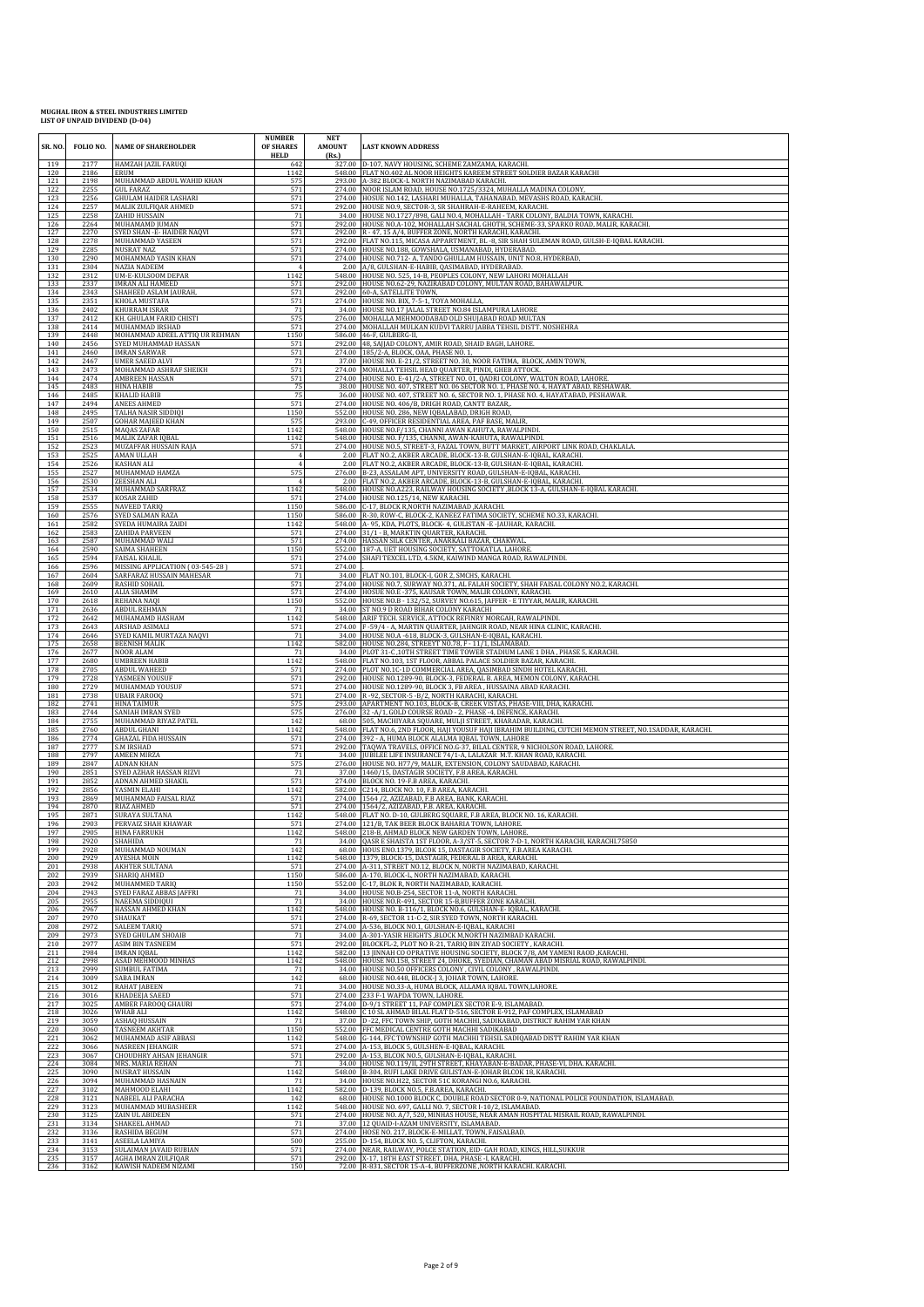| SR. NO.    | FOLIO NO.    | <b>NAME OF SHAREHOLDER</b>            | <b>NUMBER</b><br>OF SHARES<br><b>HELD</b> | <b>NET</b><br><b>AMOUNT</b><br>(Rs.) | <b>LAST KNOWN ADDRESS</b><br>36.00 R-156, SECTOR 11-C-1, BUFFERZONE , NORTH KARACHI. KARACHI.                                                                      |
|------------|--------------|---------------------------------------|-------------------------------------------|--------------------------------------|--------------------------------------------------------------------------------------------------------------------------------------------------------------------|
| 237<br>238 | 3163<br>3167 | HUSNA JAHAN<br>MUHAMMAD IMTIAZ KHAN   | 75<br>71                                  |                                      | 34.00 HOUSE NO.C-157, BLOCK I, NORTH NAZIMABAD, KARACHI.                                                                                                           |
| 239        | 3183         | MOBIN IFTIKHAR                        | 142                                       |                                      | 72.00 FLAT NO. A-14, JUMMANI ARCADE, GULSHAN-E-IQBAL, BLOCK -14, MAIN UNIVERSITY ROAD,                                                                             |
| 240        | 3215         | <b>GHULAM HUSSAIN</b>                 | 1150                                      |                                      | 552.00 F#F-44, GHANI MOOSA SETH HOUSE DHORAJI COLONY, KARACHI.                                                                                                     |
| 241        | 3237         | MUHAMMAD FARAZ YOUSUF                 | 1142                                      | 548.00                               | 548.00 FLAT NO.104, PLOT NO.C-4-7, ISMAIL ARACE CHANDNI CHOWK, KARACHI.                                                                                            |
| 242        | 3241         | MOHAMMAD SALIM                        | 1142                                      |                                      | 45A 1/1, GOLF COURSE ROAD NO.1, PHASE 4, DHA KARACHI.                                                                                                              |
| 243        | 3254         | MUSARRAT                              | 571                                       |                                      | 274.00 A-202, SB-15, YASIR HEGHTS, BLOCK-M, NORTH NAZIMABAD, KARACHI.                                                                                              |
| 244        | 3260         | MEHREEN KAUSAR AZAM                   | 571                                       |                                      | 274.00 A-450, BLOCK-N, NORTH NAZIMABAD, KARACHI                                                                                                                    |
| 245        | 3275         | MUHAMMAD MUSTAFA UMAIR                | 71                                        |                                      | 34.00 OT 1/16, KAUSAR PALACE, KHARADAR, KARACHI.                                                                                                                   |
| 246        | 3290         | MOHAMMAD FEROZ ALAM                   | 571                                       |                                      | 274.00 HOUSE NO.561-A, SECTOR-11 1/2, MANSOOR NAGAR, ORANGI TOWN, KARACHI.                                                                                         |
| 247        | 3294         | NIGHT SARWAR                          | 1150                                      |                                      | 586.00 HOUSE NO.275-D, STREET-8 KHAYABANJ-E-SIR SYED COLONY, RAWALPINDI.                                                                                           |
| 248        | 3306         | SAMREEN IRFAN                         | 1142                                      |                                      | 548.00 FLAT NO.C/6, UK APPARTMETNT, PHASE-2, GULSHAN-E-IQBAL, BLOCK-4, KARACHI.                                                                                    |
| 249        | 3312         | MOHAMMAD WAHEED BHATTI                | 571                                       | 274.00                               | E-117, DEFENCE, PHASE-2, KARACHI.                                                                                                                                  |
| 250        | 3317         | <b>HASNAIN ARZA</b>                   | 71                                        |                                      | 34.00 FLAT NO.5, 3RD FLOOR, HANIFA HAJINANI MANZIL, KHARADAR, KARAHCI.                                                                                             |
| 251        | 3319         | MUHAMMAD AHMED                        | 1150                                      |                                      | 552.00 HOUSE NO.648, BLOCK-P, JOHAR TOWN, LAHORE.                                                                                                                  |
| 252        | 3320         | NASREEN                               | 575                                       |                                      | 276.00 HOUSE NO.102, SEC-50-D, KORANGI 100 QUARTER GHOUS PAK ROAD, KORANGI, KARACHI.                                                                               |
| 253        | 3365         | MUHAMMAD FAROOQ                       | 571                                       | 548.00                               | 274.00 S-33, MOTIWALA, MARKET, MULJEE STREET, KHARADAR, KARAHCI.                                                                                                   |
| 254        | 3400         | MOHAMMAD BABER FAROOQI                | 1142                                      |                                      | R-133 SECTOR 11-C/1 NORTH KARACHI KARACHI                                                                                                                          |
| 255        | 3404         | NUDRAT ARIF                           | 71                                        | 34.00                                | 5/17 YAYAH CHEMBER FLAT NO.B-2 1ST FLOOR FIRDOS COLONY NAZIMABAD BEHIND TOTAL PUMP KARACHI                                                                         |
| 256        | 3405         | <b>FAIZA QAMAR</b>                    | 571                                       |                                      | 274.00 HOUSE NO.L-297/2 SECTOR 16-A BUFFERZONE KARACHI                                                                                                             |
| 257        | 3409         | <b>SABAH FAIZAN</b>                   | 142                                       |                                      | 68.00 155-GG STREET NO.22 PHASE-4 DHA LAHORE                                                                                                                       |
| 258        | 3412         | FAKHAR BASHIR RANA                    | 1142                                      |                                      | 548.00 HOUSE NO.168 BLOCK-D PHASE-4 DHA LAHORE                                                                                                                     |
| 259        | 3417         | YASMEEN                               | $\overline{4}$                            |                                      | 2.00 FLAT NO.303 ALPHINE CENTRE 3RD FLOOR BMCHS SHARFABAD KARACHI                                                                                                  |
| 260        | 3419         | MUHAMMAD NAEEM                        | 71                                        |                                      | 34.00 F/83-4 MARTON ROAD TEEN HATTY KARACHI                                                                                                                        |
| 261        | 3437         | KHAWAR MAJEED                         | 71                                        | 34.00                                | E-2 DHA OFFICERS RESIDENCE 9TH GIZRI LANE PHASE-4 KARACHI                                                                                                          |
| 262        | 3475         | SAQIB GULZAR                          | $\overline{4}$                            |                                      | 2.00 SHOP NO.3, IQBAL AUTO MARKET, MA JINNAH RAOD, KARACHI.                                                                                                        |
| 263        | 3500         | MUDASSAR ABBAS                        | 1142                                      |                                      | 548.00 ALI AKBAR ROAD HOUSE NO.309, MOHALLAH IMAMIA COLONY CHOWK ABBAS SHAHDARA LAHORE.                                                                            |
| 264        | 3505         | <b>UMER ASHFAQ</b>                    | 71                                        |                                      | 37.00 HOUSE NO.21-F ASKARI-V, MALIR CANTT KARACHI.                                                                                                                 |
| 265        | 3508         | SYED KHURRAM HUSSAIN                  | 575                                       |                                      | 293.00 HOUSE NO.A-83, BLOCK-4, GULISTAN-E-JOHAR KARACHI.                                                                                                           |
| 266        | 3553         | YASMEEN KHATOON                       | 571                                       |                                      | 274.00 FLAT NO.12 ABDULLAH KHAMOO MANZIL STREET NO.7 LEE MARKET KARACHI                                                                                            |
| 267        | 3560         | ABDUL MAJEED SAYA                     | 571                                       |                                      | 274.00 R-652, BLOCK-2, FEDERAL B AREA, AZIZABAD, KARACHI.                                                                                                          |
| 268<br>269 | 3562<br>3590 | ZULIFQAR ALI<br><b>NAFISA</b>         | 1142                                      | 2.00                                 | SCHON CENTRE, I.I CHUDRIGAR ROAD, KARACHI.<br>548.00 931 BLCOK 3, HUSSAINABAD, F.B.AREA, KARACHI.<br>34.00 PLOT NO.717, BLOCK 2, AZIZABAD FEDERAL B AREA, KARACHI. |
| 270<br>271 | 3600<br>3605 | <b>ANIS AHMED</b><br>MUHAMMAD SHAKIR  | 71<br>1142                                |                                      | 582.00 1ST FLOOR PLOT NO.ST-22, BLOCK-7, FEDERAL B AREA, KARACHI.                                                                                                  |
| 272        | 3613         | <b>FOZIA SULTANA</b>                  | 571                                       | 292.00                               | 274.00 R-65, SECTOR-4, NORTH KARACHI, KARACHI.                                                                                                                     |
| 273        | 3630         | MUHAMMAD JAWAD ULLAH                  | 571                                       |                                      | R-77, K.D.A. EMPLOYEE CO OPERATIVE HOUSING SOCIETY SCH-33, KARACHI.                                                                                                |
| 274        | 3642         | <b>ZUBAIDA KHATOON</b>                | 71                                        | 34.00                                | 5-G-71/5, SAEEDABAD, BALDIA TOWN, KARACHI.                                                                                                                         |
| 275        | 3643         | MUHAMMAD AMIN ANSARI                  | 71                                        |                                      | 37.00 5-G71/5, SAEEDABAD, BALDIA TOWN, KARACHI.                                                                                                                    |
| 276        | 3652         | <b>OWAIS IQBAL</b>                    | 1142                                      |                                      | 548.00 HOUSE NO.1- E, STREET NO.75, G-6/4, ISLAMABD.                                                                                                               |
| 277        | 3653         | HASSAN UL HAQ                         | 1142                                      |                                      | 548.00 MOH, JANDA QAZIAN ROAD, GUJJAR KHAN, RAWALPINDI.                                                                                                            |
| 278        | 3654         | SRDAR MOHY UDDIN                      | 571                                       |                                      | 274.00 KAHOTA ROAD, HOUSE NO.799, STREET -8, MODEL TOWN, ISLAMABAD.                                                                                                |
| 279        | 3685         | MUHAMMAD TALAH AIJAZ                  | 575                                       |                                      | 293.00 HOUS ENO.A-560, BLOCK N, NORTH NAZIMABAD, STREET NO.7, KARACHI.                                                                                             |
| 280        | 3708         | FEHMIDA SOHAIL                        | 71                                        | 37.00                                | 31-A, BLOCK-A, ADAMJEE NAGAR, KCHS, KARACHI.                                                                                                                       |
| 281        | 3722         | <b>FADAD JABBAR KHAN</b>              | 571                                       | 292.00                               | HOUSE NO.813/A, STREET 28C, MEHMOODA NO.3, KARACHI.                                                                                                                |
| 282<br>283 | 3724<br>3735 | <b>ABDUL JABABR</b><br>MOHAMMAD SHAFI | 1142                                      |                                      | 4.00 G-8115, POONA WALA VEIW, FLAT NO.402, BOHRI ROAD, NEAR CUSTOM HOUSE, KHARADAR, KARACHI<br>548.00 13-D2, GULSHAN-E-IQBAL, RABBI APPATMENT, KARACHI.            |
| 284        | 3744         | MUHAMMAD SOHAIL                       | 571                                       | 34.00                                | 292.00 101, SANA APPARTMENT, PETRO DF SOUZA ROAD, RAOD, GARDEN EAST, KARACHI.                                                                                      |
| 285        | 3767         | SALLAHUDDIN                           | 71                                        |                                      | HOUSE NO.R C200 STREET NO.4 HAZARA COLONY KARACHI                                                                                                                  |
| 286        | 3783         | SHAIKH ADNAN QASER                    | 571                                       | 292.00                               | PLOT 5-C LANE-10, SAHAR COMMERCIAL DHA V11, KARACHI PAKISTAN.                                                                                                      |
| 287        | 3789         | EJAZ AHMED                            | 7 <sup>1</sup>                            |                                      | 34.00 D-43/1, QAYYUMABAD, KARACHI.                                                                                                                                 |
| 288        | 3820         | MUHAMAMD ALI                          | 1142                                      |                                      | 548.00 U-201, HAROON ROYAL CITY, PHASE -3, BLOCK-17, GULISTAN -E-JAUHAR, KARACHI                                                                                   |
| 289        | 3839         | ASIYA ASHFAQUE                        | 1142                                      |                                      | 548.00 FLAT NO.A -4, ARCON CENTRE, PLOT NO.TM -693, FATIMA JINNAH COLONY, JAMSHED ROAD NO.3, KARACHI.                                                              |
| 290        | 3850         | MALIK JAWAD AHMED                     | 71                                        |                                      | 34.00 HOUSE NO.456, STREET-2, DOHS-1, MALIR CANTT, KARACHI.                                                                                                        |
| 291        | 3920         | ABDUL QADIR SHIWANI                   | 71                                        |                                      | 34.00 HAJIANI ZAINAB MANZIL MEMON SOCIETY TAYYAB ALI ALVI ROAD, KARACHI.                                                                                           |
| 292        | 3929         | S.MUSTAFA ZAHEER ZAIDI                | 642                                       | 274.00                               | 327.00 4-B 1/2, NAZIMABAD, KARACHI.                                                                                                                                |
| 293        | 3951         | ZARINA                                | 571                                       |                                      | 33,34 (MAZNINEEN) BURHANI CENTRE, M.A. JINNAH ROAD, KARACHI.                                                                                                       |
| 294        | 3985         | <b>ABDUL REHMAN</b>                   | 571                                       |                                      | 274.00 HANIFA TERRAC KHARADAR KARACHI.                                                                                                                             |
| 295        | 3995         | HASSAN SAIGAL                         | 571                                       |                                      | 292.00 FLAT NO.302, PLOT-30, ALMAS ARCADE, BMCHS, KARACHI.                                                                                                         |
| 296        | 4010         | AAMIR                                 | 142                                       |                                      | 68.00 HOUSE NO.14, MASHALLAH BUILDING, 2ND FLOOR, MOOSA LANE KARACHI.                                                                                              |
| 297        | 4021         | ALIYA BEGUM                           | 571                                       |                                      | 274.00 HOUSE NO.A-678, SECTOR 9, NORTH, KARACHI.                                                                                                                   |
| 298        | 4038         | SYED HAROON AHMED                     | 571                                       | 274.00                               | HOUSE NO.B-20 BLOCK-7, GULISTAN E JAUHAR AKRACHI.                                                                                                                  |
| 299        | 4073         | <b>AISHA IRFAN</b>                    | 571                                       | 274.00                               | HOUSE NO.8, AYJB MANZIL DEGREE COLONY KARACHI.                                                                                                                     |
| 300        | 4080         | <b>ANEEL KUMAR</b>                    | 571                                       |                                      | 274.00 BLOCK-/D/5/6, A-ONE CENTER, NEW TOWN, NEAR PIB COLONY, KARACHI                                                                                              |
| 301        | 4083         | <b>WANHER BILAL</b>                   | 571                                       |                                      | 274.00 PLOT NO.28, FLAT NO.203- A, SAIF ARCADE, BAHADURABAD, KARACHI.                                                                                              |
| 302        | 4102         | ARSHAD ALI<br>KANWAL FATIMA LAKHANI   | 71                                        |                                      | 34.00 708 7TH FLOOR PROGRESSIVE PLAZA NEAR PIDC HOUSE CIVIL LINES KARACHI.                                                                                         |
| 303<br>304 | 4108<br>4117 | <b>MOHSIN RAZA</b>                    | 571<br>571                                |                                      | 274.00 C7 DIAMOND JUBILEE APPT 262 RUBY STREET GARDEN WEST KARACHI.<br>274.00 FLAT NO.20, FLOOR NO.52, ZAINABIA BUILDING, SOLDIER BAZAR NO.2, STREET 2, KARACHI.   |
| 305        | 4118         | MAAZ AHMED                            | 71                                        |                                      | 37.00 R-A-35 RIZWAN HOUSING SOCIETY, KARACHI.                                                                                                                      |
| 306        | 4120         | <b>AYUB MUSHTAQ</b>                   | 71                                        |                                      | 37.00 FLAT NO.7 HUSSAINABAD FEDERAL B AREA BLOCK-3 KARACHI                                                                                                         |
| 307        | 4135         | MUHAMAMD ZEESHAN MEHDI                | 571                                       |                                      | 292.00 HOUSE NO.A-7, SECTOR-T-4, GULSHAN-E-MAYMAR, KARACHI.                                                                                                        |
| 308        | 4157         | ZAHEER UL HASSAN                      | 571                                       |                                      | 274.00 HOUSE NO.99/3, KHYABAN-E-MOHAFIZ, PHASE-VI, STREE 22, DHA, KARACHI.                                                                                         |
| 309        | 4174         | MUHAMAMD YOUSUF                       | 571                                       | 274.00                               | 274.00 F-201, ANUM PRIDE, BLOCK-A, K.C.H.S., SHAHEED -E-MILLAT ROAD, KARACHI.                                                                                      |
| 310        | 4191         | MUHAMMAD IMRAN                        | 571                                       |                                      | HOUSE NO.573, BLOCK 3, KARIMABAD FB AREA , KARACHI,                                                                                                                |
| 311        | 4193         | SIDIQA YASMEEN                        | 71                                        | 34.00                                | PLOT NO.143, FLAT NO.3, PIB COLONY , KARACHI.                                                                                                                      |
| 312        | 4214         | <b>ABDUL HASEEB</b>                   | $\mathbf{A}$                              |                                      | 2.00 FLAT NO.C-208 ASHIANA HILL G-7/A GULSHAN E IQBAL BLOCK-17 KARACHI                                                                                             |
| 313        | 4227         | ZAINAB BANO RAVJANI                   | 575                                       |                                      | 276.00 FLAT NO.501, SAIMA HEIGHTS, OPP NISHTER PARK, SOLDIER, BAZAR KARACHI                                                                                        |
| 314        | 4243         | MUHAMMAD YASIR KHAN                   | 571                                       |                                      | 274.00 FLAT NO.8, BAT UL AMNA, STREET NO.9, NAZARTH ROAD, GARDEN EAST KARACHI.                                                                                     |
| 315        | 4249         | MUTAFA ALI                            | 571                                       |                                      | 292.00 FLAT NO.G - 7, J.J APARTMENT, MIRZA KALEEJ BAIG ROAD, PARSI COLONY, KARACHI.                                                                                |
| 316        | 4305         | MUHAMMAD ADNAN                        | 142                                       |                                      | 68.00 ROOM NO. 96-97, KARACHI STOCK EXCHANGE, BUILDING, STOCK EXCHANGE ROAD, KARACHI.                                                                              |
| 317        | 4337         | HAMEEDA FAROOQ                        | 1142                                      | 548.00                               | AL MAERYUM ARCADE, G -4, GROUND FLOOR, NISHTAR ROAD, KARACHI.                                                                                                      |
| 318        | 4349         | SAMAD                                 | 7 <sup>1</sup>                            |                                      | 34.00 A502, OXFORD RISE, 13/D-2, GULSHAN-E-IQBAL, KARACHI.                                                                                                         |
| 319        | 4353         | NAJEED AHMED KHAN                     | 571                                       |                                      | 292.00 B-17 NED UNIVERSITY, STAFF COLONY KARACHI                                                                                                                   |
| 320        | 4377         | <b>JAWED</b>                          | 571                                       |                                      | 292.00 FLAT NO.29, PLOT NO.AK 135, HOOA BAI BLDG., STREET NO.2, TAYYAB ALI ALVI ROAD, MEMON SOCIETY LYARI, KARACHI.                                                |
| 321        | 4417         | MEHBOOB AHMED                         | 575                                       |                                      | 276.00 C-18, SAFDAR SQUARE BANTVA NAGAR LIAQUATABAD, KARACHI.                                                                                                      |
| 322        | 4442         | MUHAMMAD ANWER NADEEM                 | 575                                       |                                      | 276.00 BANKING INSPECTIION DEPARTMENT 7TH FLOOR, STATE BANK OF PAKISTAN 11CR KARACHI.                                                                              |
| 323        | 4443         | MADIHA MOEEN                          | 571                                       | 274.00                               | BUILDING NO.9C FIRST FLOOR, LANE NO.4, SEHR COMM DHA 7, KARACHI.                                                                                                   |
| 324        | 4449         | ATIQ AHMED                            | 75                                        | 36.00                                | HOUSE NO.C19, IQBAL COMPLEX NORTH KARACHI, KARACHI.                                                                                                                |
| 325        | 4450         | SHAHERYAR RASHID                      | 571                                       | 292.00                               | HOUSE NO.15/9, STREET NO.43, PECHS, BLCOK 6, KARACHI.                                                                                                              |
| 326        | 4460         | ABIDA BANO                            | 571                                       |                                      | 274.00 ABO BAKER ASA JALAL BUILDING, KALYANJI STREET, GAZDARABAD, KARACHI                                                                                          |
| 327        | 4532         | MUHAMMAD YASEEN                       | 571                                       |                                      | 292.00 HOUS ENO.27, M. YASEEN MENSION BAGH-E-ZEHRA STREET, KHARADAR KARACHI.                                                                                       |
| 328        | 4550         | <b>BADAR UL HUDA KHAN</b>             | 71                                        |                                      | 37.00 51/2, MAIN 26TH STREET, PHASE 5, DHA, KARACHI,                                                                                                               |
| 329        | 4552         | ARFA SIDDIQUI                         | 571                                       | 552.00                               | 274.00 B-41-1, BLOCK 13-D-2, GULSHAN-E-IQBAL KARACHI                                                                                                               |
| 330        | 4557         | MUHAMAMD MAAZ SHAMIM                  | 1150                                      |                                      | A-7, GULISTAN-E-KALEEM MODEL COLONY, NEAR SECURITY PRESS KARACHI                                                                                                   |
| 331        | 4571         | MUHAMMAD YOUSAF                       | 75                                        |                                      | 36.00 ST.42, HIJARAT COLONY NO.MAAZ WELFARE CLINIC SEC 0/2 SADDAR KARACHI.                                                                                         |
| 332        | 4574         | MUHAMMAD DANISH                       | 1142                                      |                                      | 548.00 361/B, BLOCK B, ADAMIEE NAGAR GHAZI SALAHUDDIN ROAD, KARACHI,                                                                                               |
| 333        | 4575         | SYEDA ANUM ALI                        | 571                                       |                                      | 274.00 R-908, BLCOK 15, DASTAGIR SOCIETY F.B.AREA, KAACHI.                                                                                                         |
| 334        | 4577         | HARIS DEAN                            | 650                                       |                                      | 312.00 HOUS ENO.251, STREET NO.18, PUNJAB COLONY, KARACHI.                                                                                                         |
| 335        | 4590         | MOHAMMAD AMIN                         | 71                                        | 34.00                                | 5-C, LOHANA BUILDING, ROOM NO.17, NANAKWADA, KARACHI.                                                                                                              |
| 336        | 4599         | YOUNUS KHAN                           | 71                                        | 34.00                                | DARIYABAD KHADA LYARI, KARACHI.                                                                                                                                    |
| 337        | 4605         | MUHAMMAD HANIF KHATRI                 | 71                                        | 34.00                                | HOUSE NO.R-929, BLOCK-2, AZIZABAD, FEDERAL B AREA, KARACHI.                                                                                                        |
| 338        | 4647         | ZAFAR IQBAL                           | 71                                        | 37.00                                | 137/4, NAZIMABAD, BARA MAIDAN, KARACHI.                                                                                                                            |
| 339        | 4648         | SYED MUHAMMAD SHARIQ                  | 571                                       |                                      | 292.00 A-72, BLOCK-13-D/1, GULSHANJ-E-IQBAL, KARACHI.                                                                                                              |
| 340        | 4673         | MUHAMMAD IMRAN                        | 571                                       |                                      | 274.00 PLOT NO.507 STREET NO.26 SECTOR 4-B POLICE TRAINING CENTRE NEW SAEEDABAD BALDIA TOWN KARACHI\                                                               |
| 341        | 4684         | SHAIKH NAWAB DIN                      | $\overline{4}$                            | 68.00                                | 2.00 N-249 MOHALLAH N-AREA KORANGI NO.3 1/2 KARACHI                                                                                                                |
| 342        | 4693         | SHAIKH ARSHAD AHMED BHINDARI          | 142                                       |                                      | C-113, BLOCK 5-C, SECTOR NO.11-C-1, FAIZA AVENUE, NORTH KARACHI, KARACHI.                                                                                          |
| 343        | 4702         | SALMAN SHAKOOR ABBASI                 | 75                                        | 36.00                                | 15/B1, KHAYABAN-E- MUHAFAZ, PHASE 8.DHA, KARACHI.                                                                                                                  |
| 344        | 4703         | MUHAMMAD SAEED                        | 71                                        |                                      | 37.00 C-77, AYESHA SALEEM, APPATMENT, 9TH, COMMERCIAL, STREET, PHSE 4, DHA, KARACHI                                                                                |
| 345        | 4713         | <b>NOMAN KHAN</b>                     | 75                                        |                                      | 36.00 BRIDGE VIEW, APPARTMENT, BLOCK 2, 5TH FLOR, 501, FERER TOWN, CLIFTON KARACHI.                                                                                |
| 346        | 4717         | <b>MARIA RAJPUT</b>                   | 575                                       |                                      | 293.00 HOUSE NO.B - 21, BLOCK-18, F.B AREA, KARACHI.                                                                                                               |
| 347        | 4722         | MUHAMAMD HUMAYON KHAN AFRIDI          | 575                                       | 293.00                               | B-15, ROW-A, BLOCK 2, GULSHAN-E-KANEEZ FATIMA SCHEME33, KARACHI.                                                                                                   |
| 348        | 4730         | <b>ABRAR HUSSAIN</b>                  | 1142                                      | 548.00                               | MODEL TOWN, STREET GIRLS COLLEGE, HARI PURA MAILSI.                                                                                                                |
| 349        | 4732         | MUHAMMAD IMRAN                        | 571                                       | 292.00                               | 110 CANEL PARK RAHIM YAR KHAN                                                                                                                                      |
| 350        | 4758         | KASHIF MEHMOOD                        | 142                                       |                                      | 68.00 FAISAL COLONY KAHALI SHAH PUR GUJRANWALA                                                                                                                     |
| 351        | 4783         | MUMESH KUMAR SOBHANI                  | 571                                       | 274.00                               | BAGLOW AZI MUHALLA HAPPY HOMES PHASE-2, QASMABAD HYDERABAD.                                                                                                        |
| 352        | 4786         | AMIN MUHAMMAD MUGHAL                  | 71                                        |                                      | 34.00 HOUSE NO.925, SEHWANI PARA KOTRI                                                                                                                             |
| 353        | 4800         | MUHAMAMD HAMID KHAN GHORI             | 571                                       |                                      | 274.00 HOUSE NO.3/D BLOCK-A UNIT NO.5, LATIFABAD HYDERABAD.                                                                                                        |
| 354        | 4802         | SHEELA BACHANI                        | 571                                       |                                      | 274.00 FLAT NO.19, ASAD PARADISE PHASE ONE QASIMABAD HYDERABAD.                                                                                                    |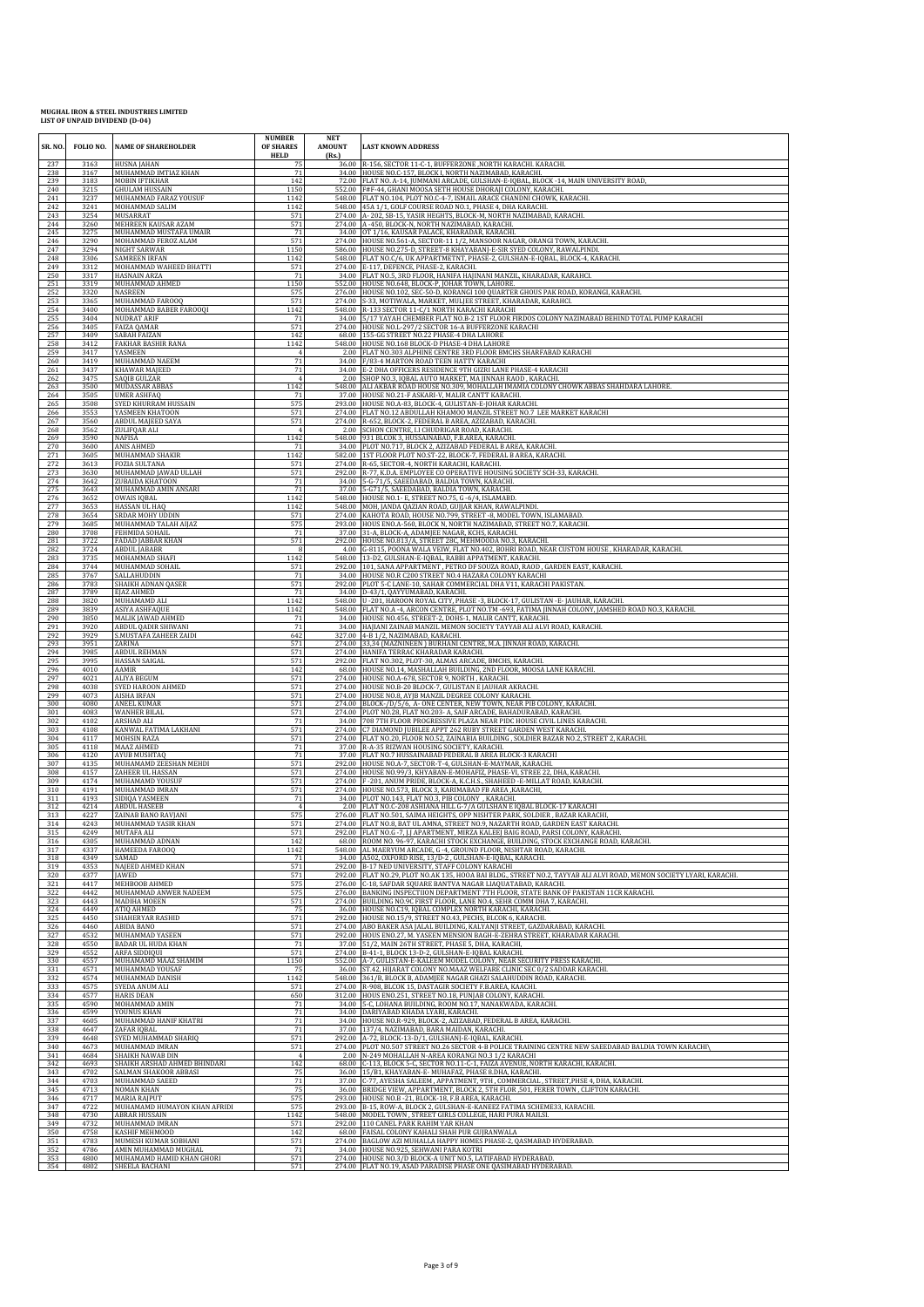| SR.NO      | FOLIO NO.    | <b>NAME OF SHAREHOLDER</b>                      | <b>NUMBER</b><br>OF SHARES<br><b>HELD</b> | <b>NET</b><br><b>AMOUNT</b><br>(Rs.) | <b>LAST KNOWN ADDRESS</b>                                                                                                                                  |
|------------|--------------|-------------------------------------------------|-------------------------------------------|--------------------------------------|------------------------------------------------------------------------------------------------------------------------------------------------------------|
| 355        | 4824         | MUHAMMAD ALI RAO                                | 571                                       |                                      | 274.00 HOUSE NO.74/2-D, STREET 32, SECTOR F-61, ISLAMABAD.                                                                                                 |
| 356        | 4825         | MUHAMMAD SHAHAB QAZI                            | 642                                       |                                      | 327.00 HOUSE NO.69-B, STREET NO.17, GULZAR-E-QUAID-E-RAWALPINDI                                                                                            |
| 357        | 4830         | <b>RASHID HABIB</b>                             | 571                                       |                                      | 274.00 HOUSE NO.354-D-KHAYADAN-E-SIR SYED, SECTOR 3, RAWALPINDI.                                                                                           |
| 358        | 4833         | HAMMAD JAWED BUTT                               | 571                                       |                                      | 274.00 HOUSE NO.828, BLOCK B, SETELITE TOWN, RAWALPINDI.                                                                                                   |
| 359        | 4840         | SAAD HAMZA                                      | 571                                       |                                      | 274.00 ZB 80/A MOHALLAH ALAMABAD NAI ABADI DHOKE HASSU RAWALPINDI                                                                                          |
| 360        | 4841         | SARA KANWAL                                     | 71                                        |                                      | 34.00 ZB 80/A MOHALLAH ALAMABAD NAI ABADI DHOKE HASSU RAWALPINDI                                                                                           |
| 361        | 4853         | <b>ISMAT BATOOL</b>                             | 571                                       |                                      | 274.00 MPA. HOUSE BHOWN CHOWK, LALAGUNG ROAD, CHAKWAL-48800                                                                                                |
| 362        | 4870         | MUHAMMAD ASHRAF SABIR                           | 142                                       |                                      | 68.00 HOUSE NO.45, STREET NO.13, GUJJER PURA, LAHORE.                                                                                                      |
| 363        | 4884         | KHALID HAYAT                                    | 1142                                      |                                      | 548.00 332-B, NEW CHAUBURJI PARK, MULTAN ROAD, LAHORE                                                                                                      |
| 364        | 4921         | ZAHIDA ASGHAR ALI                               | 71                                        |                                      | 34.00 HOUSE NO.644, 8-B/5, KHAN STREET, BANK ROAD, ISLAMPURA, LAHORE.                                                                                      |
| 365        | 4929         | <b>SM ASIF NAZIR</b>                            | $\overline{4}$                            |                                      | 2.00 81-P, M.A. JOHAR TOWN, LAHORE.                                                                                                                        |
| 366        | 4931         | SYED ALI ASIM KIRMANI                           | 71                                        |                                      | 34.00 86-F, MOHAFIZ TOWN, MULTAN ROAD, LAHORE.                                                                                                             |
| 367        | 4934         | ZAHIDA PARVEEN                                  | 1142                                      |                                      | 548.00 776,C- BLOCK, FAISAL TOWN, LAHORE.                                                                                                                  |
| 368        | 4938         | <b>UMER DIN</b>                                 | 75                                        |                                      | 36.00 134-, ABU BAKAR, BLOCK NEW GARDEN TOWN, LAHORE.                                                                                                      |
| 369        | 4940         | HASSAN MEHMOOD BABRI                            | 571                                       |                                      | 292.00 512-C FAISAL TOWN, LAHORE.                                                                                                                          |
| 370        | 4944         | NASREEM AFZAL                                   | 1142                                      |                                      | 582.00 F-82, STREET 7-A OFFICER COLONY, CAVELRY GROUND, WALTON ROAD, LAHORE.                                                                               |
| 371        | 4945         | <b>SHAGUFTA SHAMS</b>                           | 1142                                      |                                      | 548.00 BASIT SYED QUTUB SHAH, PO BOX, MOKAL, TEHSIL CHNIAN, DISTT, QASUR.                                                                                  |
| 372        | 4951         | REHMAN ALI                                      | 71                                        |                                      | 37.00 PO BOX. NASIR PUR, KALAN THE BHALWAL, DIST SARGHODA.                                                                                                 |
| 373        | 4959         | <b>UZMA WAHEED</b>                              | 1142                                      |                                      | 548.00 HOUSE NO.4/02, ANAR KALI BAZAR MIAN CHANNU                                                                                                          |
| 374        | 4981         | MEHWISH                                         | 571                                       |                                      | 274.00 MEMON MUHALLAH PIRYALOI TALUKA, KINGRI DISSTIC, KHAIRPUR.                                                                                           |
| 375        | 4993         | <b>KAUSER PERVEEN</b>                           | 71                                        |                                      | 34.00 QASR E SHAISTA 1ST FLOOR A-3 SCTOR 7/D-1 STREE NO.5 NORTH KARACHI KARACHI-75850                                                                      |
| 376        | 4994         | MUHAMMAD ANIS                                   | 71                                        |                                      | 34.00 QASR E SHAISTA 1ST FLOOR A-3 SECTOR 7/D-1 STREET NO.5 NORTH KARACHI KARACHI-75850                                                                    |
| 377        | 4995         | SYED SHOAIB AHMED                               | 571                                       |                                      | 274.00 B-137 1ST FLOOR BLOPCK-A NORTH NAZIMABAD KARACHI                                                                                                    |
| 378        | 4999         | <b>TAUCEF AHMED</b>                             | 1142                                      |                                      | 582.00 HOUSE NO.A-13 HAIDR CENTRE BLOCK-G KARACHI                                                                                                          |
| 379        | 5021         | <b>FAIZAN AHMED</b>                             | 571                                       |                                      | 274.00 3-B-10/5 NAZIMABAD KARACHI                                                                                                                          |
| 380        | 5024         | MOHAMMAD KHURSHID ALAM                          | 571                                       |                                      | 292.00 4 A 1/12 1ST FLOOR NAZIMABAD NO.4 KARACHI                                                                                                           |
| 381        | 5026         | RIDA NAZ FARUQI                                 | 1150                                      |                                      | 552.00 C-19 BLOCK-A NORTH NAZIMABAD KARACHI                                                                                                                |
| 382        | 5039         | MUHAMAMD FAISAL ANSARI                          | 571                                       |                                      | 274.00 HOUSE NO.FL-11/6, BLCOK 13-A, GULSHAN-E-IBOLA KARACHI.                                                                                              |
| 383        | 5041         | <b>ABDUL HAFIZ KHAN</b>                         | 1142                                      |                                      | 548.00 R-816, SECTOR 16/A, BUFFER ZONE, KARACHI.                                                                                                           |
| 384        | 5042         | <b>FARKHUNDA PARVEEN</b>                        | 1142                                      |                                      | 548.00 R-816, SECTOR 16/A, BUFFER ZONE, KARACHI.                                                                                                           |
| 385        | 5044         | <b>AZEEM US SHAN</b>                            | 1142                                      |                                      | 548.00 FLA TNO.D-4, BLOCK 14, JAMALI ARCADE GULSHAN IQBAL KARACHI.                                                                                         |
| 386        | 5050         | NAHEED                                          | 571                                       |                                      | 274.00 DADA TERRACE FLAT NO.301 GUL MEHAR STREET JHANGIR ROAD, KARACHI                                                                                     |
| 387        | 5054         | FEHMIDA KHAN                                    | 1142                                      |                                      | 548.00 HOUSE NO.710-6, UMER CENTER, FATIMA JINNAH COLONY, JAMSHED ROAD, KARACHI.                                                                           |
| 388        | 5055         | FARHAN ALI KHAN                                 | 571                                       |                                      | 274.00 HOUSE NO.704-165-FATIMA JINNAH COLONY, JAMSHED ROAD NO.3, KARACHI.                                                                                  |
| 389        | 5056         | SHAMSHAD AKHTAR                                 | 71                                        |                                      | 34.00 C-404/5, AL RAUF ROYAL CITY BLK -19, GULISTAN-E-JOHAR KARACHI.                                                                                       |
| 390        | 5062         | SYED SHAHNAWAZ                                  | 571                                       |                                      | 292.00 AR CLASSIC GROUND FLOOR, FLAT NO.198, BLOCK-13, STREET NO.15, KARACHI.                                                                              |
| 391        | 5063         | <b>ABDUR RASHEED</b>                            | 142                                       |                                      | 68.00 252-B, SECOND FLOOR DMCHS, BLOCK 3, KARACHI.                                                                                                         |
| 392        | 5067         | <b>NASEEM</b>                                   | 71                                        |                                      | 34.00 PLOT NO.Z/212, FLAT NO-4, BLOCK 7/8, AL HAMRA SOCIETY KARACHI.                                                                                       |
| 393        | 5119         | ALLAH WASAYA ZUBAIR AJMAL KHAN                  | 1142                                      |                                      | 582.00 I-5, APSARA III, BLOCK 16, GULSHAN-E-IQBAL, KARACHI                                                                                                 |
| 394        | 5129         | SHAHAB AHMED                                    | 571                                       |                                      | 292.00 R358 BLOCK 8, AZIZABAD F.B.AREA, KARACHI.                                                                                                           |
| 395        | 5138         | IKRAM ULLAH KHAN NIAZI                          | 571                                       |                                      | 274.00 R-37, PARADISE HOMES ABUL HASSAN ISPAHANI ROAD GULSHAN-E-IQBAL KARACHI.                                                                             |
| 396        | 5163         | SAMAN AFZAL                                     | 1142                                      |                                      | 548.00 HOUSE NO.912 RAVI BLOCK ALLAMA IQBAL TOWN LAHORE                                                                                                    |
| 397        | 5185         | SYED MUHAMMAD ABBAS RAZA                        | 71                                        |                                      | 34.00 3RD FLOOR ALI PRIDE, F.B. AREA BLOCK-20, KARACHI.                                                                                                    |
| 398        | 5190         | AHMED RAZA KAZI                                 | 71                                        |                                      | 37.00 5TH FLOOR SIDCO AVENUE CENTRE MAULANA DEEN MUHAMMAD WAFAI ROAD, SADDAR KARACHI                                                                       |
| 399        | 5210         | MUSTAFA SHAFI KHAN                              | 571                                       |                                      | 274.00 L-3 ERUM PALACE BLOCK 13A, GULSHAN-E-IQBAL, KARACHI.                                                                                                |
| 400        | 5221         | MAJEED AHMED                                    | 71                                        |                                      | 34.00 KOT SHIEKH, ALLAH DIN, NEAR CANAL REST, HOUSE KHUDIAN KHAS, TEHSIL AND DISTRICT, KASUR                                                               |
| 401        | 5238         | <b>IRTAZA ZAIGHAM</b>                           | 1142                                      |                                      | 548.00 HOUSE NO.541-CC, PHASE 4, DHA, LAHORE.                                                                                                              |
| 402        | 5244         | FARHAT ARA                                      | 1142                                      |                                      | 548.00 B-146/11 FEDERAL B AREA KARACHI                                                                                                                     |
| 403        | 5257         | AMEERA ISMAIL                                   | 75                                        |                                      | 36.00 HOUSE NO.A 14/1, BLOCK -20, LATIFEE CO OPERATIVE SOCIETY, GULISTAN -E-JOHAR, KARACHI.                                                                |
| 404        | 5261         | MOHAMMAD FARHAN KHAN                            | 1142                                      |                                      | 548.00 KACHI MEMON BUILDING 2ND FLOOR HOUSE NO.B-13 KARACHI                                                                                                |
| 405        | 5262         | <b>SUNDUS SHAYAN</b>                            | 75                                        |                                      | 38.00 HOUSE NO.A-146 BLOCK-3 GULSHAN E IQBAL KARACHI                                                                                                       |
| 406        | 5263         | JAWAD NASIR QARI                                | 575                                       |                                      | 293.00 B-4 AFZAL COURT APARTMENTS CLIFTON BLOCK-3 KARACHI                                                                                                  |
| 407        | 5266         | MOHAMMAD IKRAM KHAN LODHI                       | 571                                       |                                      | 292.00 FALAK NAZ VIEW, FLAT-B-26, OPP. AIR PORT, NATIONAL HIGH WAY, KARACHI                                                                                |
| 408        | 5306         | MEHDI ABBAS                                     | 142                                       |                                      | 68.00 HEMANI CHEMBERS, 5TH FLOOR , ADAM G DOWOOD ROAD KHARADAR KARACHI                                                                                     |
| 409        | 5318         | NAUSHAD ALI                                     | 571                                       |                                      | 274.00 FLAT NO.C505 ML HEIGHTS [M-152, BURGHARI ROAD, SOLDIER BAZAR NO.2, KARACHI.                                                                         |
| 410        | 5324         | <b>RUKHSANA</b>                                 | 1142                                      |                                      | 548.00 AL REHMAN AGENCY, 32 NAWAB MUHABBAT KHANHJI ROAD, LEA MARKET, KARACHI.                                                                              |
| 411        | 5327         | <b>UBAID UR REHMAN MEMON</b>                    | 571                                       |                                      | 274.00 FLAT NO.3, 6TH FLOOR, SEEMA BHATTI PLAZA, HYDRABAD                                                                                                  |
| 412        | 5329         | MUHAMMAD IRFAN                                  | 1142                                      |                                      | 582.00 FLAT NO910, 9TH FLOOR, SANA RESIDENCY, GARDEN WEST KHI                                                                                              |
| 413        | 5344         | HUMA IFTIKHAR                                   | 571                                       |                                      | 292.00 C/O. NAI ZINDAGI OFFICE-37-38, TOP FLOOR, BEVERLY, CENTER, BLUE AREA, ISLAMABAD.                                                                    |
| 414        | 5347         | <b>ABIDA AWAIS</b>                              | 71                                        |                                      | 37.00 HOUSE NO.A-753, SECTOR 11-A, GULSHAN-E-USMAN, NORTH KARACHI, KARACHI.                                                                                |
| 415        | 5351         | FATIMA                                          | 71                                        |                                      | 34.00 FLAT-F-20, LAKHANI PALAZA, F.B.AREA, BLOCK-7, KARACHI.                                                                                               |
| 416        | 5374         | SYED OMAR FAROOQ                                | 1142                                      |                                      | 548.00 FLAT NO.3, PLOT NO.412, C.P & BARAR SOCIETY, BLOCK- 7/8, KARACHI.                                                                                   |
| 417        | 5375         | ASMA                                            | 571                                       |                                      | 274.00 C 12, PHASE - 1, MEMON PLAZA, BLOCK - 13-B, QULSHAN - E-IQBAL, KARACHI.                                                                             |
| 418        | 5383         | SHEIKH ALI SAEED                                | $71\,$                                    |                                      | 34.00 HOUSE NO.S-20/II, 16EAST STREET, PHASE -1, DHA, KARACHI.                                                                                             |
| 419        | 5393         | <b>BASHIR AHMED</b>                             | 71                                        |                                      | 34.00 R-2003, KARIMABAD COLONY, FEDERAL B AREA, BLOCK -3, KARACHI                                                                                          |
| 420        | 5395         | <b>ZEESHAN ANWER</b>                            | 71                                        |                                      | 34.00 HOUSE NO.5 PLOT NO.73/C 11TH COMMERCIAL STREET DHA KARACHI                                                                                           |
| 421        | 5404         | ARIFA KHATOON                                   | 571                                       |                                      | 274.00 L-842, SECTOR 5-C/2, BILAL TOWN, NORTH KARACHI, KARACHI,                                                                                            |
| 422        | 5410         | DANISH MUHAMMAD SALIM                           | 571                                       |                                      | 274.00 FLAT NO.3 AL-FEROZ CENTRE BLOCK-7 FEDERAL B AREA KARACHI                                                                                            |
| 423        | 5446         | MOHAMMAD ANWER                                  | 571                                       |                                      | 274.00 SHOP NO.4, MEZNINE FLOOR, CAPITAL CENTTER ABDULLAH HAROON ROAD, KARACHI.                                                                            |
| 424        | 5447         | QADRUNISSA                                      | 571                                       |                                      | 274.00 SHOP NO,48 MEZNINE FLOOR CAPITAL CENTER ABDULLAH HAROON ROAD, SADDAR KARACHI.                                                                       |
| 425        | 5462         | <b>ABDUL WAHEED KHAN</b>                        | 575                                       |                                      | 276.00 40-C BLOCK-2 PECHS KARACHI-75400                                                                                                                    |
| 426        | 5500         | RIZWAN NISAR                                    | 71                                        |                                      | 34.00 9/1, 19-STREET, KHAYABAN-E-TAUHEED, DHA, V KARACHI.                                                                                                  |
| 427        | 5553         | ABDUL SAMEE SHAIKH                              | 1142                                      |                                      | 548.00 FLAT NO.A-202, YASIR TERRACE APPARTMENT, PHASE 2, BLOCK 10, GULISTAN-E-JAUHER, KARACHI.                                                             |
| 428        | 5559         | SHUMAIL AHMED WAFAI                             | 571                                       |                                      | 274.00 SUMMIT BANK LIMITED GULISTAN-E-JOHAR 2, BLOCK 1, KARACHI.                                                                                           |
| 429        | 5561         | MUHAMMAD WAQAS                                  | 571                                       |                                      | 274.00 MODEL TOWN, RAWALPINDI.                                                                                                                             |
| 430        | 5562         | AFTAB ALAM                                      | 1150                                      |                                      | 552.00 SHOP NO.G16, BLOCK 61, I & T CENTER, G-10-4 BELLA ROAD, ISLAMABAD.                                                                                  |
| 431        | 5577         | <b>ANUM FASIH</b><br><b>ABDULLAH BIN SHOAIB</b> | 142                                       |                                      | 72.00 169-A, BLOCK 8, K.A.E.C.H.S., BALOCH COLONY, KARACHI.<br>548.00 82/212 STREET NO 5 KHAYARAN-E-RAHAT PHASE 6 DHA                                      |
| 433<br>434 | 5581<br>5599 | MUHAMMAD IRFAN<br>ABDUL SAMAD                   | 1142                                      |                                      | 2.00 HOUSE NO.698, PRINCIPAL BANGLOW DR. ZIA UDDIN ROAD, AREAM BAGH KARACHI.<br>582.00 201, AL MADINA CENTER, PARYA LAL STREET, JODIA BAZAR, KARACHI.      |
| 435        | 5612         | MUHAMMAD SALMAN                                 | 571                                       |                                      | 274.00 IM - 698. FATIMA IINNAH COLONY, FLAT NO.A -- 6. KARACHI.                                                                                            |
| 436        | 5613         | ADNAN AHMED                                     | 571                                       |                                      | 274.00 PLOT NO.E-26/2, HOUSE NO.170, BEHAR COLONY, KARACHI.                                                                                                |
| 437        | 5626         | ZAHID MEHMOOD                                   | 571                                       |                                      | 274.00 41, KHAYABAN-E-JABAL, PHASE-V, DHA, KARACHI.                                                                                                        |
| 438        | 5631         | MUHAMMAD ASLAM                                  | 71                                        |                                      | 34.00 H NO.43, STREET - 2, KHYBER COLONY, ZARAR SHAHEED ROAD, LAHORE CANTT                                                                                 |
| 439        | 5637         | SYED TARIQ ALI                                  | 571                                       |                                      | 292.00 FLAT NO.11-C, ASKARI IV, CHAKLAL SCHEME-III RAWALPINDI.                                                                                             |
| 440        | 5638         | <b>RAMZAN IDREES</b>                            | 571                                       |                                      | 274.00 VILLAGE CHEHARI BINAIAL P/O CHFHARI DOLAL PHAR WAL TEHSIL GUJAR KHAN DISTT. RAWALPINDI.                                                             |
| 441        | 5675         | NEELAM KHAN                                     | $\overline{4}$                            |                                      | 2.00 HOUSE NO.6, 1ST FLOOR, STREET 9, SECTOR-B, QAYYMABAD KARACHI.                                                                                         |
| 442        | 5688         | ADNAN                                           | 71                                        |                                      | 37.00 JAMSHED ROAD NO.3, ASHFAQ PLAZA, FLAT NO.31, KARACHI.                                                                                                |
| 443        | 5697         | WISHAH NADEEM                                   | 1142                                      |                                      | 548.00 HOUSE NO 231-HI JOUHAR TOWN, LAHORE                                                                                                                 |
| 444        | 5699         | MUHAMMAD AWAIS                                  | 571                                       |                                      | 274.00 HOUSE NO.671, BLOCK P, JOHAR TOWN, LAHORE, PK.                                                                                                      |
| 445        | 5703         | HAFIZ MUHAMMAD FAROOO                           | 71                                        |                                      | 34.00 BASTI DABADEWANMARALI DARKABPUR SHARQI DAKHANA KHAN BELA MULTAN                                                                                      |
| 446        | 5708         | <b>JUNAID AHMED</b>                             | 571                                       |                                      | 274.00 BHATTI HOUSE WARD NO,12, HISBANI MOHALLA KANDIARO NAUSHAHRO FEROZE                                                                                  |
| 447        | 5714         | MUHAMMAD IRFAN JAVED                            | 71                                        |                                      | 34.00 HOUSE NO.47, OFFICERS ENCLAVE, KORAL CHOWK, ISLAMABAD.                                                                                               |
| 448        | 5725         | SHAHZAD ASHAF                                   | $\overline{4}$                            |                                      | 2.00 DEPTT OF ,EE ,NFC ,IET, PO FERTILIZER, PROJECT KHANEWAL, ROAD MULTAN.                                                                                 |
| 449        | 5733         | <b>VICKY KUMAR</b>                              | 571                                       |                                      | 274.00 FLAT NO.102, SHAHZAD APPATMENT, STREET NO.3, NEAR LAMS COLLEGE, BATH YEE LAND CLIFTON KHI.                                                          |
| 450        | 5748         | MOIZ IQBAL HUSSAIN                              | $\overline{4}$                            |                                      | 2.00 ADAMJEE BUDHA ROAD, MUSTAFA MARKET, FLAT NO.26, LIGHT HOUSE, KARACHI.                                                                                 |
| 451        | 5752         | HUSSAIN                                         | 4                                         |                                      | 2.00 F-26-B, MUSTAFA MARKET BLD, ADAMJEE BUDHA ROAD, LIGHT HOUSE, KARACHL                                                                                  |
| 452        | 5754         | ASIF HAFEEZ KHAN                                | 1142                                      |                                      | 582.00 R-680, BLOCK-16, F.B. AREA, KARACHI.                                                                                                                |
| 453        | 5777         | FAHAD RASHID AHMED KHAN                         | 71                                        |                                      | 34.00 HOUSE NO.93/2, OFFICERS MESS, PAF BASE, MUSHAF, SARGODHA                                                                                             |
| 454        | 5802         | MUHAMMAD ZAHID IOBAL                            | 575                                       |                                      | 293.00 HOUSE NO.8F 5M SUI NO.NOTHREN OFFICERS COOPERATIVE HOUSING SOCIETY, NEAR DHA LAHORE.                                                                |
| 455        | 5808         | QAMAR FATIMA                                    | 571<br>71                                 |                                      | 292.00 43-A-JAFFARIA COLONY SODIWALL MULTAN ROAD LAHORE.                                                                                                   |
| 456<br>457 | 5812<br>5816 | RANA TALIB HUSSIAN TALIB<br><b>ADNAN</b>        | 571                                       |                                      | 37.00 QAID AZAM PARK NEAR JAMIA SADDIQUE NAQSH BANDI KOT LAKH PAT, LAHORE.<br>274.00 PLOT NO.1726/56 MUSLIM MUJAHID COLONY JUNA GARH BALDIA TOWN, KARACHI. |
| 458        | 5818         | MUHAMMAD KHALID KASMANI                         | 571                                       |                                      | 274.00 2ND FLOOR FLAT NO.K 16 SHAHLIMAR GARDEN WEST KARACHI.                                                                                               |
| 459        | 5828         | ANWAR                                           | 71                                        |                                      | 37.00 A-399 BLOCK 4, NORTH NAZIMABAD KARACHI.                                                                                                              |
| 460        | 5829         | SYEDA SANJEEDA KHATOON ZAIDI                    | 1142                                      |                                      | 548.00 2-J, 1412, NAZIMABAD NO.2, KARACHI.                                                                                                                 |
| 461        | 5832         | SYED SAFDAR ALI                                 | 71                                        |                                      | 34.00 D-79 BLOCK-B, NORTH NAZIMABAD KARACHI.                                                                                                               |
| 462        | 5858         | GHULAM MOHY UDDIN                               | 571                                       |                                      | 292.00 HOUSE NO. L-1037/A, SECTOR 4-A, SURJANI TOWN, KARACHI.                                                                                              |
| 463        | 5859         | SOHAIL SHAKEEL                                  | 75                                        |                                      | 36.00 HOUSE NO.L-883, SECTOR 5A2, NORTH KARACHI, KARACHI.                                                                                                  |
| 464        | 5864         | SYEDA FATIMA ARIF                               | 571                                       |                                      | 274.00 B-102, YOUSUF ARCADE BLOCK L, NORTH NAZIMABAD, KARACHI                                                                                              |
| 465        | 5865         | ABDUL SABOOR                                    | 1000                                      |                                      | 510.00 47, SHARFABAD, BMCHS, KARACHI                                                                                                                       |
| 466        | 5870         | SEEMA SABOOR                                    | 1000                                      |                                      | 480.00 47 SHARFABAD BMCHS KARACHI-74800                                                                                                                    |
| 467        | 5871         | AHMED RAZA QADRI                                | 142                                       |                                      | 68.00 MAKAN NO.8, CITY RAILWAY COLONY, BLCOK 253, KARACHI.                                                                                                 |
| 468        | 5883         | VIJAY KUMAR                                     | 571                                       |                                      | 274.00 HOUSE NO.350-A, MASOOM SHAH COLONY, KALA PUL, KARACHI                                                                                               |
| 469        | 5888         | KIRANUMESH MAHESHWARI                           | 1142                                      |                                      | 548.00 96 DEPOT LINE SADAR KARACHI.                                                                                                                        |
| 470        | 5891         | <b>MAHESH KUMAR</b>                             | 571                                       |                                      | 274.00 FLAT NO.2, 6TH FLOOR, FAKIA TERRACE PLOT NO.D-5/21, STREET NO.2, DEHLI COLONY NO.2, CLIFTON, KARACHI.                                               |
| 471        | 5899         | MUHAMAMD SARWAR JAWAID                          | 571                                       |                                      | 292.00 3H4/9, NAZIMABAD NO.3, KARACHI.                                                                                                                     |
| 472        | 5912         | SYED HASSAMUDDIN SHAH                           | 71                                        |                                      | 34.00 FLAT NO.D - 21, SAFARI BLESSING, BLOCK-12, GULISTAN -E-JOUHAR, KARACHI.                                                                              |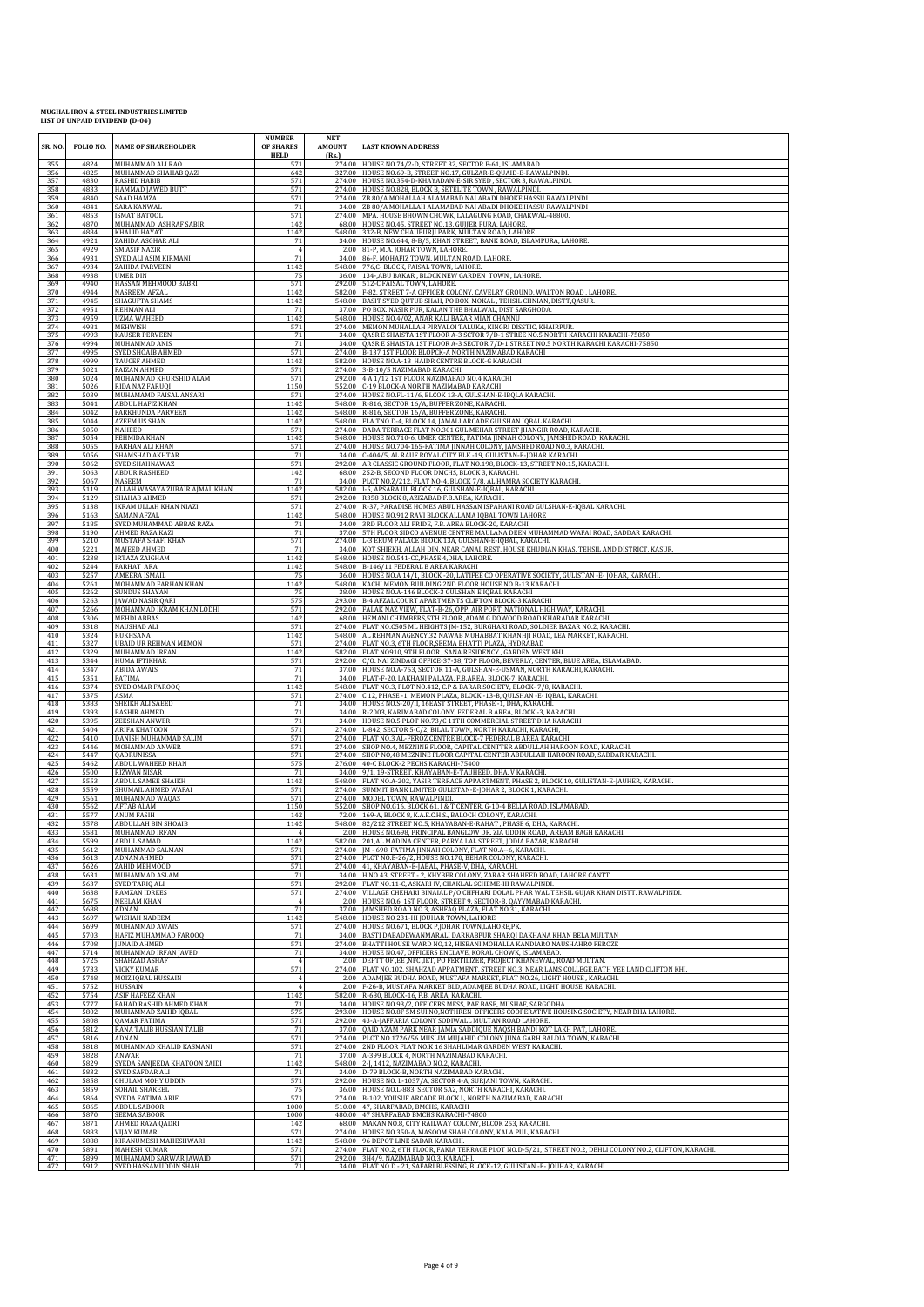| SR. NO.    | FOLIO NO.    | <b>NAME OF SHAREHOLDER</b>                  | <b>NUMBER</b><br>OF SHARES<br><b>HELD</b> | <b>NET</b><br><b>AMOUNT</b><br>(Rs.) | <b>LAST KNOWN ADDRESS</b>                                                                                                                           |
|------------|--------------|---------------------------------------------|-------------------------------------------|--------------------------------------|-----------------------------------------------------------------------------------------------------------------------------------------------------|
| 473        | 5913         | MUHAMMAD SULTAN                             | 71                                        |                                      | 34.00 PLOT NO. C-537, FLOOR-4, BLOCK-2, COMMERCIAL AREA, P.E.C.H.S., KARACHI.                                                                       |
| 474        | 5921         | MIRZA ZAFAR BAIG                            | 71                                        |                                      | 34.00 HOUSE NO.A /901, SHAH FAISAL COLONY, KARACHI.                                                                                                 |
| 475        | 5927         | NUSRAT JABBAR MEMON                         | 571                                       |                                      | 274.00 HOUSE NO.B-7 HADI NAGAR QASIMABAD HYDERABAD                                                                                                  |
| 476        | 5936         | MUHAMMAD KAMRAN                             | 571                                       |                                      | 274.00 UNILEVER PAKISTAN LTD BANGLOW NO.25-A BLOCK-A LATIFABAD UNIT NO.9 HYDERABAD                                                                  |
| 477        | 5956         | MUHAMMAD REHAN SARWAR                       | 1150                                      |                                      | 552.00 HOUSE NO.1/544, ABBOTABAD, SIALKOT.                                                                                                          |
| 478        | 5976         | SAMINA BANO                                 | 71                                        |                                      | 34.00 FLAT NO.402, 4TH FLOOR, HAJIANI MANSION, KHARADAR, KARACHI.                                                                                   |
| 479        | 5989         | <b>UBEDA KHALID</b>                         | 71                                        |                                      | 34.00 HOUSE NO.7/4, NAZIMABAD NO.1, BLOCK -1-E, KARACHI.                                                                                            |
| 480        | 5992         | <b>FRAZ AHMED</b>                           | 1142                                      |                                      | 582.00 SHOP NO.G -31, PARAGON ENTERPRISE, NAZ PLAZA, M.A JINNAH ROAD, KARACHI.                                                                      |
| 481        | 5996         | MAHROO KHANAM                               | 1142                                      |                                      | 548.00 FLAT C-10, APSARA APPARTMENT-3, BLOCK-16, GULSHAN-E-IQBAL KARACHI.                                                                           |
| 482        | 5999         | MUHAMMAD IBRAHIM                            | 571                                       |                                      | 274.00 FLAT NO503, RENO CENTRE, RANDEL ROAD, NEAR UNKASARIA HOSPITAL, KARACHI.                                                                      |
| 483        | 6000         | <b>VISHAL KUMAR</b>                         | 571                                       |                                      | 274.00 FLAT NO.507, BLOCK- NO.A, RENO CENTRE, SADDAR, KARACHI                                                                                       |
| 484        | 6005         | <b>MAHESH KUMAF</b>                         | 571                                       |                                      | 274.00 FLAT NO.C-503, AL NOOR CENTER, UNKLE SURIA HOSPITAL SADDAR KARACHI.                                                                          |
| 485        | 6021         | SYED MEHMOOD ALI                            | 571                                       |                                      | 274.00 HOUSE NO.29, GALI NO.14, 36 B LANDHI NO.6, KARACHI                                                                                           |
| 486        | 6030         | <b>BUSHRA ALI</b>                           | 571                                       |                                      | 274.00 7/114, MODEL COLONY, KARACHI.                                                                                                                |
| 487        | 6031         | DILSHAD AHMED KHAN                          | 142                                       |                                      | 72.00 B-307, SHAMIL HEAVEN GULISTAN-E-JOHAR, BLOCK 16, KARACHI.                                                                                     |
| 488        | 6036         | SYED SHUA HUSSAIN                           | 71                                        |                                      | 37.00 FLAT NO.C-6, ZEHRA SQUARE, BLOCK NO.6, GULSHAN-E-IQBAL, KARACHI.                                                                              |
| 489        | 6039         | MUHAMMAD RIAZ AHMED                         | 71                                        |                                      | 34.00 HOUSE NO.L-571, NORTH KARACHI, SECTOR 5-L, KARACHI.                                                                                           |
| 490        | 6052         | <b>FAZEELAT SHAIKH</b>                      | 571                                       |                                      | 274.00 138 A, FLAT NO.05, FARHAN SOCIETY, HYDER ALI ROAD, BAHADURABAD, KARACHI                                                                      |
| 491        | 6062         | ABUL MOJAHID                                | 1142                                      |                                      | 548.00 C-008,C-3, PHASE 3, HAROON ROYAL CITY, BLOCK 17, GULISTAN-E-JOHAR, KARACHI                                                                   |
| 492        | 6064         | MOHSIN ABBAS HAIDERY                        | 71                                        |                                      | 37.00 FLAT NO.2048, RUFI GREEN CITY BLOCK 18, GULISTAN-E-JOHAR, KARACHI                                                                             |
| 493        | 6066         | MOHAMAMD FAKHRUDDIN FAROOQUI                | 571                                       |                                      | 274.00 A-309, BISMA GARDEN BLOCK 13, GULISTAN-E-JOHAR, KARACHI.                                                                                     |
| 494        | 6070         | <b>MARYAM EIAZ</b>                          | 71                                        |                                      | 34.00 FLAT NO.103, FOUR SQUARE, RESIDENCY BLOCK 4, NEAR MEHMIL CNG PUMP, MAIN UNIVERSITY ROAD, JOHAR, KARACHI.                                      |
| 495        | 6071         | <b>SUMRANA PERVAIZ</b>                      | 71                                        |                                      | 34.00 FLAT NO.D-4, BLOCK 4, SAIMA PLAZA SB 4, KARACHI,                                                                                              |
| 496        | 6072         | AMNA KHATOON                                | 1150                                      |                                      | 552.00 B-189, PEARL STREET, BLOCK 14, GULISTAN-E-JOHAR, KARACHI.                                                                                    |
| 497        | 6081         | AMIR MAJID BILLO                            | 571                                       |                                      | 274.00 HILL VIEW , APPARTMENTS, A-586,167/5, KMCHS, BLOCK 7-8, GOL MEMON MASJID KARACHI,                                                            |
| 498        | 6085         | <b>SARA KHAN</b>                            | 71                                        |                                      | 34.00 64 BAHADURYARJANG ,CO OPRATIVE SOCIETY SOCIETY, BLOCK 7,8, KARACHI                                                                            |
| 499        | 6091         | RAFAT DILSHAN                               | 142                                       |                                      | 68.00 FLAT NO.B-307, SHUMAIL HEAVEN, BLOCK 18, GULISTAN-E-JOUHAR, KHI.                                                                              |
| 500        | 6106         | ASHRAF AHMED KHARADI                        | 571                                       |                                      | 292.00 R-947, BLOCK-17, F.B. AREA, KARACHI.                                                                                                         |
| 501        | 6114         | MUHAMMAD ZIA UL QAMAR KHAN                  | 71                                        |                                      | 37.00 R-1201, BLOCK-16, FEDERAL B AREA, KARACHL.                                                                                                    |
| 502        | 6117         | <b>IFFAT YUSUF</b>                          | 1142                                      |                                      | 548.00 B-53, KARACHI UNIVERSITY, CORPORATIVE- HOUSING SOCIETY, BLOCK-A, SCHEME-33, GULZAR-E-HIJRI, KARACHI.                                         |
| 503        | 6124         | <b>NASREEN SABA</b>                         | 71                                        |                                      | 34.00 HOUSE NO.R-905/9-F, BAREA, KARACHI                                                                                                            |
| 504        | 6127         | SYEDA HINA TALIB                            | 1142                                      |                                      | 548.00 B-9, FARHANA SQUARE, BLOCK-M, KARACHI                                                                                                        |
| 505        | 6136         | MUHAMMAD KAZIM UDDIN                        | 1142                                      |                                      | 548.00 R-884, SECTOR-9, NORTH KARACHI KARACHI                                                                                                       |
| 506        | 6140         | <b>GHAZALA MIR</b>                          | 575                                       |                                      | 276.00 R-838, SECTOR-15-A/1, BUFFER ZONE, KARACHL<br>34.00 HOUSE NO.269-15, DASTAGIR GOUHRABAD, F.B. AREA, KARACHI.                                 |
| 507<br>508 | 6142<br>6147 | SHABEEN ASHRAF<br><b>FOZIA QURESHI</b>      | 71<br>571                                 |                                      | 274.00 FLAT NO.B-2, ZEESHAN HOMES, 18/4, BLOCK-3, F.B. AREA, KARACHI.                                                                               |
| 509        | 6166         | MUHAMMAD ASIF                               | 571                                       |                                      | 292.00 HOUSE NO.L12, SECTOR 11A, NORTH KARACHI, NEAR POWER HOUSE CHOWRANGI, KHI.                                                                    |
| 510        | 6179         | <b>ALI HUSSAIN</b>                          | 1142                                      |                                      | 582.00 A-13 AMINA SQUARE BUSINESS RECORD ROAD GARDEN EAST KARACHI                                                                                   |
| 511        | 6185         | <b>NADIA SIDDIQUI</b>                       | 571                                       |                                      | 274.00 A-52 BLOCK-13 GULSHAN E IOBAL KARACHI                                                                                                        |
| 512        | 6192         | MUHAMMAD ALI JAN                            | 571                                       |                                      | 274.00 49-C LDA FLATS MODEL TOWN EXT. N BLOCK, LAHORE                                                                                               |
| 513        | 6195         | MOHAMMAD MASOOD                             | 1142                                      |                                      | 548.00 41 RAZA BLOCK ALLAMA IQBAL TOWN LAHORE.                                                                                                      |
| 514        | 6197         | <b>ALINA AKRAM</b>                          | 571                                       |                                      | 274.00 HOUSE NO.266 BLOCK K2 WAPDA TOWN, LAHORE.                                                                                                    |
| 515        | 6203         | <b>RASHIDA</b>                              | 75                                        |                                      | 36.00 PLOT 1/4 SR-13 FLAT NO.103, PRESS WALA TOWER M. BIN QASIM ROAD, NEAR SM LAW COLLEGE KARACHI.                                                  |
| 516        | 6224         | <b>ABDUL GHAFFAR</b>                        | 1142                                      |                                      | 548.00 MUHALLA MUHAMMAD AMEEN KHAN ESA KHEL MIANWALI                                                                                                |
| 517        | 6226         | <b>AYESHA AHMER</b>                         | 650                                       |                                      | 312.00 HOUSE NO.B/63 STREET NO.01, NAYA MOHALLAH LIAQUAT ROAD, RAWALPINDI                                                                           |
| 518        | 6239         | <b>SYED ALI BIRJEES</b>                     | 1142                                      |                                      | 548.00 HOUSE NO.186 SECTOR A-2 TOWNSHIP LAHORE                                                                                                      |
| 519        | 6247         | SUNITA BAI                                  | 571                                       |                                      | 274.00 FLATE NO.401, 4TH FLOOR, PARSA VIEW NEAR CLIFTON VIEW, NEAR CLIFTON BRIDGE, KARACHI.                                                         |
| 520        | 6248         | SEEMA KHURRAM QAZI                          | 571                                       |                                      | 274.00 17-A, ASKARI 3, KARACHI.                                                                                                                     |
| 521        | 6255         | SHAHIDA PERVEEN                             | 75                                        | 36.00                                | 54B/II, OLD SUNSET BOOLEVARD PHASE 2, DHA KARACHI                                                                                                   |
| 522        | 6259         | <b>MARGARET GEORGE</b>                      | 579                                       |                                      | 278.00 HOUSE NO.251, STREET NO.18, PUNJAB COLONY, KARACHI                                                                                           |
| 523        | 6265         | <b>AVINASH</b>                              | 575                                       |                                      | 293.00 FLAT NO.104, BLOCK 1, BRIDGE APPARTMENT CLIFTON, KARACHI                                                                                     |
| 524        | 6273         | MOHAMMAD NAEEM SHAIKH                       | 1142                                      |                                      | 548.00 HOUSE NO.M7-4 FLORADE HOMES PHASE-5 EXT DHA KARACHI.                                                                                         |
| 525        | 6277         | YOUSIF SHAIKH                               | 71                                        |                                      | 37.00 HOUSE NO-63-B, ALAMGIR SOCIETY MODEL COLONY KARACHI.                                                                                          |
| 526        | 6281         | <b>SALIK MAIEED</b>                         | 571                                       |                                      | 292.00 R-2-AL FALAH HOUSING SOCIETY, SHAH FAISAL COLONY-3 KHI.                                                                                      |
| 527        | 6287         | AHTESHAM UL HAQUE                           | 571                                       |                                      | 274.00 B 68 BLK 2 GULISTAN E JOHAR KARACHI                                                                                                          |
| 528        | 6288         | MOHAMMAD KHALID MAJEED                      | 1142                                      |                                      | 548.00 HOUSE NO 283 RIWAZ GARDEN LOWER MALL ROAD LAHORE LAHORE                                                                                      |
| 529        | 6289         | SYED MOHAMMAD ADIL A                        | 1142                                      |                                      | 548.00 A-6ALFALAH SOCIETYBLOCK 2 SHAH FAISAL COLONY KARACHI                                                                                         |
| 530        | 6302         | <b>SUFIAN JAVED</b>                         | 571                                       |                                      | 274.00 227-N D/E MODEL TOWN LAHORE LAHORE                                                                                                           |
| 531        | 6304         | MUHAMMAD HARIS REHMAN                       | 1142                                      |                                      | 582.00 H NO C-17/6 AFNAN DUPLEX BLOCK 3-A GULISTAN-E-JOHAR                                                                                          |
| 532<br>533 | 6314<br>6316 | IFTIKHAR AHMED<br><b>FOUZAN ASAD</b>        | 575                                       |                                      | 293.00 H # 17, ST # 89, G-6/3, ISLAMABAD<br>2.00 H NO E-28 1ST FLOOR RIZVIA SOCIETY NAZIMABAD NO 1                                                  |
| 534        | 6317         | HAMZA AHMAD                                 | 571                                       | 274.00                               | H NO 27 1ST FLOOR AL BABAR CENTRAL F-8 MARKET ISLAMABAD                                                                                             |
| 535        | 6321         | MOHSIN ALI SHAH                             | 71                                        |                                      | 34.00 A 1073 GUL SHAME HAHEED PH II KARACHI                                                                                                         |
| 536        | 6326         | TAHIR                                       | 571                                       |                                      | 274.00 REGIONAL AUDIT OFFICE NORTH UBL 14TH FLOOR JINNAH AVENUE ISLAMABAD                                                                           |
| 537        | 6334         | <b>SUFIYAN AKBAR</b>                        | 1142                                      |                                      | 548.00 HOUSE NO.63 GALI NO23 G-10/1 ISLAMABAD                                                                                                       |
| 538        | 6338         | AYESHA AHMED DOGER                          | 571                                       |                                      | 274.00 H#27 1ST FLOOR AL BABAR CENTRE F-8 MARKAZ ISLAMABAD                                                                                          |
| 539        | 6339         | SAIMA                                       | 571                                       |                                      | 274.00 STREET 05 H# 92S, SIDDIQUE AKBAR TOWN, CHAK NO 279 RBKHURD NEAR KALEEM SHAHEEDPARK GHULAM M. ABAD                                            |
| 540        | 6340         | M.TAUSIF ALAM/HUMA TAUSIF                   | 571                                       |                                      | 274.00 B-384 BLOCK-10 GULSHAN-E-IQBAL KARACHI-4823124                                                                                               |
| 541        | 6341         | MUHAMMAD FAROOQ AKHTER                      | 571                                       |                                      | 274.00 FLAT NO-A-38 ALLAH NOOR APPARTMENT GULSHAN E IQBAL BLOCK 7                                                                                   |
| 542        | 6346         | NAVEED RAFAOAT AHMAD                        | 1142                                      |                                      | 582.00 354 KASHMIR BLOCK ALLAMA IQBAL TOWN LAHORE                                                                                                   |
| 543        | 6347         | <b>ISMAIL ZAHID SELOD</b>                   | 571                                       |                                      | 274.00 5/132 MODEL COLONY KARACHI                                                                                                                   |
| 544<br>545 | 6358<br>6360 | <b>SYED</b><br>SYED AKMAL HAIDER AK         | 571<br>571                                | 292.00                               | 274.00 A 73 GULSHAN E IQBAL 13 D 1 KARACHI PAKISTAN                                                                                                 |
| 546        | 6363         | MUHAMMAD FAHEEM KHAN                        | 571                                       |                                      | 292.00 H NO 18/8 E CATEGORY 3 SEC 18/1 ISLAMABAD                                                                                                    |
| 547        | 6364         | <b>SUMMAYA</b>                              | 571                                       |                                      | 274.00 150/2 STREET NO 11 KHAYABAN E BUKHARI PHASE 6 DHA KARACHI KARACHI                                                                            |
| 548        | 6371         | ALI                                         | 571                                       |                                      | 292.00 IBC-1ST FLOOR, MOBILINK HOUSE,F-8 MARKAZ ISLAMABAD                                                                                           |
| 549        | 6373         | <b>FAISAL UR REHMAN</b>                     | 571                                       |                                      | 292.00 HOUSE NO A-218 NEW BLOCK 13C GULSHAN IOBAL KARACHI                                                                                           |
| 550        | 6384         | MIRZA JAWAD HUSSAIN                         | 1142                                      |                                      | 582.00 B-304 RUFI LAKE DRIVE GULISTAN E JOHAR BLOCK 18                                                                                              |
| 551        | 6386         | <b>FAHAD</b>                                | 1142                                      |                                      | 548.00 HOUSE NO R-188 SECTOR 15-A/1 BUFFERZONE NORTH NAZIMABAD TOWN KARACHI.                                                                        |
| 552        | 6633         | MUHAMMAD KAMRAN                             | 571                                       |                                      | 274.00 HOUSE NO.1727/823, STREET-4, TURK COLONY, BALDIA TOWN, KARACHI.                                                                              |
| 553        | 6873         | HASNAIN RAZA MERCHANT                       | 71                                        |                                      | 34.00 73 - G, BLOCK -2, P.E.C.H.S., KARACHI.                                                                                                        |
| 554        | 6951         | MUHAMMAD HAROON KHAN                        | $\overline{4}$                            |                                      | 2.00 1-B, 9/10 NAZIMABAD NO.1, KARACHI.                                                                                                             |
| 555        | 6978         | <b>FATIMA BANO</b>                          | 142                                       |                                      | 68.00 ROOM NO.27, 5TH FLOOR, SABN MANSION, NANADWADA, KARACHI.                                                                                      |
| 556        | 6990<br>7004 | AOIB<br>MOHAMMAD KAMRAN                     | 571                                       |                                      | 2.00 A-201 SAND VIEW HOMES FRERE TOWN, CLIFTON, KARACHI.<br>274.00 C-5/4, IQBAL CENTER, EID GAH, M.A. JINNAH ROAD, KARACHI.                         |
| 557<br>558 | 7020         | <b>GUL HUSSAIN</b>                          | 75                                        |                                      | 36.00 POST OFFICE BANGUL DERO, TALUKA RATO DERO, DISTT. LARKANA.                                                                                    |
| 559        | 7076         | ABDUL MAJEED BAWANI                         | 1142                                      |                                      | 548.00 HOUSE NO.L-54, NEAR MASJID E SHUGA AZIZABAD, FEDERAL B AREA, KARACHI.                                                                        |
| 560        | 7088         | SHAKEEL AHMED                               | 1142                                      |                                      | 582.00 R-392, PAK KAUSAR TOWN, MALIR COLONY, KARACHI.                                                                                               |
| 561        | 7204         | <b>SYED YOUSUF HASHMI</b>                   | 75                                        |                                      | 36.00 E-82 PAKISTAN RAILWAY EMPLOYEES CO-OP. HOUSING SOCIETY, GULSHAN E IQBAL, BLOCK 13-B, KARACHI.                                                 |
| 562        | 7348         | MUHAMMAD YAHYA                              | 142                                       |                                      | 68.00 HOUSE NO.123-D, MOHALLAH PECHS., BLOCK-2, KARACHI.                                                                                            |
| 563        | 7431         | AHMED AZHAR SYED                            | 71                                        | 34.00                                | 37.00 HOUSE NO.B - 61, BLOCK -13, GULSHAN- E- IQBAL, KARACHI.                                                                                       |
| 564        | 7450         | SANA                                        | 71                                        |                                      | C-503 AL RAMZAN TERRACE GARDEN EAST. KARACHI.                                                                                                       |
| 565        | 7466         | MUHAMMAD ARIF MIRZA                         | 2284                                      |                                      | 1,096.00 B-01 SAIMA KEAVEN BLOCK-4, GULSHAN-E-IQBAL KARACHI.                                                                                        |
| 566        | 7560         | <b>KARAN KUMAR</b>                          | 71                                        |                                      | 37.00 FLAT NO.B-109, SHAFIQUE PLAZA, NEAR GUL PLAZA, SADDAR, KARACHI.                                                                               |
| 567        | 7562         | MIRZA OWAIS SAEED AHMED                     | 71                                        |                                      | 34.00 51-A, PECHS, BLOCK-2, KARACHI.                                                                                                                |
| 568        | 7572         | MUHAMMAD OMAR                               | 8                                         |                                      | 4.00 FLAT NO.302, POUNAWALA TERRACE, JAMSHED ROAD NO.2, FATIMA JINNAH COLONY, KARACHI.                                                              |
| 569        | 7585         | <b>IFTIKHAR AHMED</b>                       | 71                                        |                                      | 37.00 FLAT NO.208/1, GULISTAN-E-JOUHAR, KARACHI.                                                                                                    |
| 570        | 7592         | MUHAMMAD YASEEN                             | 71                                        |                                      | 34.00 M. MUNIR M. AHMED KHANANI- SEC PVT. LTD., ROOM NO.624-627, K.S.E. BUILDING, K.S.E. ROAD, KARACHI.                                             |
| 571<br>572 | 7626<br>7627 | <b>AHSAN MUKHTAR</b><br>MUHAMMAD AKRAM SHAD | 71<br>$\overline{4}$                      | 2.00                                 | 37.00 A-97, BLOCK-S, NORTH NAZIMABAD, KARACHI.<br>68-B, POUNCH HOUSE COLONY, MULTAN ROAD, LAHORE.                                                   |
| 573        | 7636         | FAROOQ AHMAD                                | 71                                        |                                      | 34.00 HOUSE NO.321, CIRCULAR ROAD, NEAR DHOBI GHAT RAHIM YAR KHAN                                                                                   |
| 574        | 7639         | SYED ATIQ UR RAHMAN                         | 1000                                      |                                      | 480.00 R-629, SECTOR 11-C/3, SIR SYED TOWN, NORTH KARACHI, KARACHI.                                                                                 |
| 575        | 7684         | MUHAMMAD SHAHZAD                            | 142                                       |                                      | 68.00 J T 4/45, MEMON MANZIL, MITHADAR, KARACHI.                                                                                                    |
| 576        | 7686         | SHAMIMA SHAHID                              | 71                                        |                                      | 37.00 HOUSE NO.E - 14, 3RD FLOOR, AL HAMRA PALACE, NORTH KARACHI, SECTOR - 14 - B, KARACHI.                                                         |
| 577        | 7707         | LAIQ AHMED JABBAR                           | 71                                        | 34.00                                | 37.00 C - 2, GRACE CENTRE, DHA., PHASE - V, GIZRI, KARACHI.                                                                                         |
| 578        | 7723         | MUHAMMAD SHAKEEL                            | 71                                        |                                      | ROOM NL521-522, 5TH FLOOR, KARACHI STOCK EXCHANGE. KARACHI.                                                                                         |
| 579        | 7726         | SALMAN KHAN                                 | 142                                       |                                      | 68.00 363/663, FATIMA JINNAH COLONY, JAMSHED ROAD NO.2, KARACHI,                                                                                    |
| 580        | 7748         | NOMII MUHAMMAD QASIM                        | 71                                        |                                      | 37.00 HAT NO.28, STREET NO.7, AREA NAYABAD, FAROOQ MANSION. KARACHI.                                                                                |
| 581        | 7763         | <b>FARAH NAZ</b>                            | 2284                                      |                                      | 1,096.00 HOUSE NO.133, GARDEN TOWN, OKARA.                                                                                                          |
| 582        | 7774         | <b>ALI KHAN</b>                             | 142                                       |                                      | 68.00 VILLAGE & P.O. PARKHO DHERI TEHSIL TAKHT BHAI DISTT. MARDAN.                                                                                  |
| 583        | 7782         | MUHAMMAD SADIQ                              | 71                                        |                                      | RAFIA MANZIL, FLAT NO.GK 2/36, MOHALLAH JAFFAR, KHARADAR, KARACHI.                                                                                  |
| 584        | 7783         | MUHAMMAD ZAFAR                              | 71                                        |                                      | 34.00 HOUSE NO.3/8, AL-HAMRA CENTRE, RADIO PAKISTAN, KARACHI.                                                                                       |
| 585        | 7785         | NADEEM AKHTAR SIDDIQUI                      | 71                                        |                                      | 34.00 C/O NAVEED AKHTAR HOUSE NO.7-D, STREET NO.1, BLOCK-2, GULSHAN E IQBAL, DISTT. RAHIM YAR KHAN.                                                 |
| 586        | 7800         | <b>SYED YOUSUF HASHMI</b>                   | 142                                       |                                      | 68.00 F-82, 1ST FLOOR, PAKISTAN RAILWAY EMPLOYEES CO-OPERATVIE SOCIETY, GULSHAN E IQBAL, BLOCK-13, KARACHI.                                         |
| 587        | 7811         | MUHAMMAD AMIR ABBAS                         | 500                                       |                                      | 255.00 HOUSE NO. 35, STREET NO.45, SANT NAGAR, LAHORE.                                                                                              |
| 588        | 7819         | <b>GAZANFAR JAMAL</b>                       | 142                                       |                                      | 72.00 B-13/602, INDUS MEHRAN MALIR, KARACHI.                                                                                                        |
| 589<br>590 | 7832<br>7848 | ASAD MANZOOR<br>SHAHID MANZOOR              | 71                                        |                                      | 37.00 HOUSE NO.11, BLOCK-1, DINN MARKET, NORTH NAZIMABAD, KARACHI.<br>2.00 HOUSE NO.1205, BLOCK NO.07, MADAN SHAH NEAR REHMANIA MASJID, JHANG CITY. |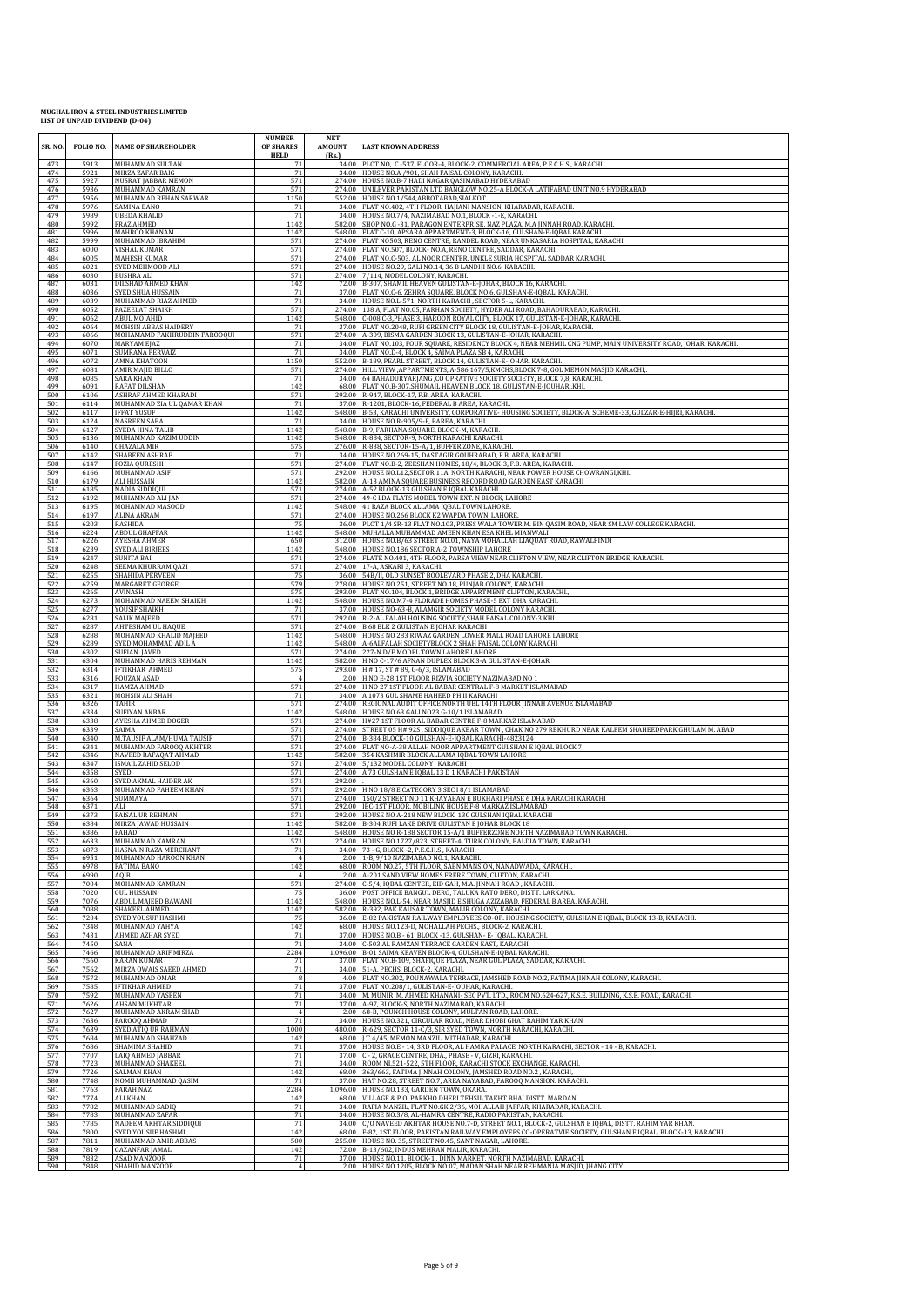| SR. NO.    | FOLIO NO.            | <b>NAME OF SHAREHOLDER</b>                                                | <b>NUMBER</b><br>OF SHARES<br><b>HELD</b> | NET<br><b>AMOUNT</b><br>(Rs.) | <b>LAST KNOWN ADDRESS</b>                                                                                                                                                      |
|------------|----------------------|---------------------------------------------------------------------------|-------------------------------------------|-------------------------------|--------------------------------------------------------------------------------------------------------------------------------------------------------------------------------|
| 591<br>592 | 7857<br>7861         | ABDUL SHAKOOR SHAIKH<br><b>GHULAM NABI</b>                                | 71<br>71                                  |                               | 34.00 FLAT NO.5, BLOCK-30, DEFENCE GARDEN APPARTMENT, DHA, PHASE-1, KARACHI.<br>34.00 SHOP NO.E-5, IQRA CENTRE, M.A. JINNAH ROAD, KARACHI                                      |
| 593<br>594 | 7870<br>7871         | ADEEL AHMED KHAN<br><b>DILEEP KUMAR</b>                                   | $\overline{4}$<br>642                     |                               | 2.00 1139, BLOCK-9, FB AREA, KARACHI.<br>308.00 FLAT NO.602-A , BLOCK-C , NAZ PLAZA , MAIN MA JINNAH ROAD, KARAACHI.                                                           |
| 595<br>596 | 7878<br>7879         | SYED MAJID HUSSAIN ZAIDI<br>SYED SHAHID HUSSAIN ZAIDI                     | 571<br>571                                |                               | 274.00 DOUBLE STOREY NO.22, SECTOR- 5/E, NORTH KARACHI, KARACHI.<br>274.00 HOUSE NO.R - 845, BUFFER ZONE, 15/A3, NORTH NAZIMABAD TOWN, KARACHI.                                |
| 597<br>598 | 7978<br>8057         | NAVEED RIFAQAT AHMED<br>SYED FEHAM ALI                                    | 1000<br>71                                |                               | 510.00 354 - KASHMIR BLOCK, ALLAMA IQBAL TOWN, LAHORE<br>37.00 B-130, RUPALI PESIDENCY, GULSHAN, BLOCK-19, KARACHI.                                                            |
| 599<br>600 | 8095<br>8133         | ZIKRA SIDDIQUI<br>MUHAMMAD FAROOQ                                         | 71<br>1000                                |                               | 34.00 R-560, BUFFERZONE, SECTOR 15-A/4, KARACHI.<br>510.00 JAMSHED ROAD, KARACHI,                                                                                              |
| 601<br>602 | 8199<br>8204         | <b>RAJESH KUMAR</b><br>TAHIR ALI                                          | 1142<br>571                               |                               | 548.00 FLAT NO.614, MARIUM COMPLEX, NER TIBET CENTRE, M. A JINNAH ROAD, KARACHI.<br>292.00 85-C/B, MODEL TOWN, GUJRANWALA.                                                     |
| 603<br>604 | 8225<br>8229         | FAHAD AHMED<br>GHULAM SARWAR                                              | 71<br>571                                 |                               | 34.00 HOUSE NO.B-172, BLOCK-2, GULISTAN-E-JOHAR, KARACHI.<br>274.00 HOUSE NO.796, MEHMOODABAD GATE, KARACHI.                                                                   |
| 605<br>606 | 8239<br>8256         | MUHAMMAD FEROZ AKHTAR<br>SYED ATIO UR REHMAN                              | 1000<br>71                                |                               | 510.00 FLAT NO.2, TOWER NO.1, SHAHEEN TOWER, NEAR M.A. JINNAH ROAD, KARACHI.<br>34.00 HOUSE NO.R-627, SECTOR 11-C/3, SIR SYED TOWN, NORTH KARACHI, KARACHI,                    |
| 607<br>608 | 8257<br>8286         | <b>KASHIF AMJAD</b><br><b>KASHIF AMJAD</b>                                | 500<br>575                                | 293.00                        | 255.00 5-AMEER MANSION, MOHD FEROZ STREED, JODIA BAZAR, KARACHI.                                                                                                               |
| 609<br>610 | 8288<br>8291         | RUBINA YASMIN<br>MUHAMMAD AKHTAR                                          | 500<br>571                                | 274.00                        | 240.00 HOUSE NO.5-C, ALLAM IQBAL COLLEGE RESDENTIAL COLONY, LAHORE.                                                                                                            |
| 611<br>612 | 8294<br>8295         | SAROOSH BAIG<br><b>AZIZ AHMED BUTT</b>                                    | 71<br>575                                 | 276.00                        | 34.00 HOUSE NO.60, ZAKRIYA TOWN, BOSAN ROADM MULTAN                                                                                                                            |
| 613<br>614 | 8299<br>8300         | <b>AKHTAR HUSSAIN</b><br>TANZEELA AMIR                                    | 71<br>142                                 | 37.00<br>72.00                |                                                                                                                                                                                |
| 615<br>616 | 8301<br>8302         | MUHAMMAD RAMZAN<br>ANWER SAEED                                            | 1150<br>1000                              | 552.00<br>480.00              |                                                                                                                                                                                |
| 617<br>618 | 8303<br>8304         | MUHAMMAD IQBAL KHAN<br><b>GHULAM SABIR</b>                                | 4025<br>571                               | 2,053.00<br>274.00            |                                                                                                                                                                                |
| 619<br>620 | 8305<br>8307         | <b>FARID AHMED MALIK</b><br>SUSPENSE ACCOUNT (R-1) MCB & SUMMIT           | 4570<br>62127                             | 2,331.00<br>29,821.00         |                                                                                                                                                                                |
| 621<br>622 | 8314<br>8315         | SKYLINE ENTERPRISES PVT LTD<br>SOORTY ENTERPRISES PVT LTD                 | 87500<br>217400                           |                               | 42,000.00 HOUSE NO.26-A, SMCHS., OFF SHAHRA E FAISAL, KARACHI.<br>104,352.00 HOUSE NO.26-A, SMCHS., OFF SHAHRA E FAISAL, KARACHI.                                              |
| 623<br>624 | 8320<br>8321         | MUHAMMAD YOUNUS KHAN LODHI<br>NADEEM ZAFAR MIRZA                          | 1500<br>4000                              |                               | 720.00 HOUSE NO.B-8-1874, AKHTARI LANE, TILAK ENCLINE, HYDERABAD<br>1,920.00 HOUSE NO.29, MUHALLAH EDEN AVENUE, AIRPORT DEFENCE ROAD, CANTT LAHORE                             |
| 625<br>626 | 8324<br>8325         | MUHAMMAD ALI<br>ADIL AHMED MUGHAL                                         | 1000<br>400000                            |                               | 510.00 HOUSE NO.14, LANE NO.V, STREET NO.6, CAVALRY GROUND, LAHORE<br>192,000.00 HOUSE NO.45/A, STREET NO.2, BILAL TOWN, MULTAN ROAD, P/O AWAN TOWN, LAHORE.                   |
| 627<br>628 | 8331<br>8342         | HUSSAIN ALI SHAH<br>ANWAR SAEED                                           | 1000<br>1000                              |                               | 480.00 DESIGN DEPARTMENT, HEAVY MECHANICAL COMPLEX, TAXILA.<br>480.00 HOUSE NO.65, BLOCK-AA, STREET NO.20, PHASE-4, DHA., LAHORE.                                              |
| 629        | 8344                 | RANA SOHANA KHAN                                                          | 1500                                      |                               | 720.00 HOUSE NO.1114, STREET NO.66, SECTOR G-10-4, ISLAMABAD.                                                                                                                  |
| 630<br>631 | 8345<br>8347         | <b>AHMER SOHAIL</b><br>AMIR ALI                                           | 1142<br>500                               |                               | 548.00 A-60, BLOCK-T, NORTH NAZIMABAD, KARACHI.<br>255.00 OFFICE NO.1, MAZANNINE FLOOR,, MASHRIQ CENTRE, 14 GULSHAN E IQBAL, KARACHI.                                          |
| 632<br>633 | 8358<br>8364         | SYED NAQI AHMED JAFRI<br><b>ABDUL RAZZAK</b>                              | 571<br>1071                               |                               | 274.00 HOUSE NO.116/4, TUFAIL ROAD, LAHORE CANTT., LAHORE.<br>514.00 HOUSE NO.E-266, GULISTAN CLOLONY, KANCHI AMER SUDDU, NEAR JAMIA USMANIA, LAHORE.                          |
| 634<br>635 | 9900003              | STAY ORDER CASES B-1 (5% TAX)<br>208012480 FARHAN ARIF                    | 59451<br>142                              | 28,537.00                     | 68.00 FLAT #. 407,4TH FLOOR, LILLY APARTMENT, PLOT NO. 444/C, BLOCK-7/8, OPP. ZUBAIDA HOSPITAL, K.C.H.S, KARACHI                                                               |
| 636<br>637 | 208013785 ZAKARIA    | 208020632 MUHAMMAD SALEEM                                                 | 1142<br>3                                 |                               | 582.00 C-2, BEST HOMES, PLOT NO.160-F P.E.C.H.S, BLOCK-3 KARACHI<br>2.00 SHOP NO.22, RUBY CENTRE, BOULTON MARKET KARACHI                                                       |
| 638<br>639 |                      | 208035978 SYED SHOAIB AHMED<br>307006753 ASHAR SAJJAD                     | 71<br>284                                 |                               | 34.00 B-137, 1ST FLOOR, BLOCK-A, NORTH NAZIMABAD, KARACHI<br>144.00 2 B/2, 4TH SOUTH STREET, PHASE - 2, DEFENCE OFFICERS HOUSING AUTHORITY, KARACHI                            |
| 640<br>641 |                      | 307013635 IMRAN ARSHAD DANISHMANDI<br>307016133 MOHSIN AKHTAR             | 2150<br>500                               |                               | 1,096.00 HOUSE # A-24, BLOCK -Q, NORTH NAZIMABAD, KARACHI<br>240.00 HOUSE NO. A-449, BLOCK H, NORTH NAZIMABAD, KARACHI                                                         |
| 642<br>643 |                      | 307047419 SAIRA NASIM<br>307061915 MUHAMMAD FAROOQ                        | 1142<br>1000                              |                               | 565.00 HOUSE # 76-B, BLOCK C, ARCHITECT HOUSING SOCIETY, NEAR SHAUKAT KHANUM HOSPITAL, LAHORE<br>510.00 INSTITUTE OF SOCIAL & CULTURE STUDIES, UNIVERSITY OF PUNJAB, LAHORE    |
| 644<br>645 |                      | 307071260 MUHAMMAD IJAZ<br>307075477 KHALID AZIZ                          | 2000<br>1000                              |                               | 1,020.00 HOUSE # 6/1-N, PHASE 1, DHA, LAHORE CANTT, LAHORE<br>510.00 HOUSE # 54-L, MODELTOWNEXTENSION, LAHORE                                                                  |
| 646<br>647 |                      | 307080667 HAFIZ WASEEM AKBAR<br>307081657 MUMTAZ ALI                      | 1142<br>71                                |                               | 565.00 HOUSE NO. 43/6, STREET NO. 20, HASSAN PARK, BAGHBANPURA, LAHORE<br>34.00 RAZZAQ STREET, AHATA MOOL CHAND, KATCHI ABADI, ICHHRA, LAHORE                                  |
| 648<br>649 |                      | 307082697 HABIB UR REHMAN<br>307085963 ZEESHAN FAZIL                      | 500<br>140                                |                               | 255.00   C-25, BLOCK 13-D, GULSHAN-E-IQBAL, KARACHI<br>71.00   FAYSAL BANK LIMITED, 25-B II, GULBERG INDUSTRIAL AREA, GULBERG III, LAHORE                                      |
| 650<br>651 |                      | 307093520 MUHAMMAD NAVEED AJMAL<br>307093793 UMAIR ATIQUE                 | 40                                        |                               | 3.00 HOUSE # 8/3, SHEAT # 19, MODEL COLONY, KARACHI<br>20.00 HOUSE #131, SECTOR F, PHASE 5, DHA, LAHORE                                                                        |
| 652<br>653 |                      | 307100218 SYED NAJMUS SAQUIB MASHADI<br>307102206 MUHAMMAD HAMZA          | 2000<br>1000                              |                               | 1,020.00 HOUSE #175/S, BLOCK 2, PECHS, KARACHI<br>480.00 RETAILISTAN PVT. LTD,2ND FLOOR,BUILDING, 50-C MAIN KHAYABAN-E-SHAHBAZ(NR SABA AVE DHA,PHASE 6, KARACHI                |
| 654<br>655 |                      | 307107668 ZAHEER ABBAS<br>364012433 ABDUL KARIM NAYANI                    | 1168<br>2000                              |                               | 561.00 HOUSE # G-300, AREA G KORANGI # 5 1/2, KORANGI TOWN, NEAR UC-5- OFFICE, KARACHI<br>1,020.00 APARTMENT # P-14, GOLDEN HEIGHTS, HILAL ROAD, SECTOR # F-11/1, ISLAMABAD    |
| 656<br>657 |                      | 364093037 MUHAMMAD SHAKIR BOBAT<br>364113652 ZAHEER ALAM                  | 330<br>500                                |                               | 168.00 HOUSE NO. A-507, BLOCK - I, NORTH NAZIMABAD, KARACHI<br>255.00 FLAT # A-606, 6TH FLOOR, RUBY BEACH PRIDE, BLOCK-1, CLIFTON, KARACHI                                     |
| 658<br>659 |                      | 364124162 IMRAN JAVID<br>364145373 MUHAMMAD ASIF                          | 1000<br>60                                |                               | 510.00 HOUSE NO.56, STREET NO.13, SECTOR F-8, PHASE-6, HAYATABAD, PESHAWAR<br>29.00 HOUSE NO.50, GALI NO. 36, Y-BLOCK, PEOPLES COLONY, GUJRANWALA                              |
| 660<br>661 |                      | 364172070 MUMTAZ AHMAD ANWAR<br>364187698 SAIMA IRFAN                     | 80<br>$\overline{4}$                      |                               | 38.00 TELEPHONE ELECTRONICS POINT, GIRI GANJ BAZAR, BAHAWALPUR<br>2.00 HOUSE #468, P.I.B COLONY, KARACHI                                                                       |
| 662<br>663 |                      | 364188944 SANA UL MONEM<br>364196095 MOHSIN KHALID SIDDIQUI               | 1142                                      |                               | 548.00 HOUSE # E-22/6-1, STREET# 7, GREEN LANE, OFFICERS COLONY, CAVALRY GROUND, LAHORE CANTT, LAHORE<br>1.00 HOUSE # A-56, BUFFERZONE, SECTOR #15-A/5, KARACHI                |
| 664<br>665 |                      | 364203602 SAFIULLAH JOKHIO<br>364205276 AHSAN SAFDAR                      | 1150<br>1000                              |                               | 586.00 HOUSE # D-45, FEDERAL GOVT. OFFICERS COLONY, GARDEN, KARACHI<br>480.00 AHSAN SAFDAR, CSOM UBL SURGDHAN BRANCH, TEHSIL, SOHAWA, DISTRICT, JHELUM                         |
| 666<br>667 |                      | 513015691 NADEEM MIRZA<br>539017877 FARRUKH AHMED KHAN                    | 1000<br>100                               |                               | 480.00 83-E, SUKH CHAYN GARDENS, MULTAN ROAD, CANAL ROAD LAHORE<br>48.00 FLAT NO.103, KEHKASHAN APARTMENT, SB-15, BLOCK - K, NORTH NAZIMABAD, KARACHI                          |
| 668<br>669 |                      | 539018750 ARDUI MAUD TAEHIMI<br>620047048 RAJA SYED RAZA ALI              | 500<br>150                                |                               | 247.00 LA-35, KARACHLUNIVERSITY EMPLOYEES CO- OPERATIVE HOUSING SOCIETY, KDA SCHEME-33, KARACH<br>72.00 R-533, BLOCK-18, F.B. AREA, KARACHI                                    |
| 670<br>671 |                      | 935024495 MUHAMMAD NAWAZ KHAN<br>935025773 MUHAMMAD ATHAR KAZI            | 571<br>1000                               |                               | 292.00 DMS DEPARTMENT, BANK ALFALAH LTD, 8TH FLOOR CAPITAL PLAZA, II CHUNDRIGARH ROAD KARACHI<br>510.00 HOUSE - C-6, BATHISLAND, CLIFTON, BLOCK-7 KARACHI                      |
| 672<br>673 | 935040228            | 935034858 AFAQ MUHAMMAD KHAN<br><b>SOORAJ KUMAR</b>                       | 500<br>1000                               |                               | 255.00 B-14, BLOCK-A, NORTH NAZIMABAD, KARACHI<br>510.00 1ST FLOOR, 104, BLOCK-1, BRIDGE VIEW APARTMENT CLIFTON CANTT, KARACHI                                                 |
| 674<br>675 |                      | 935041226 BILAL AHMED<br>935045979 SYED FARHAN ALI                        | 500<br>700                                |                               | 240.00 FLAT # 703, PARSA CLASSIC, CLIFTON BLOCK-9, KARACHI<br>336.00 52 KAMRAN BLOCK, ALLAMA IQBAL TOWN, LAHORE LAHORE                                                         |
| 676<br>677 |                      | 935046035 SHAHZAD HUSSAIN MIRZA<br>992003287 PARWEEN MODY SAEED           | 1000<br>2500                              |                               | 510.00 526-OMER BLOCK, IQBAL TOWN, LAHORE<br>1,237.00 10 Q / II, 10TH EAST STREET PHASE I, D H A KARACHI                                                                       |
| 678<br>679 | 1339021915           | 1164010653 SHEIKH MUHAMMAD ILYAS<br>SURRENDAR DAWANI                      | -8<br>1000                                |                               | 4.00 313-AA, PHASE 4, ST.NO.14, D.H.A., LAHORE<br>510.00 C-05, CRYSTAL HILL APARTMENTS, FEROZ NANA ROAD, BATH ISLAND, CLIFTON, KARACHI. KARACHI                                |
| 680<br>681 |                      | 1339023176 MUHAMMAD ZEESHAN SIDDIQUE<br>1339024190 MUHAMMAD ZAHEER SHARIF | 100<br>$\overline{4}$                     |                               | 49.00 HOUSE NO.151, BLOCK-G, VALANCIA SOCIETY, LAHORE. LAHORE<br>2.00 R-672/14, FEDERAL B AREA, GULBERG TOWN, KARACHI. KARACHI                                                 |
| 682<br>683 | 1339026542 RAKESH    | 1339029959 NAVEED TAHIR                                                   | 1500<br>1000                              |                               | 765.00 FLAT NO.304,PARADISE RESIDENCY, FRERE TOWN,ADAM ROAD,NEAR CANTT STATION, KARACHI<br>510.00 C-201, SAIMA CLASSIC, BLOCK-10/A, GULSHAN-E-IQBAL, KARACHI                   |
| 684<br>685 |                      | 1339031138 UMAIR HAII YOUNUS<br>1552065824 RAB NAWAZ (RWP)                | 5500<br>1000                              |                               | 2,640.00 FLAT NO.102,1ST FLOOR, AL-HILAL SOCIETY, PLOT NO. B-4, BLOCK-1-N, GULSHAN-E-IQBAL, KARACHI<br>480.00 C/O DR ZAHID MEDICOSE MOHALA DAR ISLAM KAMAL ABAD III RAWALPINDI |
| 686<br>687 |                      | 1552075229 ATHAR SHAH KHAN<br>1552076979 MUHAMMAD FEROZ AKHTAR            | 575<br>1142                               |                               | 276.00 F-12, 3RD FLOOR, JOUHAR HEIGHT, GULISTAN-E-JOUHAR, BLOCK 7, KARACHI<br>582.00 FLAT NO. 02, TOWER NO.1, SHAHEEN TOWER, NEW M.A. JINNAH ROAD, JAMSHED ROAD, KARACHI       |
| 688<br>689 |                      | 1552085236 MIRZA SARFARAZ AHMED<br>1552088701 SHOAIB GOHAR                | 142<br>571                                |                               | 70.00 504, ASAD CHAMBERS, PASSPORT OFFICE, SADDAR, KARACHI<br>274.00 KOT KHADIM ALI SUB DIVISION MEPCO WAPDA. NEAR GRID STATION TARIQ BIN ZAID COLONY. SAHIWAL                 |
| 690<br>691 |                      | 1552089139 AZUM UL HAQ<br>1651022633 MUHAMMAD IMRAN NADEEM                | 1000<br>2500                              |                               | 480.00 260-BLOCK S, STREET NO 21, IMPERIAL GARDEN BARKI ROAD. LAHORE<br>1,200.00 34/C, LANE 6, 3RD FLOOR MAIN ITTEHAD COMMERCIAL D.H.A PHASE VI KARACHI                        |
| 692<br>693 |                      | 1669006494 MUHAMMAD HAYAT<br>1669014290 KASHIF JAVED                      | 10<br>131                                 |                               | 5.00 P.C.H.S. 189 C LAHORE<br>63.00 HOUSE#48-L VIEW SCHEME CANT LAHORE                                                                                                         |
| 694<br>695 |                      | 1826023945 RUSHDA HAMEED<br>1826029223 MUHAMMAD IMRAN SABIR               | 1142<br>2000                              |                               | 565.00 H.NO# R-69, SECTOR# 5-M, NORTH KARACHI TOWNSHIP KARACHI<br>960.00 FLAT# A-202, FORT SULTAN APARTMENT, MAIN SHAHRAH-E-FAISAL, OPP AIR PORT, TELEPHONE EXCHANGE KARACHI   |
| 696<br>697 |                      | 1826038422 SHAHID HASSAN<br>1826047647 SYED SAGHIR AHMED                  | 500<br>1000                               |                               | 240.00 H.NO# 3, MANZOOR STREET UMAR BLOCK, MUSLIM TOWN, FAISALABAD<br>480.00 A-108, BLOCK - I, NORTH NAZIMABAD, KARACHI                                                        |
| 698<br>699 |                      | 1826067652 ALI ASHRAF KHAN<br>1826068098 DILSHAD BEGUM                    | 500<br>4500                               |                               | 240.00 FLAT NO# 12, SUNNY SIDE APARTMENTS CIVIL LINES KARACHI<br>2,160.00 H.NO# 425, STREET# 6, SECTOR ""DD"" PHASE# 4, DHA, LAHORE                                            |
| 700<br>701 |                      | 1826078188 HASSAN RASHEED ANSARI<br>1826083709 HAMZA SHAHID               | 11100<br>500                              |                               | 5,661.00 H.NO # A-264, BLOCK #3, GULSHAN-E-IQBAL, KARACHI<br>240.00 HOUSE# 192, STREET# 57, SECTOR# G-9/4 ISLAMABAD                                                            |
| 702<br>703 |                      | 1826084129 UZAIR AHMED KHAN<br>1826084400 RUKHSANA BANU /                 | 1142<br>110                               |                               | 548.00 HOUSE# B-116/1, BLOCK# 6 GULSHAN-E-IQBAL KARACHI<br>54.00 A-28, GULSHAN-E-KARIM, SUPARCO ROAD, SCHEME# 33, GULSHAN-E-IQBAL TOWN KARACHI                                 |
| 704<br>705 | 1826088682           | <b>JAHANZEB ASHRAF</b><br>1826097097 FARRUKH MAHTAB AHMED                 | 1142<br>1150                              |                               | 548.00 BLOCK-B, SIND CLUB COMPOUND, ABDULLAH HAROON ROAD KARACHI<br>586.00 MUHALLAH USMAN TOWN, RAILWAY ROAD, ALI PUR CHATTA GUJRANWALA                                        |
| 706<br>707 | 2113001094 ZIA HABIB | 1826097360 AAMIR RAMZAN                                                   | 1000<br>500                               |                               | 510.00 HOUSE# 806/17C, STREET# 9-A, MUSLIM TOWN, MASOOM SHAH ROAD, MULTAN<br>255.00 B-4/4, A-ONE CENTRE, P.I.B COLONY, KARACHI                                                 |
| 708        |                      | 3038027551 MUSTAFA SUBHANI                                                | 1000                                      |                               | 510.00 303-J, VALINCIA SOCIETY P.E.C.H.S LAHORE                                                                                                                                |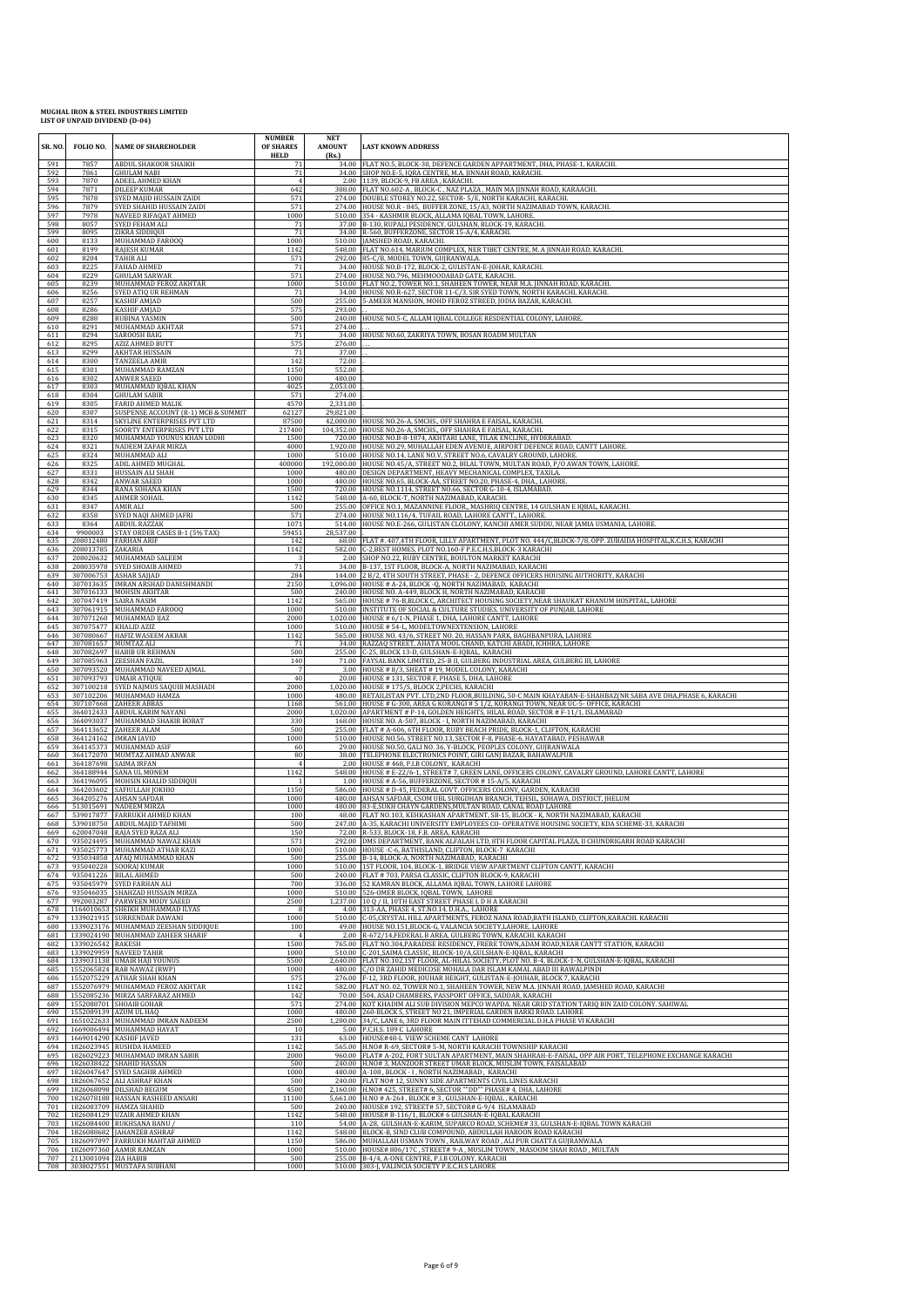| SR. NO.    | FOLIO NO.                      | <b>NAME OF SHAREHOLDER</b>                                              | <b>NUMBER</b><br>OF SHARES<br><b>HELD</b> | <b>NET</b><br><b>AMOUNT</b><br>(Rs.) | <b>LAST KNOWN ADDRESS</b>                                                                                                                                                                                    |
|------------|--------------------------------|-------------------------------------------------------------------------|-------------------------------------------|--------------------------------------|--------------------------------------------------------------------------------------------------------------------------------------------------------------------------------------------------------------|
| 709<br>710 |                                | 3038036297 PREM KUMAR<br>3038036933 DILEEP KUMAR                        | 1500<br>500                               |                                      | 742.00 FLAT NO. E-9, DISTRICT COUNCIL FLATES, THANDI SARAK HYDERABAD<br>240.00 FLAT# 207 PINE RESIDENCY NEAR AGHA KHAN SCHOOL EAST GARDEN KARACHI                                                            |
| 711<br>712 |                                | 3038040620 FAISAL MAQBOOL<br>3038044390 MUHAMMAD JAVED                  | 500<br>91                                 |                                      | 240.00 MAQBOOL AHMED MAAN BALURIYA CHAK NO.109/12 L TEHSIL CHICHAWATNI SAHIWAL<br>44.00 MOHALLAH KHIDMATGARAN DERA ISMAIL KHAN KPK PAKISTAN DERA ISMAIL KHAN                                                 |
| 713<br>714 |                                | 3038052492 ZIA-UR-REHMAN ZUBAIRI<br>3038053268 MUSTAFA AHMED PIRACHA    | 500<br>5000                               |                                      | 240.00 HOUSE # N-3, OVERSEAS BANGLOWS BLOCK 16-A GULISTAN-E-JOHAR KARACHI<br>2,550.00 13-A, KHAYABAN-E-SHAHBAZ, PHASE-6, D.H.A., KARACHI                                                                     |
| 715<br>716 |                                | 3228035296 AKHTAR EHSAN QURESHI<br>3228042326 MUHAMMAD AKRAM SHAD       | 1142<br>10                                |                                      | 548.00 HOUSE #420, BLOCK - R - 1, JOHAR TOWN, LAHORE<br>5.00 68 - B, POONCH HOUSE COLONY, MULTAN ROAD, LAHORE                                                                                                |
| 717<br>718 |                                | 3228047234 NAVEED EHSAN SHEIKH<br>3244000934 SHAHID A.ZIA (SZ)          | 1000                                      |                                      | 1.00 QADIR MANZAL, 71 - UMAR DIN ROAD, WASSAN PUR, LAHORE<br>480.00 16-EMPRESS ROAD, LAHORE                                                                                                                  |
| 719<br>720 |                                | 3244014059 SHAHAB-UD-DIN SIDDIQUI<br>3244027416 RASHID ALI ANJUM(RAA)   |                                           |                                      | 1.00 HOUSE NO.312, JANIPER BLOCK, SECTOR-C, BAHRIA TOWN, LAHORE<br>3.00 HOUSE NO.231, GULSHAN BLOCK, ALLAM IQBAL TOWN, LAHORE                                                                                |
| 721<br>722 |                                | 3244089473 TARIQ MASOOD MAKHDUMI<br>3277000865 ZAKIA KHATOON            | $\mathbf{Q}$<br>1500                      |                                      | 5.00 HOUSE NO.32-A/L, BLOCK-L, GULBERG-III, LAHORE<br>764.00 BUNGALOW NO. B-4, PLOT NO.6 D-STREET, PHASE 5, DHA 75500 KARACHI                                                                                |
| 723<br>724 |                                | 3277003499 AKHTAR HUSSAIN<br>3277004962 FIRST ALNOOR MODARABA           | 500                                       |                                      | 1.00 520/2, SOOFI VILLAZ F.B. AREA KARACHI<br>255.00 96-A, SINDHI MUSLIM SOCIETY 74400 KARACHI                                                                                                               |
| 725<br>726 |                                | 3277006546 MUHAMMAD YAQOOB<br>3277008123 ASMA IBRAHIM                   | 2927<br>1150                              |                                      | 1,493.00 204, SUMAYA TERRACE, 43/3, MAQBOOLABAD, CO-OP H.S., BHADURABAD KARACHI<br>586.00 200-A, 29TH STREET, KHAYABAN-E-QASIM PHASE VIII- A, D.H.A, KARACHI                                                 |
| 727<br>728 |                                | 3277012846 SAJID MAHMOOD<br>3277035482 ANWAR ALI KHAWAJA                | 4000<br>2300                              | 1.104.00                             | 2,040.00 HOUSE NO.MC 829 GREEN TOWN NO.43 KARACHI<br>399/6A, INNARA HOMES BABAR STREET, GARDEN EAST KARACHI                                                                                                  |
| 729<br>730 | 3277050265 JAMAL               | 3277040678 ABDUL KHALID                                                 | 1142<br>1142                              |                                      | 549.00 HOUSE NO. 144/3, AMINA PALACE BANTVA TOWN, KARIMABAD KARACHI<br>547.00 HOUSE # L-776, SECTOR -5/D, MAMARABAD SARJANI TOWN KARACHI                                                                     |
| 731<br>732 |                                | 3277057509 MUHAMMAD SOHAIL<br>3277058065 ABDUL RAHIM                    | 571<br>24                                 |                                      | 275.00 F-8, MEHRAN EXTENSION BLOCK-16, GULSHAN-E-IQBAL POST CODE-75300 KARACHI<br>10.00 FLAT NO. 302, PLOT NO. 363 SUMAYA PALACE, BLOCK 7&8 C.P. BERAR SOCIETY, KARACHI.                                     |
| 733<br>734 | 3277059438                     | AHMED ALI BAWANY                                                        | 20000<br>571                              |                                      | 10,200.00 C/O ROGASA HOLDING, 2ND FLOOR BANK HOUSE NO. 1, HABIB SQUARE M.A.JINNAH ROAD KARACHI<br>275.00 AREA 4-A, BLOCK NO. 17 HOUSE NO. 1, LANDHI NO. 4 KARACHI                                            |
| 735        |                                | 3277059976 IMRAN AHMAD<br>3277060156 MUHAMMAD ARIF ULLAH KHAN           | 571                                       |                                      | 274.00 C-7 AL-FATMA SQUARE, GHULAM HUSSAIN QASIM ROAD, OPP. GILANI MASJID, GARDEN WEST, KARACHI                                                                                                              |
| 736<br>737 |                                | 3277060207 KIBRIA HASAN<br>3277061970 ASMA KASHIF                       | 1150<br>571                               |                                      | 586.00 G-40/10 MALIR EXTENSION KHOKRAPAR KARACHI<br>274.00 HOUSE # A-532, KORANGI-6 KARACHI.                                                                                                                 |
| 738<br>739 |                                | 3277067592 SYED AIJAZ AHMED<br>3277068307 ABDUL QADIR MOOSANI           | 142<br>571                                |                                      | 67.00 FLAT NO.14, FAROOQ TERRACE, N.J.MODI ST. NEAR JANG PRESS, I.I CHUNDRIGAR ROAD KARACHI<br>292.00 SHOP # 4, INSIDE COCHINWALA MARKET, NEAR BANK AL-FALAH CLOTH MARKET BRANCH, NEW NEHAM ROAD, KARACHI    |
| 740<br>741 | 3277075486 FAISAL              | 3277074949 HAMZA OMAR BAWANY                                            | 5000                                      |                                      | 2,550.00 2ND FLOOR, BANK HOUSE NO. 1 HABIB SQUARE, M.A. JINNAH ROAD KARACHI<br>2.00 FLATE NO-306 MISHBA GARDEN JAMISHED ROAD NO.3 FATIMA JINNAH COLONY KARACHI                                               |
| 742<br>743 | 3277075964 MUNAF               | 3277075854 AMBREEN AMIN                                                 | 284<br>1000                               |                                      | 144.00 FT 2/18 PARSA VIEW, FLAT X-303 NEXT TO CLIFTON BRIDGE FRERE TOWN CLIFTON, KARACHI<br>480.00 FLAT # 21 SC-27, OKHAI ARCADE CHANDNI CHOWK, STADIUME ROAD KARACHI                                        |
| 744<br>745 | 3277076349                     | 3277076198 MUHAMMED NADEEM<br>MUNIR AHMED NADEEM                        | 571<br>26                                 |                                      | 292.00 PROJECT MANAGER, F-26, ESTATE AVENUE, SITE, KARACHI<br>12.00 HOUSE # M-73/1, MAIN KHAYABAN-E-ITTEHAD PHASE-7, D.H.A. KARACHI                                                                          |
| 746<br>747 | 3277077089<br>3277081386 TARIQ | <b>GHULAM HUSAIN YUSUF</b>                                              | 5000<br>500                               | 244.00                               | 2,475.00 303, LAND MARK PLAZA, 3RD FLOOR MUHAMMAD BIN QASIM ROAD POSTAL CODE 74200 KARACHI<br>C/O SIND PARTICLE BOARD MILLS LTD. 2ND FLOOR, BANK HOUSE # 1, HABIB SQUARE, M.A.JINNAH ROAD, KARACHI           |
| 748<br>749 |                                | 3277085297 MUHAMMAD ARSALAN KHAN<br>3277087763 ABDUL SULTAN KAMRUDDIN   | 5750                                      |                                      | 1.00 HOUSE NO.Y-379, KORANGI # 21/2, KARACHI<br>2,760.00 HOUSE D-58, BLOCK-2, CLIFTON, POST CODE:75600, KARACHI                                                                                              |
| 750<br>751 |                                | 3277089200 MUHAMMAD YAQOOB<br>3277089988 KHURRAM AHMED                  | 575                                       |                                      | 293.00 D-29, BLOCK-4, F.B.AREA KARACHI<br>2.00 SEND VIEW HOME, FLOOR 8TH, NO-09, FLAT# 804-A CLIFTON CANTT, KARACHI                                                                                          |
| 752<br>753 |                                | 3277093412 MUHAMMAD KHURRAM<br>3350072153 IQBAL MEHMOOD                 | 284<br>2000                               |                                      | 136.00 FLAT#201, 2ND FLOOR, PEETAL WALA TERRACE PLOT NO.O.T.3/131, OLD TOWN OTR STREET GOWGAL MITHADAR KARACHI<br>960.00 HOUSE NO. 4462, SHAHEEN PURA, GAWALMANDI, RAWALPINDI                                |
| 754<br>755 |                                | 3350098737 MUHAMMAD ABUBAKR<br>3350102828 MUHAMMAD ARSHED GUL DURRANI   | 1000<br>3000                              |                                      | 480.00 HOUSE NO.30-A STREET NO.10 SECTOR F-8/3 ISLAMABAD<br>1,530.00 45 B12 ZAHID ROAD CHAKLALA GAR RAWALPINDI                                                                                               |
| 756<br>757 |                                | 3350109526 WALEED YOUNUS<br>3350109625 MUHAMMAD KHALID                  | 1142<br>1072                              |                                      | 583.00 HOUSE NO. D-360 OPPOSITE AL FURQAN LADIES PARK SATELLITE TOWN RAWALPINDI<br>531.00 HOUSE NO. D-3 (FLAT OLD) PAPRI ROAD CENTRAL PARK WAH CANTT                                                         |
| 758<br>759 |                                | 3459021448 KAMRAN MAHMOOD BUTT                                          | 130                                       |                                      | 66.00 DP (AIR), PAF BASE NUR KHAN, CHAKLALA, RAWALPINDI                                                                                                                                                      |
| 760        |                                | 3525062404 RANA IJAZ AHMED<br>3525079354 AMER IKRAM                     | 1142<br>12                                |                                      | 582.00 WAQAR & BROTHERS, 2-RABIA PLAZA 89-FLEMING ROAD NEAR LAHORE HOTEL LAHORE<br>6.00 H # 1-S-11, ST # 14, KACHPURA AKRAM ROAD PAK NAGAR, NEAR & OPP PRESENT TIME SCHOOL LAHORE                            |
| 761<br>762 |                                | 3525081392 SHAHNAZ AKHTAR<br>3525095558 ANWAR UL HAQ                    | 10<br>1000                                |                                      | 5.00 HOUSE # 19, STREET # 6, GARHI SHAHU OPPOSITE CITY DISTRICT SCHOOL LAHORE<br>480.00 HOUSE # 260, BLOCK - K - 2, WAPDA TOWN, LAHORE                                                                       |
| 763<br>764 | 3863055917 HINA IMRAN          | 3863054845 MIRZA MURTAZA ABBAS                                          | 571<br>571                                |                                      | 283.00 PLOT NO 25-C, LANE 8 FLAT NO 8, BUKHARI PHASE 6 D.H.A KARACHI<br>274.00 FLAT NO E-40, 2ND FLOOR 22ND COMMERCIAL STREET D.H.A KARACHI                                                                  |
| 765<br>766 | 3939019880 JAVID IQBAL         | 3939020920 KAMRAN JAVED                                                 | 1500<br>500                               |                                      | 765.00 HOUSE NO.56, STREET NO.13, SECTOR F-8, PHASE-6, HAYATABAD. PESHAWAR<br>240.00 HOUSE NO.56, STREET NO.13 SECTOR F8, PHASE-6 HAYATABAD. PESHAWAR                                                        |
| 767<br>768 | 3939024872 ALI KHAN            | 3939036348 SAMAR FATIMA YASIR                                           | 3000                                      |                                      | 1.00 PARKHODHERI TEHSIL & DISTT TAKHT BHAI. MARDAN<br>1,530.00 HOUSE NO.79/11, MAIN KHAYABAN - E-MUHAFIZ PHASE VI, D.H.A. KARACHI                                                                            |
| 769<br>770 |                                | 3939036561 HASEEB ASIF<br>3939036801 RIZVANA IKRAM                      | 1500<br>3000                              |                                      | 720.00 HOUSE #288-D, FAISAL TOWN. LAHORE<br>1,440.00 HOUSE NO.223, ""D"" PHASE -8 D.H.A. LAHORE                                                                                                              |
| 771<br>772 |                                | 3988017608 MALIK ZUNAIR JAVED<br>4002005955 HAJI SALIM LAKHANI          | 5000<br>1142                              |                                      | 2,550.00 HOUSE NO 32-C, MUSLIM BLOCK ALLAMA IQBAL TOWN LAHORE<br>548.00 27/7, COCHINWALA MARKET, LAXMIDAS STREET, KARACHI                                                                                    |
| 773<br>774 |                                | 4002010062 MUMTAZ ALI BHUTTO<br>4002018545 MUSHTAQ AHMED                | 1142                                      |                                      | 1.00 FLAT NO.D-201, RAO ZEBAISH, BLOCK-13, GULISTAN-E-JOHAR, KARACHI<br>549.00 FLAT NO.A-B/10,NEW DHORAJI COLONY, KARACHI                                                                                    |
| 775<br>776 |                                | 4002027009 MANZOOR HUSSAIN SOOMRO<br>4002029807 MUHAMMAD ARIF MIRZA     | 4000<br>571                               |                                      | 1,920.00 B-113, BLOCK-A, K.D.A.OFFICERS CO-OP HOUSING SOCIETY, KARACHI<br>275.00 B-01, SAIMA HEAVEN, BLOCK-4, GULSHAN-E-IQBAL, KARACHI                                                                       |
| 777<br>778 | 4002037495 FAHIM               | 4010026505 SYED MOHAMMAD MINHAJ                                         | 1142<br>2000                              |                                      | 573.00 HOUSE NO.103,STREET#10,GENERAL SOCIETY, NATIONAL STADIUM COLONY,NEAR NAT.STADIUM GULSHAN-E-IQBAL KARACHI<br>960.00 G27/8 MALIR EXT COLONY KHOKRAPAR KARACHI                                           |
| 779<br>780 |                                | 4010026802 ABDUL KARIM<br>4010029335 MUHAMMAD UMER JAMAL                | 1500<br>1000                              |                                      | 720.00 1226/2 2ND FLOOR AZIZABAD F.B AREA KARACHI<br>480.00 63/1, FIRST FLOOR, NAWAB MANZIL, THATTAI COMPOUND, M.A.JINNAH ROAD, KARACHI                                                                      |
| 781<br>782 | 4085061349 HASNAIN             | 4085030385 MOHAMMAD YAHYA KHALAQIA                                      | 1142<br>10000                             |                                      | 548.00 PLOT NO 402-3RD FLOOR TAJ PRINCE HEIGHTS GOLD STREET GARDEN EAST KARACHI<br>5,100.00 WALI HEIGHT FLAT# 711 SOLDIR BAZAR 2 KARACHI                                                                     |
| 783<br>784 | 4085066116                     | MUHAMMAD QASIM<br>4085068435 RANJEET KUMAR RAJANI                       | 1142<br>500                               |                                      | 548.00 406 BLOCK - 1, 1ST FLOOR SHAREEFABAD F.B AREA KARACHI<br>240.00 FLAT # 501 6TH FLOOR G1 HAMALTON COURT CLIFTON KARACHI                                                                                |
| 785<br>786 |                                | 4085075976 MUHAMMAD SHAMOON MANAI<br>4085077303 MUSHTAQUE HAFEEZ        | 900<br>150                                |                                      | 432.00 SHAMA PLAZA BLOCK B-3 3RD FLOOR FLAT # 303 KARACHI<br>75.00 FLAT # E-1 GULBAHAR POLICE STATION GOLIMAR # 1 KARACHI                                                                                    |
| 787<br>788 | 4085085538 S.M IMRAN           | 4085095743 PAWAN KUMAR                                                  | 2500<br>500                               |                                      | 1,200.00 HOUSE # 258 PIB COLONY KARACHI<br>240.00 FLAT # 521 5TH FLOOR BLOCK D PRINCE AVENUE GARDEN WEST KARACHI                                                                                             |
| 789<br>790 |                                | 4093015724 MUHAMMAD YAQOOB<br>4143006312 MUHAMMAD ZAHIDIN               | 500                                       |                                      | 240.00 HOUSE # 05, UMER FAROOQ STREET RANA TOWN P/O AWAN TOWN LAHORE<br>1.00 FARHAN CLASSIC, BM2 MEZNINE FLR, NEAR RADO CENTRE BAKERY, BLOCK-12 GULISTANE-JOHAR KARACHI                                      |
| 791<br>792 |                                | 4143022020 FAISAL MUHAMMAD JAFFAR<br>4150018183 SYED HASSAN RAZA ZAIDI  | 2000<br>71                                |                                      | 960.00 SILANI SQUARE FLAT #408, KCHS GHAZI SALAHUDDIN ROAD KARACHI<br>36.00 FLAT NO.1, PLOT NO.2, LANE-2, SEHER COMMERCIAL, D.H.A. PHASE-7, KARACHI                                                          |
| 793<br>794 | 4184074282 YASIR JAMIL         | 4184066585 SHAFQAT ALI                                                  | 1150<br>500                               |                                      | 552.00 B1/51A, 4TH FLOOR, STREET # 2, PUNJAB COLONY, CLIFTON, KARACHI<br>240.00 B-34, BL-B, ST-2, KARACHI UNIVERSITY EMPLOYEES CO-OPERATIVE HOUSING SOCIETY, GULZAR-E-HIJRI, KARACHI                         |
| 795<br>796 |                                | 4184078515 MUHAMMAD ABDULLAH SHAHID                                     | 500<br>1142                               |                                      | 255.00 H # B-34, MUHALLAH G.O-R2, MOZANG CHUNGI LAHORE                                                                                                                                                       |
| 797<br>798 | 4184106860 ASIF JABBAR         | 4184084919 ASPY M. TROMBAYWALLA<br>4184090056 QURRATULAIN SWALEH        | 1142                                      |                                      | 547.00 54-A, BL-K, CYRUS MINWALLA COLONY, PARSI GATE, MAHMOODABAD, KARACHI<br>549.00 R-447, BLOCK-19, F.B.AREA, GULBERG TOWN, KARACHI<br>168.00 R-108, SAOIB CITY WALFARE SOCIETY, NEAR MANZIL PUMP, KARACHI |
| 799<br>800 |                                | 4218004045 SYED REHAN HUSSAIN                                           | 350<br>2500                               |                                      | 1,200.00 3/47, LIAQUATABAD NO.3 KARACHI<br>70.00 CE-5, AL-FALAH, BLOCK-E, MALIR HALT, KARACHI-43 KARACHI                                                                                                     |
| 801        |                                | 4234007566 HASEEB SADIQ<br>4234015916 TALIB HUSSAIN                     | 142<br>1500                               |                                      | 765.00 RMD, 5TH FLOOR, AL-RAHIM TOWER, I.I. CHUNDRIGAR ROAD, KARACHI KARACHI                                                                                                                                 |
| 802<br>803 |                                | 4234017342 NOOR UL ARIFEEN<br>4234020254 MUHAMMAD IQBAL KHAN            | 75<br>1142                                |                                      | 38.00 FLAT NO. A1,203/2, SHAES APARTMENT, GULISTAN -E-JOHAR, BLOCK - 4, KARACHI KARACHI<br>548.00 HOUSE NO#N-996/A, BLOCK#01, METROVIL-III, GULZAR-E-HIJRI, GULSHAN TOWN KARACHI. KARACHI                    |
| 804<br>805 |                                | 4234020536 MUHAMMAD IQBALUDDIN<br>4283025365 ZUBAIDA KHATOON            | 75<br>500                                 |                                      | 36.00 L-1242, SECTOR - 11- E, MUSLIM TOWN, NORTH KARACHI KARACHI<br>240.00 HOUSE NO. 37-A, TARIQ BLOCK NEW GARDEN TOWN LAHORE                                                                                |
| 806<br>807 |                                | 4333016425 SYED AMIR HUSSAIN (MAJOR)<br>4366005920 GHULAM RASOOL (3024) | 571                                       |                                      | 292.00 13-COLLAGE BLOCK ALLAMA IQBAL TOWN LAHORE<br>1.00 FLAT #410 DATA CENTRE BLOCK C, BHIMPURA KARACHI. KARACHI                                                                                            |
| 808<br>809 |                                | 4374010440 ASIF ZAHEER HASHMI<br>4424009304 MUHAMMAD SABIR KHATRI (200) | 1142<br>1142                              |                                      | 548.00 FLAT NO.03, ALIZA ARCADE, BLOCK-13-D-1, GULSHAN-E-IQBAL, KARACHI<br>548.00 HOUSE #1008, P.I.B. COLONY, KARACHI                                                                                        |
| 810<br>811 | 4424011995 MOINUDDIN           | 4424011896 MUHAMMAD IQBAL                                               | 500<br>2000                               |                                      | 240.00 FLAT-A/6 2ND FLOOR FIVE STAR ARCADE BLOCK-14 NEAR OLD SABZI MANDI GULSHAN -E IQBAL KARACHI<br>960.00 HOUSE NO. 11/8, `C` AREA, LIAQUATABAD, KARACHI. KARACHI                                          |
| 812<br>813 | 4432017827 AMIR MUFTI          | 4440009344 SYED ASIM ALI                                                | 1000<br>500                               |                                      | 480.00 FLAT.NO.A3 BLOCK 7/14 MAYMAR SQUAVE GULSHAN-E-IQBAL KARACHI<br>255.00 C-16, BLOCK - 4 F.B. AREA KARACHI                                                                                               |
| 814<br>815 |                                | 4440011696 MUHAMMAD FAISAL SHAMSI<br>4457043037 KHURRAM AKHTAR (STT)    | 500<br>1142                               |                                      | 244.00 R-115, BLOCK - 15 FEDERAL. B. AREA POSTAL CODE-75950 KARACHI<br>547.00 117 MARINA ELEVATION BLOCK 2 CLIFTON KARACHI                                                                                   |
| 816<br>817 |                                | 4457063068 IMRAN AMIN BAWANY<br>4457068638 RAFI AHMED                   | 284<br>2000                               |                                      | 144.00 C-1/V 4 FLOOR MAYMAR APPARTMENT BLOCK 13-B GULSHAN-E-IQBAL KARACHI<br>960.00 1950/2 F.B AREA AZIZABAD KARACHI                                                                                         |
| 818<br>819 |                                | 4457070436 NASREEN ARIF<br>4457080310 REHAN AHMED                       | 71<br>500                                 |                                      | 35.00 FLAT NUM 201 PLOT NUM 106 B.M.C.H.S AL-HARAM TOWER 1 KARACHI<br>255.00 H-NO 2/4 SURVEY 79 GOLDEN TOWN NEAR WIRELESS GATE KARACHI                                                                       |
| 820<br>821 | 4457083470                     | 4457081912 MUHAMMAD HANIF<br>SARFARAZ SALEEM                            | 142<br>1142                               |                                      | 70.00 MACHI MIYANI MARKET SHOP NO 33 SABZI SECTTON KHARADAR KARACHI<br>565.00 H#06 ST#21 A QUYYAMABAD KORANGI ROAD KARACHI                                                                                   |
| 822<br>823 |                                | 4564009406 TANZEELA AMIR<br>4804029388 MUHAMMAD FAZEEL                  | 142<br>2700                               |                                      | 72.00 E1,23 TARIQ ROAD LAHORE CANTT LAHORE<br>1,296.00 FLAT # C-5, KDA PHASE 1, SHADMAN TOWN, NORTH NAZIMABAD, KARACHI                                                                                       |
| 824        |                                | 4952015422 VALENCIA PINTO                                               | 500                                       |                                      | 255.00 FLAT NO. 310, 3RD FLOOR, NEW MARIUM SQUARE, GOLF CLUB ROAD, CANTT, KARACHI                                                                                                                            |
| 825<br>826 |                                | 4952015984 MUHAMMAD WASIM<br>5116022956 SHAHZAD ASHRAF                  | 3426<br>571                               |                                      | 1,696.00 2ND FLOOR, PLOT NO. 827, JAMSHED ROAD NO. 1, KARACHI<br>275.00 DEPTT OF EE, NFC-IET, KHANEWAL ROAD, MULTAN                                                                                          |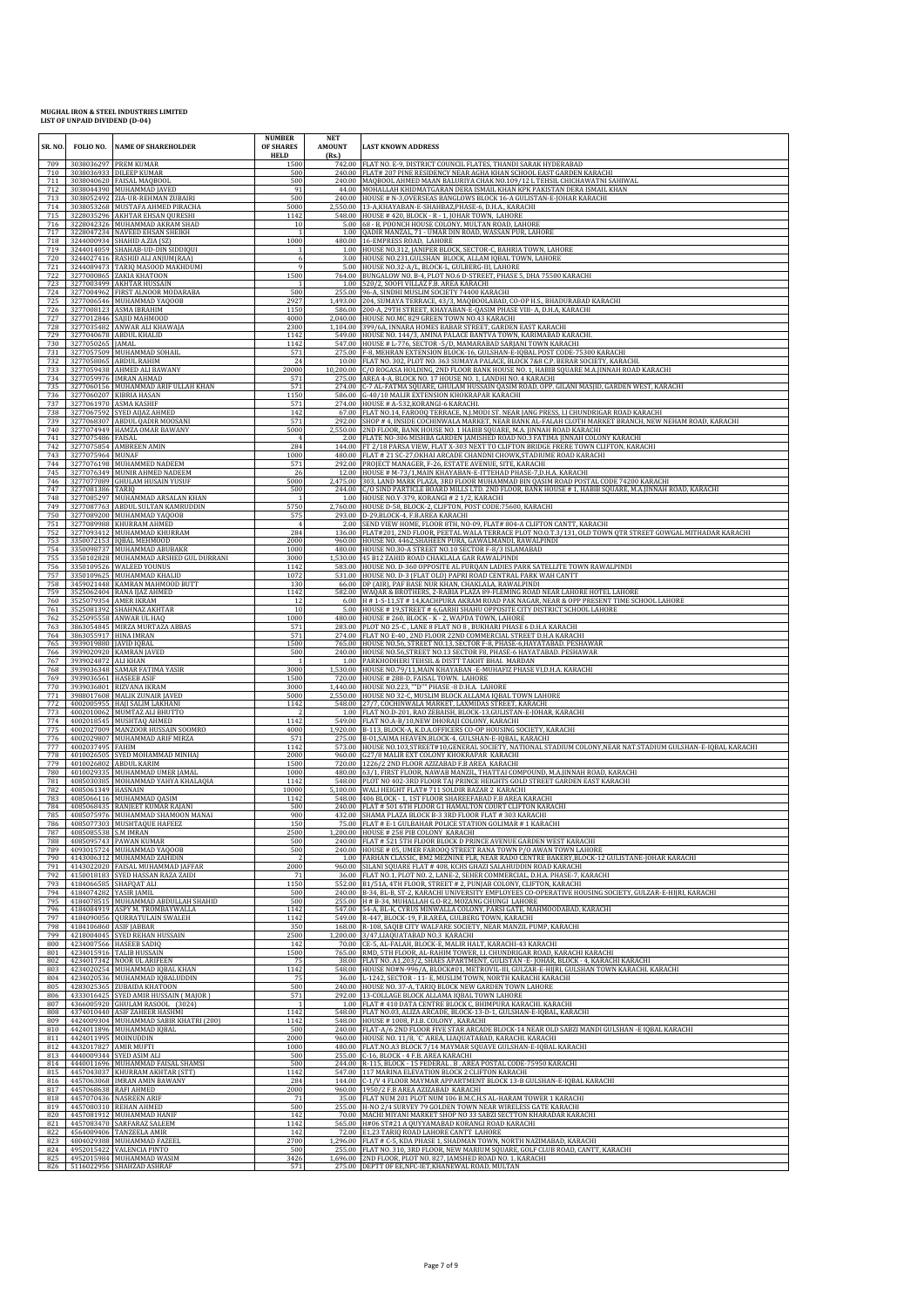| SR. NO     |                       | FOLIO NO. NAME OF SHAREHOLDER                                        | <b>NUMBER</b><br>OF SHARES<br><b>HELD</b> | <b>NET</b><br><b>AMOUNT</b><br>(Rs.) | <b>LAST KNOWN ADDRESS</b>                                                                                                                                                                                              |
|------------|-----------------------|----------------------------------------------------------------------|-------------------------------------------|--------------------------------------|------------------------------------------------------------------------------------------------------------------------------------------------------------------------------------------------------------------------|
| 827<br>828 |                       | 5116023749 MUHAMMAD BILAL ATARA<br>5116025439 HASSAN SHAFIQ          | 1000<br>575                               |                                      | 480.00 32/3C, HUSSAINI CO HOUSING, SOCITY KARACHI<br>276.00 HOUSE NO P-43, PUNJAB TOWN, OPP JINNAH TERMINAL, KARACHI                                                                                                   |
| 829<br>830 |                       | 5264046339 AHMAD AZIZ<br>5264060009 JAVERIA METHANI                  | 500<br>571                                |                                      | 240.00 HOUSE NO.E-07, FAUJI FERTILIZER CO.LTD. GOTH MACHHI, SADIOABAD, DISTT: RAHIM YAR KHAN<br>274.00 41/1, JINNAH HOUSING SOCIETY, TIPU SULTAN ROAD, KARACHI                                                         |
| 831<br>832 |                       | 5264061460 MUHAMMAD IMRAN SABIR<br>5264062427 BANGUL KHAN JAMALI     | 1142<br>11500                             |                                      | 582.00 40-L, MODEL TOWN EXT. LAHORE<br>5,520.00 WG CDR BANGUL KHAN JAMALI, DTA AIR HEAD QUARTERS, PESHAWAR                                                                                                             |
| 833<br>834 |                       | 5264071972 MUHAMMAD ZUBAIR MIR<br>5264076542 SYED MOHAMMAD ANIS      | 500<br>1000                               |                                      | 240.00 HOUSE NO.B-8/718 IR, CHAH MANGOWALA, MISSION COMPOUND, DASKA, DISTT: SIALKOT<br>510.00 C-43, RIZVIA HOUSING SOCIETY, PHASE-II, SECTOR 34 A, SCHEME-33, KARACHI                                                  |
| 835<br>836 | 5264085717 ZAINAB     | 5264077375 AMIN SHARIF                                               | 35<br>25000                               |                                      | 18.00 SULTAN FORTS TOWN, NEAR TULAMBA BYPASS, MIAN CHANNU<br>12,750.00 HOUSE NO.14/1, 2 GIZRI STREET, PHASE-4, D.H.A, KARACHI                                                                                          |
| 837<br>838 |                       | 5264090329 KAMRAN KHAN<br>5264097233 RIDA ZAHOOR                     | 1000<br>1000                              | 480.00<br>480.00                     | HOUSE NO.13, BILAL STREET, MUSLIM COLONY, JIA MUSA SHAHDARA, LAHORE<br>HOUSE NO.263,STREET NO.16, ASKARI HOUSING COMPLEX, GULBERG-III, LAHORE                                                                          |
| 839<br>840 |                       | 5264099981 OWAIS ABDUL RAUF<br>5264102496 CH SHEHZAD AHMED           | 500<br>1000                               |                                      | 240.00 GROUND FLOOR, FLAT NO.G-3, MOHALLA AL-ARZ APPARTMENT, AMIL COLONY, GUROMANDIR, KARACHI                                                                                                                          |
| 841        | 5348014972 SUMAIR     |                                                                      | 1500                                      |                                      | 510.00 HOUSE #.276-A,STREET-1,BLOCK-A, PAK P.W.D CO-OPERATIVE HOUSING SOCIETY, ISLAMABAD<br>720.00 PLOT 361/1 FLAT NO.205 ALI GARDEN GARDEN EAST KARACHI                                                               |
| 842<br>843 | 5348020326 RAFIA      | 5348020110 MUHAMMAD JAWEED                                           | 571<br>-1                                 |                                      | 283.00 FLAT#47 BLOCK X AL-AZAM SQUARE F.B AREA KARACHI<br>1.00 FATIMA HAJIANI MANSION 1ST FLOOR NAJMUDDIN STREET NANAKWADA KARACHI                                                                                     |
| 844<br>845 |                       | 5348026497 MUHAMMAD FURQAN<br>5348029186 AFSHEEN ABDUL WAHID         | 71<br>1142                                | 557.00                               | 34.00 A-195, BLOCK-1 GULSHAN-E-IQBAL KARACHI<br>SALEH MUHAMMAD BUILDING HOUSE O.T-4/31 KAGZI BAZAR MITHADAR KARACHI                                                                                                    |
| 846<br>847 |                       | 5348029913 ALAMGIR GULZAR ADIL<br>5348031273 SHUMAILA HAFEEZ         | 1142<br>1500                              |                                      | 565.00 C-48 BLOCK-6 GULSHAN-E-IQBAL KARACHI<br>720.00 B-12/C 1ST FLOOR ALLIED BANK SITE AREA KARACHI                                                                                                                   |
| 848<br>849 | 5512048838 HINA       | 5512071863 SYED NASIR AKBAR NAQVI                                    | 571<br>1142                               |                                      | 274.00 R-292, BLOCK-B, MILLAT GARDEN SOCIETY, MALIR KALA BOARD KARACHI<br>548.00 B-1, BLOCK-13, F. B. AREA KARACHI                                                                                                     |
| 850<br>851 |                       | 5512073901 MUHAMMAD ASIF IQBAL<br>5587014056 ABID JEHANGIR           | 1142<br>1098                              | 527.00                               | 582.00 OTSUKA PAKISTAN, 30-B, SINDHI MUSLIM COOPERATIVE HOUSING SOCIETY KARACHI<br>HOUSE NO. 206A/47, NEAR POLICE STATION HAVELIAN DISTT, ABBOTTABAD                                                                   |
| 852<br>853 |                       | 5587048641 MUHAMMAD MUNEER<br>5587050100 ADNAN YOUSUF                | 30<br>27                                  |                                      | 15.00 HOUSE NO.235/13, MOHALLAH MUHAMMAD ZAI, P.O NAWANSHEHR, ABBOTTABAD<br>13.00 HOUSE NO. 802/17, MOHALLAH NAYA QILLA, JOGAN LINK ROAD, NAWA SHER ABBOTTABAD                                                         |
| 854        |                       | 5587076303 SYED IJAZ AHMED GILLANI                                   | 500                                       |                                      | 255.00 WEAL HOUSE, FAIZ ROAD MUSLIM LAHORE                                                                                                                                                                             |
| 855<br>856 |                       | 5660006524 SYED ATIQ UR RAHMAN<br>5728006005 BABAR MUSHTAQ KHAN      | 1500<br>500                               |                                      | 720.00 R-627 SECTOR 11-C/3, SIR SYED TOWN, NORTH KARACHI. KARACHI<br>240.00 7 & 8, 101-W, ADJACENT OLD STOCK--EXCHANGE BUILDING, FAZAL-E-HAQ ROAD, BLUE AREA, ISLAMABAD                                                |
| 857<br>858 |                       | 5769010441 SALEEM AKHTER<br>5884015859 ERUM KHAWAR                   | 13000<br>71                               | 37.00                                | 6,240.00 E-29, SHEET 25, MODEL COLONY KARACHI<br>76/B/I, MAIN K.H.E. SEHER, PHASE-7, D.H.A. KARACHI. KARACHI                                                                                                           |
| 859<br>860 |                       | 5892001908 QASIM ASLAM<br>6122016899 MUHAMMAD TARIQ SADIQ            | 80                                        |                                      | 1.00 321-N-SAMANABAD LAHORE<br>38.00 BEHIND MASJID-A-AQSA, P.O ALLAHABAD TEH. LAIQATPUR DISTT RAHIM YAR KHAN                                                                                                           |
| 861<br>862 |                       | 6122020008 ATIQUE-UR-REHMAN<br>6122028092 RAO AKHLAQ ALI KHAN        | 1000<br>500                               |                                      | 510.00 A-41 PHASE 2, GULSHAN-E-HADEED KARACHI<br>240.00 HOUSE #3, STREET 8, SHER SHAH COLONY ICCHRA LAHORE                                                                                                             |
| 863<br>864 |                       | 6122061721 MUHAMMAD NAVEED YOUSAF<br>6122071266 NAEEM AHMED KHUHAWAR | 71<br>1000                                | 34.00                                | 360-J BLOCK, VALANCIA TOWN LAHORE<br>480.00 A-263, PHASE II, GULSHAN-E-HADEED, BIN QASIM KARACHI                                                                                                                       |
| 865<br>866 | 6122073312 ADIL HAYAT | 6122073841 AFFAN BIN MAHMOOD                                         | 4000<br>2142                              |                                      | 1,920.00 476-B, JOHAR TOWN, LAHORE<br>1,028.00 AMAN TOWER PLOT 248/249 ESER DAS STREET GARDEN EAST CLOSE TO FATMIYA HOSPITAL KARACHI                                                                                   |
| 867<br>868 |                       | 6122076539 NELOFER ABBASI<br>6122079004 MUHAMMAD SALMAN KAKAR        | 500<br>635                                |                                      | 244.00 HOUSE NO 57, STREET NO. 7, KHAYABAN E BADAR, DHA KARACHI<br>305.00 KILLI KARIZ MUBARAK, WESTORN BY PASS SHIEKH MANDA QUETTA                                                                                     |
| 869<br>870 | 6122088989 AATAM      | 6122087460 FARAZ NADEEM                                              | 1232<br>500                               |                                      | 628.00 F2 3/16, BLOCK-3 GULSHAN-E-IQBAL KARACHI<br>250.00 FLAT # 808 BLOCK # 8 DEFENCE GARDEN APARTMENT DHA # 1 KALAPUL KARACHI                                                                                        |
| 871<br>872 |                       | 6122089425 NISAR AHMED CHANNA<br>6122089912 SADAM HUSSAIN SHAIKH     | 10000<br>500                              |                                      | 5,100.00 HOUSE # C-71 BLOCK # 2 K.A.E.C.H.S HOUSING SOCIETY KARACHI<br>240.00 FLAT # B 902 PEARL RESIDENCEY BLCOK # 14 GULSHAN-E-IQBAL KARACHI                                                                         |
| 873        |                       | 6122092122 NAVEED AHMAD                                              | 1500                                      |                                      | 765.00 E-10, FFC TOWNSHIP MIRPUR MATHELO GHOTKI                                                                                                                                                                        |
| 874<br>875 | 6122099036 ALI USMAN  | 6122094342 ZIA-UR-RAHMAN                                             | - 2<br>1032                               |                                      | 1.00 E15/101 STEEL TOWN BIN QASIM KARACHI<br>526.00 FLAT #15 BLOCK-18, D-TYPE SHABBIR TOWN RAIWIND ROAD LAHORE                                                                                                         |
| 876<br>877 |                       | 6122101576 MUHAMMAD OMAR SABIR<br>6122101618 SAFEER HUSSAIN NAJAM    | 4000                                      | 2,040.00                             | 8A/1, 3RD GIZRI STREET PHASE IV DHA KARACHI<br>1.00 HOUSE #947-AB.A CIVIL LINES JHANG                                                                                                                                  |
| 878<br>879 |                       | 6122107458 AHMAD HASEEB<br>6122112847 MUHAMMAD KASHIF HANIF          | 5000<br>500                               |                                      | 2,400.00 HOUSE # SD-108 ASKARI 9 ZARAR SHAHEED ROAD LAHORE CANTT LAHORE<br>255.00 HOUSE NO. 106/B-I, JALIL ABAD COLONY MULTAN                                                                                          |
| 880<br>881 |                       | 6122112904 BINYAMEEN SHAHID<br>6122116665 MUHAMMAD SHAFIQ            | 500<br>1000                               |                                      | 255.00 SNGPL COMRESSION OFFICE, HQ (T) SARGODHA ROAD FAISALABAD<br>480.00 H NO. 278-D, FAISAL TOWN LAHORE                                                                                                              |
| 882<br>883 | 6270006778 TARIQ      | 6445028649 KASHIF SABIR                                              | 500<br>24000                              | 244.00                               | C/O SIND PARTICLE BOARD MILLS LTD, 2ND FLOOR, BANK HOUSE NO.1, HABIB SQUARE M.A. JINNAH ROAD KARACHI<br>12,240.00 HOUSE NO.B-174, NEAR K.D.A COLONY,BLOCK-18, GULSHAN-E-IQBAL, KARACHI                                 |
| 884<br>885 |                       | 6445032484 SHAUKAT ZAMAN HABIB<br>6445038689 RIZWAN YOUSAF           | 2000<br>575                               |                                      | 960.00 MOHALLA RAIGAN, NEW KHANPUR, HARIPUR<br>276.00 HOUSE NO.204, SABZAZAR SCHEME, MULTAN ROAD, BOLCK-B LAHORE                                                                                                       |
| 886<br>887 |                       | 6452039330 FAEZ AHMED SHAIKH<br>6452039793 MUHAMMAD HARIS MASOOD     | $\mathbf{1}$<br>1000                      |                                      | 1.00 FLAT NO. B 1/2, MAYMAR HEIGHTS GULSHAN-E-IQBAL, BLOCK 14 KARACHI<br>480.00 FLAT 1108, UTAIBA BUILDING NEAR AL WAHDA POST OFFICE SHARJAH UNITED ARAB EMIRATES                                                      |
| 888        |                       | 6601007717 RUKHSANA YAYA & MUHAMMAD YAYA                             | 500<br>2284                               | 247.00                               | H-NO 94 D.M.C.H. S BLOCK# 7/8 KARACHI                                                                                                                                                                                  |
| 889<br>890 |                       | 6601025495 ANEEL KUMAR<br>6684001050 MOHAMMAD YOUNUS                 | 571                                       |                                      | 1,130.00 OFFICE NO.708 PROGRESSIVE PLAZA PIDC KARACHI<br>292.00 BLOCK D-1 SHAMA PLAZA 1ST FLOOR 101/02 G-ALLANA ROAD KHARADAR KARACHI                                                                                  |
| 891<br>892 |                       | 6684040991 MOHAMMAD AFZAL WADIWALA<br>6684070048 SYED ALI ASAD JAFRI | 150<br>1000                               |                                      | 76.00 FLAT NO.B-10 SHAHEEN APPARMENTS BLOCK 7 GULSHAN-E-IQBAL KARACHI<br>480.00 FLAT NO.317 BHAYANI SEA VIEW BLOCK 11 GULSHAN-E-IQBAL KARACHI                                                                          |
| 893<br>894 |                       | 6684080088 SYED ARSALAN AHMED ZAIDI<br>6684082969 SYED FARMAN ALI    | 1000                                      | 1.00                                 | 480.00 HOUSE NO.B-378 BLOCK 13 FEDERAL B AREA GULBERG KARACHI<br>HOUSE NO.64 A/3 STREET NO.171 AL QADIR HOUSING SCHEME NEAR ALI FOUNDATION SCHOL BAGHBAN PURA LAHORE                                                   |
| 895<br>896 | 6684115918 FARHAN     | 6684104797 RUKHSANA YAYA                                             | 2284<br>571                               | 1,096.00                             | ,096.00   HOUSE NO.88J-2 BLOCK 6 P.E.C.H.S KARACHI<br>274.00   HOUSE NO.6 2ND FLOOR AYESHA MANZIL YOUSUF NABI BAKSH STREET RAMSWAMI KARACHI                                                                            |
| 897<br>898 |                       | 6684115926 KHURRAM SHAHZAD<br>6684127657 KAMRAN MUHAMMAD ELYAS       | 6000<br>1000                              |                                      | 3,060.00 HOUSE NO.237/11 STREET NO.38 KHAYABAN-E-ROMI PHASE 8 KARACHI<br>510.00 71/1 10 COMMERCIAL STREET PHASE 4 D.H.A KARACHI                                                                                        |
| 899<br>900 |                       | 6684129406 SHARFUDDIN ALI ASHRAF NIAZI<br>6684129828 HUMA KASHIF     | 2000<br>142                               | 70.00                                | 990.00 HOUSE NO.D-87 KESC EMPLOYES CO-OPERATIVE HOUSING SOCIETY SEC 34-A KDA SCH 33 SAFORA CHOWK KARACHI<br>E-47/1 STREET NO.8 ZAMAN COLONY CAVALRY GROUND LAHORE                                                      |
| 901<br>902 | 6684133150 ROZMEEN    | 6684133044 ZOHREEN MUHAMMAD SHOAIB                                   | 150<br>575                                | 73.00                                | FLAT NO.302 F.T 31 PEARL APPARTMENT CLIFTON KARACHI<br>276.00 FLAK TOWER FLAT NO.A-502 F-T-6 CLIFTON KARACHI                                                                                                           |
| 903<br>904 | 6684134372 ROZMEEN    | 6684134158 SHAIKH MUHAMMAD ADIL ABBAS                                | 142<br>575                                |                                      | 70.00 HOUSE NO.R-2089 METROVILLE 3 BLOCK 2 NEAR GULZAR-E-HIJRI KARACHI<br>276.00 HOUSE NO.A-502 FALAK TOWER FRERE TOWN CLIFTON KARACHI                                                                                 |
| 905<br>906 |                       | 6684136112 HAJI MUHAMMAD RAFIQ                                       | 1150                                      |                                      | 552.00 FLAT NO.20 BLOCK B KARACHI CENTER NEAR PRINTING PRESS NEW TOWN KARACHI                                                                                                                                          |
| 907        |                       | 6684137425 FARHEEN BANO<br>6684139694 MUHAMMAD ZUBAIR                | 500<br>642                                |                                      | 255.00 HOUSE NO.C39 DHORAJI COLONY KARACHI<br>314.00 FLAT NO.405 4TH FLOOR SHERETON TOWER GARDEN EAST KARACHI                                                                                                          |
| 908<br>909 |                       | 6684150550 ABDUL MAJID<br>6684152895 JAMIL AHMED                     | 1142<br>5474                              |                                      | 547.00 FLAT NO.2 RUKH TERRACE D. D CHOUDHRY ROAD BAGHDADI LIYARI KARACHI<br>2,627.00 FLAT NO.103 MADIHA HOMES TEERATH DAS STREET SOLDIER BAZAR NO.2 KARACHI                                                            |
| 910<br>911 |                       | 6684154511 ZUBAIDA KHATOON<br>6684154529 MUHAMMAD ZAHIDIN            | $\Delta$                                  |                                      | 2.00 FLAT NO.BM-2 FARHAN CLASSIC MEZZANINE FLOOR GULISTAN-E-JOHAR NEAR RADO BAKER CENTER BLOCK 12 KARACHI<br>2.00 FLAT NO.BM-2 FARHAN CLASSIC MEZZANINE FLOOR GULISTAN-E-JOHAR NEAR RADO BAKER CENTER BLOCK 12 KARACHI |
| 912<br>913 |                       | 6684154719 OWAIS KHALIL<br>6684158942 MUHAMMAD SAJID                 | 500<br>1500                               | 720.00                               | 240.00 BANGLOW NO.226 M.E.S COLONY MANORA KARACHI<br>BISMILLAH CLINIC SHAHEED CHOWK KOTLI                                                                                                                              |
| 914<br>915 |                       | 6684163116 MUHAMMAD NAZIR<br>6684164460 REHMAN NAZIR                 | 1000<br>1000                              | 480.00                               | HOUSE NO.R-159 BLOCK B MUHALLAH MILLAT GARDEN MALIR COLONY KALA BOARD KARACHI<br>480.00   FLAT NO.502 BLOCK B-3 SHAMA PLAZA 5TH FLOOR MUHALLAH MACHI MIYANI ROAD KHARADAR KARACHI                                      |
| 916<br>917 |                       | 6684165939 IMRAN AHMED<br>6684169089 WAQAR ABDULLAH                  | 500<br>16500                              |                                      | 240.00 HOUSE NO.12 BLOCK 169 NEAR AIJAZ STORE ORANGABAD NAZIMABAD KARACHI<br>8,415.00 HOUSE NO.159-F BLOCK JOHAR TOWN LAHORE                                                                                           |
| 918<br>919 |                       | 6684174311 ARSALAN ALI<br>6684176290 MUHAMMAD SULTAN                 | 500<br>500                                |                                      | 240.00 FLAT NO.MM-309 MARIA HILL VIEW SECTOR 14-B SHADMAN TOWN NORTH KARACHI KARACHI<br>240.00 HOUSE NO.N-607 MUHALLAH KORANGI 3-1/2 35-C KARACHI                                                                      |
| 920<br>921 |                       | 6684183213 MUHAMMAD ZAID<br>6700011311 AMIR MEHMOOD                  | 1000<br>1142                              | 582.00                               | 480.00 FLAT NO.E-3 5TH FLOOR QAZI A.AZIZ STREET ABDULLAH MANSION LEA 3/12 OFF NAWAB MOHABAT KHANJI ROAD KARACHI<br>C/O EHSAN CHAPAL STORE 6-A, JAIL ROAD LAHORE                                                        |
| 922<br>923 |                       | 6700023175 FAROOO AHMED FAIZ<br>6700023662 SUMBAL GHAFOOR            | 100<br>571                                |                                      | 48.00 HOUSE # 7, STREET # 2-B, GATE # 2 HASSAN ABAD KHANEWAL ROAD MULTAN<br>274.00 53-G, HAMEED PARK JOHAR TOWN LAHORE                                                                                                 |
| 924<br>925 | 6700024389 IMRAN ALI  | 6700024355 SHAMSUDDIN                                                | 1050<br>71                                |                                      | 504.00 FLAT # 402, 4TH FLOOR, JILLANI CENTRE BAGH-E-ZEHRA STREET KHARADAR KARACHI<br>34.00 MC-571, GREEN TOWN KARACHI                                                                                                  |
| 926<br>927 |                       | 6858009458 MUHAMMAD ASHRAF                                           | 500                                       | 240.00<br>66.00                      | 2ND FLOOR A-514, BLOCK-I, NORTH NAZIMABAD KARACHI                                                                                                                                                                      |
| 928        |                       | 7054004281 SYED IQBAL UDDIN GHAZI<br>7054010643 MAQSOOD UL HAFIZ     | 137<br>1000                               |                                      | SUN CONSULTING (PVT) LTD 139-Q, BLOCK 2, P.E.C.H.S KASHMIR ROAD KARACHI<br>480.00 2-J-1/1, NAZIMABAD KARACHI KARACHI                                                                                                   |
| 929<br>930 |                       | 7054011781 SHABBIR HUSSAIN<br>7054012094 MUHAMMAD ADNAN              | 1200<br>5000                              |                                      | 576.00 FLAT# 4, FIRST FLOOR, N N MANZIL SOLDIER BAZAR 2, KARACHI KARACHI<br>2,400.00 FLAT # 28, SHER BANO BAGH GHULAM HUSSAIN QASIM ROAD KARACHI KARACHI                                                               |
| 931<br>932 |                       | 7112003327 MOHAMMED ASHFAQ (1429)<br>7179002067 MUHAMMAD UMER        | 571<br>142                                |                                      | 274.00 FLAT#B-202, 2ND FLOOR, PRIME RESIDENCY PLOT#CL/8/10, BLEAK HOUSE ROAD, CIVIL LINE, KARACHI<br>67.00 FLAT NO-302,711/5,POONAWALA TERRACE, FATIMA JINNAH COLONY JAMSHAD ROAD-2 KARACHI                            |
| 933<br>934 | 7245028907 TASNIM     | 7294012708 ARSHAD S.KHAN                                             | 1000<br>500                               |                                      | 480.00 798-E-1, JOHAR TOWN, LAHORE<br>240.00 HOUSE#504 ASKARI-11-B BADIAN ROAD LAHORE                                                                                                                                  |
| 935<br>936 |                       | 7294013920 QAMAR-UZ-ZAMAN<br>7294014431 ASIF LIAQAT                  | 500<br>500                                |                                      | 240.00 GHALLA PIPE WALA CORNER STREET#WAHDAT COLONY GUJRANWALA<br>240.00 SIDDIQUE STREET KHALID ROAD MUHALLAH RASOOL PURA SHEIKHUPURA                                                                                  |
| 937<br>938 |                       | 7302010071 ASIF NAVEED SIDDIQUI<br>7310010195 ABDUL HAMID KHAN       | 500                                       | 240.00<br>1.00                       | 99-B, FAISAL TOWN, LAHORE<br>C/O BOMB DISPOSAL UNIT, SECTOR BII, TOWNSHIP, LAHORE                                                                                                                                      |
| 939<br>940 | 7328002787 NAEEM      | 7310036448 AHMED JAHANZAIB KHAN                                      | 4000<br>500                               | 2.040.00                             | 293-M PHASE 1DHA LAHORE CANTT LAHORE<br>247.00 PLOT NO.568/2, AZIZABAD FEDERAL ""B""AREA KARACHI                                                                                                                       |
| 941<br>942 | 7344007404 FAHIM      | 7419006696 AQEEL AHMED NASIR                                         | 3000<br>3000                              |                                      | 1,530.00 AL HABIB PRIDE, FLAT NO.B-302, CIVIL LINE, KARACHI. KARACHI<br>1,530.00 27 B-II PUNJAB GOVT. EMPLOYEES CO-OPERATIVE HOUSEING SOCIETY, COLLEGE ROAD KARACHI                                                    |
| 943<br>944 |                       | 7419012017 IQRA REHAN MUSTAFA<br>7419012546 MUHAMMAD AHSAN MASOOD    | $\overline{1}$<br>2000                    |                                      | 1.00 G-21, 7TH FLOOR, FLAT \$714, AASHIANA APPARTMENT, BLOCK 9, CLIFTON KARACHI<br>960.00 F-3/1, MAYMAR PLAZA, BLOCK #1, GULSANA-E-IQBAL KARACHI                                                                       |